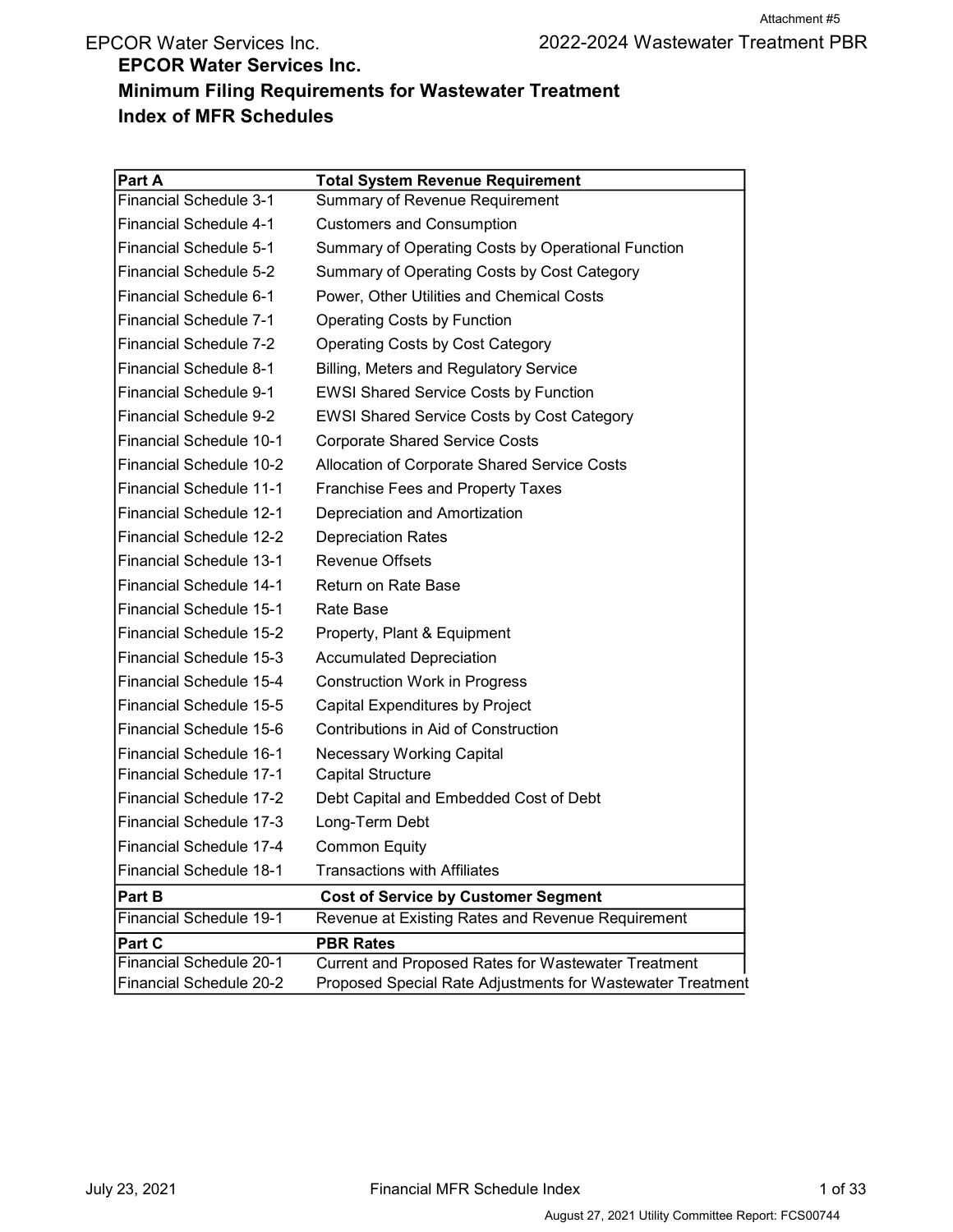#### EPCOR Water Services Inc. Minimum Filing Requirements for Wastewater Treatment Summary of Revenue Requirement (\$ millions)

| Line           |                                            | <b>Cross</b>     | 2017          | 2018          |    | 2019          |    | 2020     |    | 2021     |    | 2022            | 2023       |     | 2024  | <b>Cross</b>              |
|----------------|--------------------------------------------|------------------|---------------|---------------|----|---------------|----|----------|----|----------|----|-----------------|------------|-----|-------|---------------------------|
| No.            | <b>Description</b>                         | <b>Reference</b> | <b>Actual</b> | <b>Actual</b> |    | <b>Actual</b> |    | Forecast |    | Forecast |    | <b>Forecast</b> | Forecast   |     |       | <b>Forecast Reference</b> |
|                | <b>Operating Costs</b>                     | $S. 5-1$         | \$<br>39.9    | \$<br>41.5    | \$ | 42.6          | \$ | 46.2     | \$ | 46.8     | \$ | 60.8            | \$<br>67.2 | \$. | 66.5  |                           |
| $\overline{2}$ |                                            |                  |               |               |    |               |    |          |    |          |    |                 |            |     |       |                           |
| 3              | Franchise Fees and Property Taxes          | S. 11-1          | 7.2           | 7.6           |    | 7.8           |    | 8.4      |    | 8.9      |    | 10.0            | 10.6       |     | 10.8  |                           |
| 4              |                                            |                  |               |               |    |               |    |          |    |          |    |                 |            |     |       |                           |
| 5.<br>6        | Depreciation and Amortization              | S. 12-1          | 14.4          | 16.0          |    | 18.0          |    | 19.3     |    | 20.7     |    | 23.2            | 23.8       |     | 26.4  |                           |
|                | Return on Rate Base Financed by Debt       | S. 14-1          | 10.2          | 10.9          |    | 11.5          |    | 11.5     |    | 12.0     |    | 12.3            | 12.3       |     | 13.6  |                           |
| 8              |                                            |                  |               |               |    |               |    |          |    |          |    |                 |            |     |       |                           |
| 9              | Return on Rate Base Financed by Equity     | S. 14-1          | 19.2          | 20.0          |    | 19.2          |    | 19.2     |    | 23.2     |    | 21.1            | 21.2       |     | 23.2  |                           |
| 10             |                                            |                  |               |               |    |               |    |          |    |          |    |                 |            |     |       |                           |
| 11             | Revenue Requirement before Revenue Offsets |                  | 90.8          | 96.0          |    | 99.1          |    | 104.6    |    | 111.6    |    | 127.4           | 135.1      |     | 140.5 |                           |
| 12             |                                            |                  |               |               |    |               |    |          |    |          |    |                 |            |     |       |                           |
| 13             | Less: Revenue Offsets                      | S. 13-1          | (2.4)         | (2.6)         |    | (3.2)         |    | (2.2)    |    | (2.7)    |    | (5.9)           | (7.2)      |     | (7.3) |                           |
| 14             |                                            |                  |               |               |    |               |    |          |    |          |    |                 |            |     |       |                           |
| 15             | <b>Total Revenue Requirement</b>           |                  | 88.4          | 93.4          | S  | 95.9          | S  | 102.4    | S  | 108.9    | S  | 121.5           | 127.9      | æ.  | 133.2 |                           |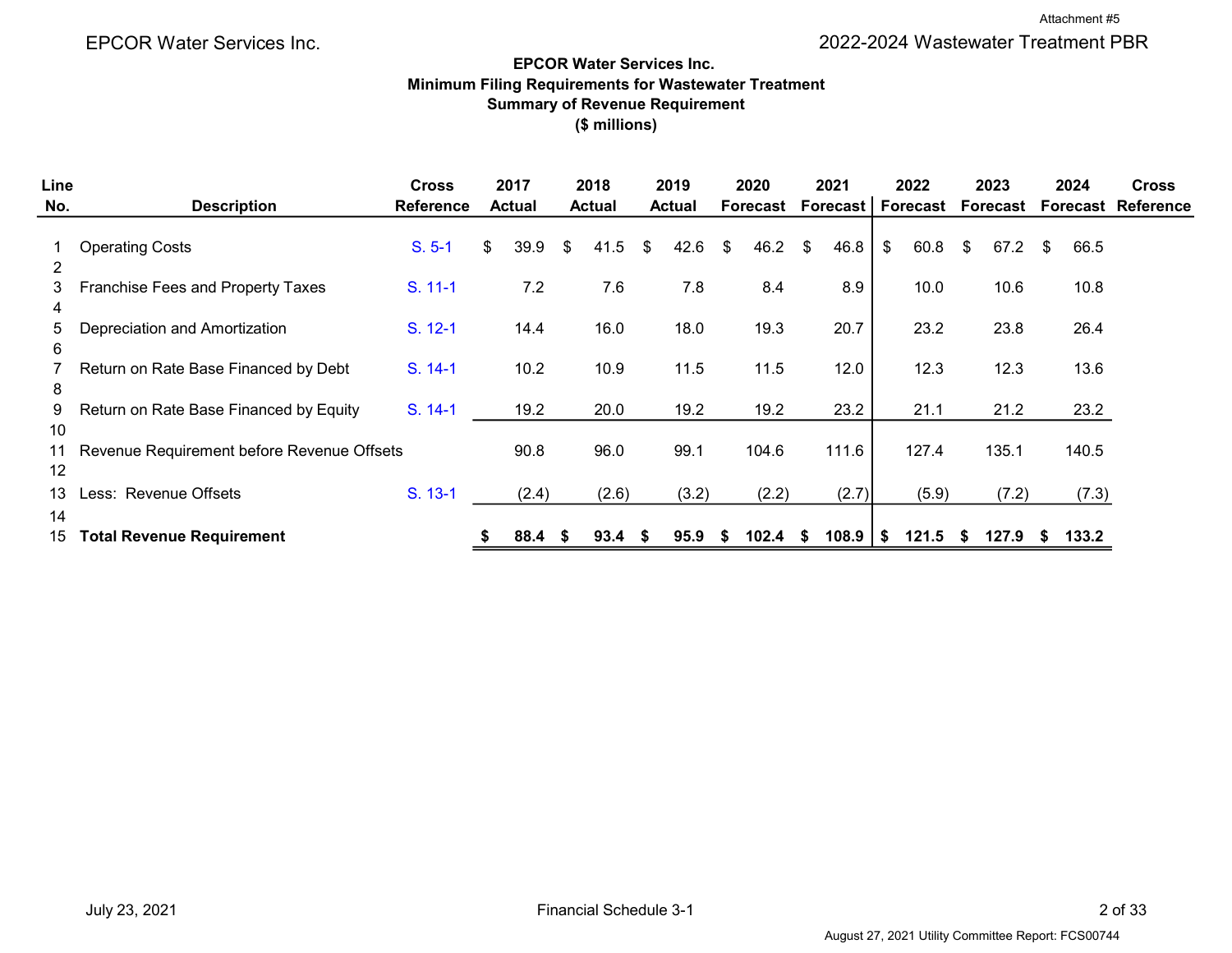#### EPCOR Water Services Inc. Minimum Filing Requirements for Wastewater Treatment Customers and Consumption

| Line |                                                                    | <b>Cross</b>     | 2017          | 2018          | 2019          | 2020     | 2021     | 2022     | 2023     | 2024    | <b>Cross</b>              |
|------|--------------------------------------------------------------------|------------------|---------------|---------------|---------------|----------|----------|----------|----------|---------|---------------------------|
| No.  | <b>Description</b>                                                 | <b>Reference</b> | <b>Actual</b> | <b>Actual</b> | <b>Actual</b> | Forecast | Forecast | Forecast | Forecast |         | <b>Forecast Reference</b> |
|      |                                                                    |                  |               |               |               |          |          |          |          |         |                           |
|      | Total Customers - Average                                          |                  |               |               |               |          |          |          |          |         |                           |
| 2    | Residential                                                        |                  | 259,237       | 264,381       | 269,736       | 271,447  | 274,935  | 278,868  | 283,230  | 287,839 |                           |
| 3    | Multi-Residential                                                  |                  | 3,752         | 3.765         | 3,779         | 3,774    | 3,781    | 3,789    | 3,800    | 3,811   |                           |
| 4    | Commercial                                                         |                  | 16,627        | 16,844        | 17,060        | 16,983   | 16,983   | 17,068   | 17,239   | 17,411  |                           |
| 5    | Large Wholesale (U of A)                                           |                  |               |               |               |          |          |          |          |         |                           |
| 6    | <b>Total Customers - Average</b>                                   |                  | 279,616       | 284,991       | 290,576       | 292,205  | 295,701  | 299,725  | 304,270  | 309,063 |                           |
|      |                                                                    |                  |               |               |               |          |          |          |          |         |                           |
| 8    | <b>Total Annual Consumption (ML)</b>                               |                  |               |               |               |          |          |          |          |         |                           |
| 9    | Residential                                                        |                  | 45,369        | 45,901        | 44,580        | 48,419   | 49,141   | 44,853   | 44,766   | 44,694  |                           |
| 10   | Multi-Residential                                                  |                  | 17,795        | 17,679        | 17,767        | 18,575   | 18,605   | 17,658   | 17,627   | 17,595  |                           |
| 11   | Commercial                                                         |                  | 19,526        | 19,477        | 20,980        | 15,974   | 15,974   | 16,856   | 17,876   | 18,496  |                           |
| 12   | Large Wholesale (U of A)                                           |                  | 2,136         | 2,099         | 2,031         | 1,815    | 1,869    | 963, ا   | 1,948    | 1,927   |                           |
| 13   | <b>Total Consumption (ML)</b>                                      |                  | 84,826        | 85,156        | 85,357        | 84,782   | 85,589   | 81,330   | 82,218   | 82,713  |                           |
| 14   |                                                                    |                  |               |               |               |          |          |          |          |         |                           |
| 15   | <b>Average Monthly Consumption per Customer</b> ( $m^3$ per month) |                  |               |               |               |          |          |          |          |         |                           |
| 16   | Residential                                                        |                  | 14.6          | 14.5          | 13.8          | 14.9     | 14.9     | 13.4     | 13.2     | 12.9    |                           |
| 17   | Multi-Residential                                                  |                  | 395.2         | 391.3         | 391.8         | 410.2    | 410.0    | 388.4    | 386.6    | 384.7   |                           |
| 18   | Commercial                                                         |                  | 97.9          | 96.4          | 102.5         | 78.4     | 78.4     | 82.3     | 86.4     | 88.5    |                           |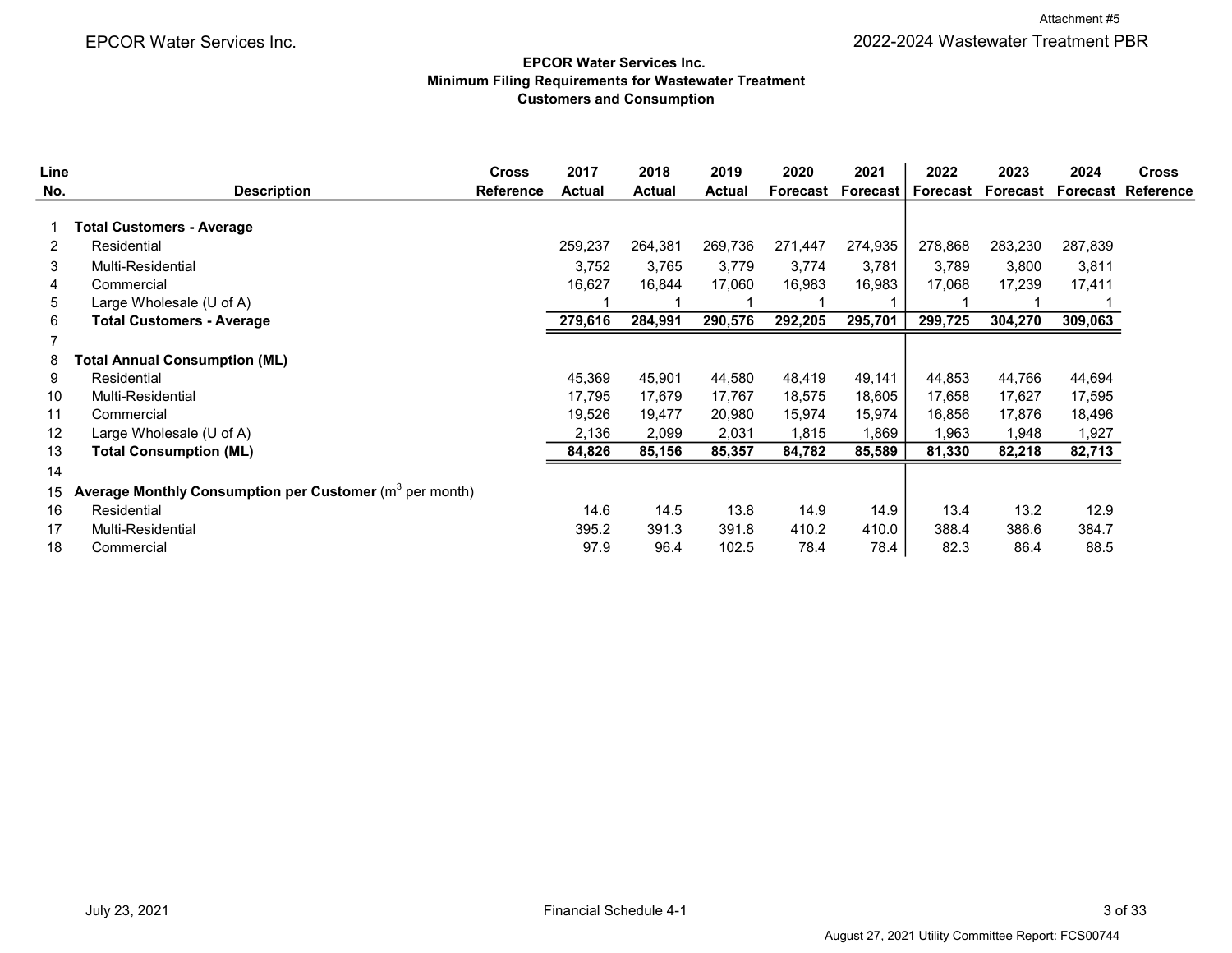#### EPCOR Water Services Inc.

#### Minimum Filing Requirements for Wastewater Treatment Summary of Operating Costs by Operational Function (\$ millions)

| Line     |                                              | <b>Cross</b>     | 2017          |       | 2018              | 2019          |      | 2020     | 2021            |            | 2022     |        | 2023          | 2024  | <b>Cross</b>              |
|----------|----------------------------------------------|------------------|---------------|-------|-------------------|---------------|------|----------|-----------------|------------|----------|--------|---------------|-------|---------------------------|
| No.      | <b>Description</b>                           | <b>Reference</b> | <b>Actual</b> |       | <b>Actual</b>     | <b>Actual</b> |      | Forecast | <b>Forecast</b> |            | Forecast |        | Forecast      |       | <b>Forecast Reference</b> |
| 2        | Power, Other Utilities and Chemicals         | $S.6-1$          | \$            | 5.8   | $5.9$ \$<br>\$    | $6.6$ \$      |      | 6.4      | 6.9<br>\$       | \$         | $7.2$ \$ |        | $8.2 \quad $$ | 8.4   |                           |
| 3.       | <b>Wastewater Treatment Plant Operations</b> |                  |               |       |                   |               |      |          |                 |            |          |        |               |       |                           |
| 4        | <b>Operations</b>                            | $S. 7-1$         |               | 18.4  | 19.1              | 18.3          |      | 19.6     | 19.4            |            | 32.4     |        | 37.8          | 36.6  |                           |
| 5        | <b>Operational Support Services</b>          | $S. 7-1$         |               | 5.3   | 4.9               | 5.5           |      | 5.8      | 6.2             |            | 6.2      |        | 6.4           | 6.5   |                           |
| 6        | <b>Capitalized Overhead Costs</b>            | $S. 7-1$         |               | (3.1) | (2.9)             | (3.1)         |      | (2.9)    | (3.2)           |            | (3.3)    |        | (3.3)         | (3.4) |                           |
| 8        |                                              |                  |               | 20.6  | 21.1              | 20.6          |      | 22.4     | 22.4            |            | 35.4     |        | 40.8          | 39.6  |                           |
| 9<br>10  | Billing, Meters and Customer Service         | $S. 8-1$         |               | 6.4   | 6.9               | 7.1           |      | 8.2      | 7.5             |            | 7.9      |        | 7.9           | 7.7   |                           |
| 11<br>12 | <b>EWSI Shared Services</b>                  | $S. 9-1$         |               | 3.2   | 3.9               | 4.3           |      | 4.8      | 4.8             |            | 5.0      |        | 5.0           | 5.3   | S. 16-1                   |
| 14       | 13 Corporate Shared Services                 | S. 10-1          |               | 4.0   | 3.8               | 4.0           |      | 4.4      | 5.2             |            | 5.2      |        | 5.3           | 5.4   | S. 16-1                   |
| 15       | <b>Total Operating Costs</b>                 |                  |               | 39.9  | $41.5$ \$<br>- 56 | 42.6          | - \$ | 46.2     | 46.8<br>-5      | $\sqrt{3}$ | 60.8     | $\sim$ | $67.2$ \$     | 66.5  | $S. 3-1$<br>S. 16-1       |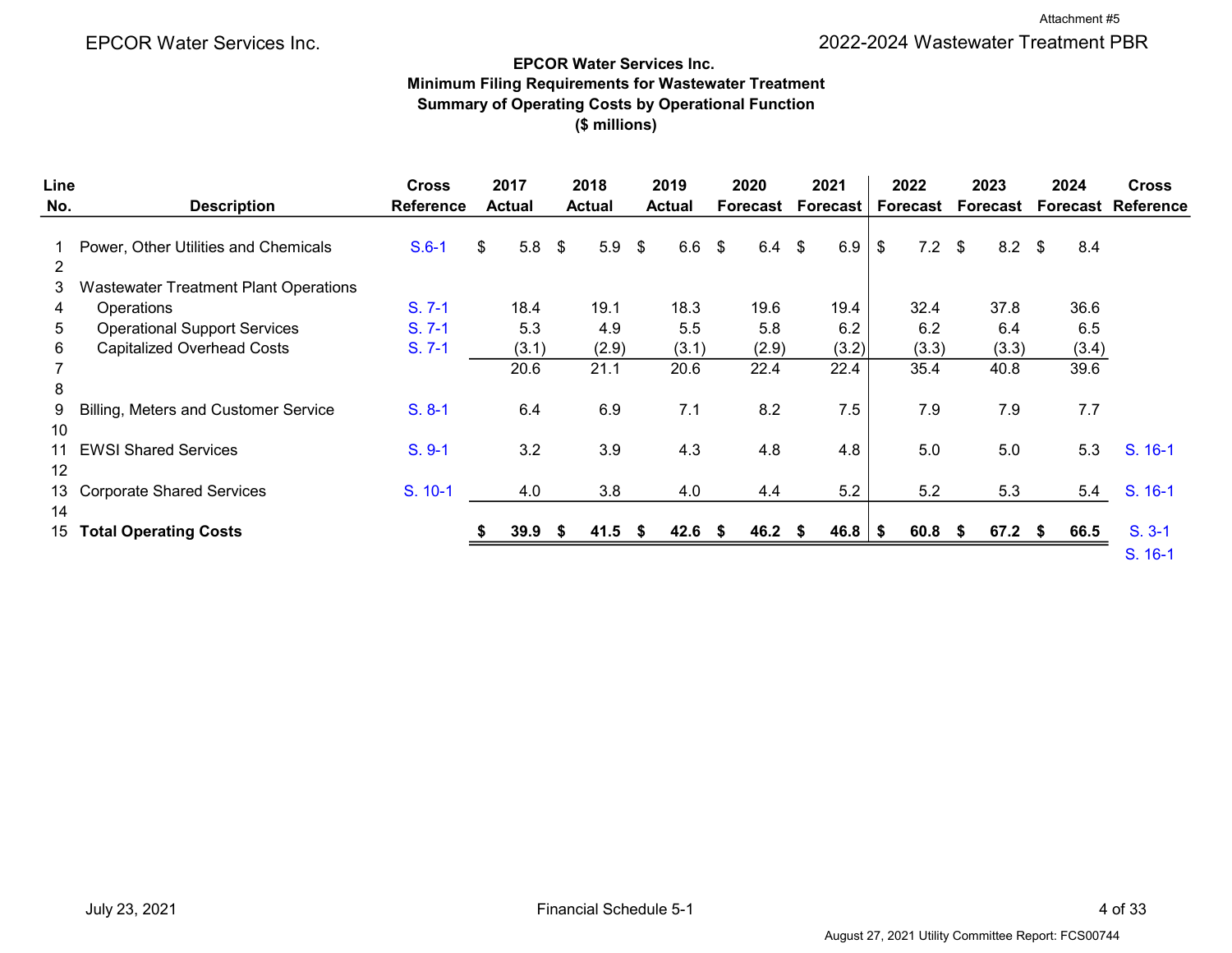# EPCOR Water Services Inc. Minimum Filing Requirements for Wastewater Treatment Summary of Operating Costs by Cost Category (\$ millions)

| Line             |                                          | <b>Cross</b>     |    | 2017             |                           | 2018          |               | 2019          |      | 2020      | 2021                     |                         | 2022      | 2023                     | 2024 | <b>Cross</b>              |
|------------------|------------------------------------------|------------------|----|------------------|---------------------------|---------------|---------------|---------------|------|-----------|--------------------------|-------------------------|-----------|--------------------------|------|---------------------------|
| No.              | <b>Description</b>                       | <b>Reference</b> |    | <b>Actual</b>    |                           | <b>Actual</b> |               | <b>Actual</b> |      |           | <b>Forecast Forecast</b> |                         |           | <b>Forecast Forecast</b> |      | <b>Forecast Reference</b> |
| 1                | <b>Staff Costs and Employee Benefits</b> |                  |    |                  |                           |               |               |               |      |           |                          |                         |           |                          |      |                           |
| $\overline{2}$   | <b>Operations and Maintenance</b>        | $S. 7-2$         | \$ | 14.2             | $\boldsymbol{\mathsf{S}}$ | 15.0          | $\sqrt[6]{3}$ | $14.3$ \$     |      | $16.0$ \$ | 16.1                     | $\sqrt[6]{\frac{1}{2}}$ | $16.9$ \$ | $17.4$ \$                | 18.1 |                           |
| 3                | <b>EWSI Shared Services</b>              | $S. 9-2$         |    | 0.3              |                           | 1.1           |               | 1.3           |      | 1.5       | 1.4                      |                         | 1.4       | 1.5                      | 1.5  |                           |
| 4                | Sub-total                                |                  |    | 14.5             |                           | 16.0          |               | 15.7          |      | 17.5      | 17.5                     |                         | 18.3      | 18.8                     | 19.6 | S. 16-1                   |
| 5                | <b>Contractors and Consultants</b>       |                  |    |                  |                           |               |               |               |      |           |                          |                         |           |                          |      |                           |
| 6                | <b>Operations and Maintenance</b>        | $S. 7-2$         |    | 3.9              |                           | 3.6           |               | 2.8           |      | 2.8       | 2.9                      |                         | 14.3      | 18.5                     | 15.6 |                           |
| 7                | Overstrength Constituent Measurement     | $S. 8-1$         |    | 1.0              |                           | 1.4           |               | 1.4           |      | 1.5       | 1.7                      |                         | 1.7       | 1.7                      | 1.8  |                           |
| 8                | Sub-total                                |                  |    | $\overline{5.0}$ |                           | 5.0           |               | 4.2           |      | 4.4       | 4.5                      |                         | 16.0      | 20.2                     | 17.4 |                           |
| $\boldsymbol{9}$ |                                          |                  |    |                  |                           |               |               |               |      |           |                          |                         |           |                          |      |                           |
| 10               | Power, Other Utilities and Chemicals     | $S.6-1$          |    | 5.8              |                           | 5.9           |               | 6.6           |      | 6.4       | 6.9                      |                         | 7.2       | 8.2                      | 8.4  |                           |
| 11               |                                          |                  |    |                  |                           |               |               |               |      |           |                          |                         |           |                          |      |                           |
| 12 <sup>°</sup>  | <b>Customer Billing and Collections</b>  | $S. 8-1$         |    | 3.3              |                           | 3.1           |               | 3.3           |      | 4.2       | 3.3                      |                         | 3.4       | 3.5                      | 3.5  |                           |
| 13               |                                          |                  |    |                  |                           |               |               |               |      |           |                          |                         |           |                          |      |                           |
| 14               | <b>Meter Reading Services</b>            | $S. 8-1$         |    | 2.1              |                           | 2.4           |               | 2.4           |      | 2.5       | 2.5                      |                         | 2.8       | 2.7                      | 2.4  |                           |
| 15               |                                          |                  |    |                  |                           |               |               |               |      |           |                          |                         |           |                          |      |                           |
| 16               | <b>EWSI Shared Service Allocation</b>    | $S. 9-2$         |    | 2.8              |                           | 2.7           |               | 2.9           |      | 3.1       | 3.1                      |                         | 3.3       | 3.3                      | 3.4  |                           |
| 17               |                                          |                  |    |                  |                           |               |               |               |      |           |                          |                         |           |                          |      |                           |
| 18               | <b>Corporate Shared Services</b>         | S. 10-1          |    | 4.0              |                           | 3.8           |               | 4.0           |      | 4.4       | 5.2                      |                         | 5.2       | 5.3                      | 5.4  |                           |
| 19               |                                          |                  |    |                  |                           |               |               |               |      |           |                          |                         |           |                          |      |                           |
| 20               | <b>Materials and Supplies</b>            | $S. 7-2$         |    | 2.4              |                           | 2.0           |               | 2.2           |      | 2.0       | 2.1                      |                         | 2.1       | 2.2                      | 2.3  |                           |
| 21               |                                          |                  |    |                  |                           |               |               |               |      |           |                          |                         |           |                          |      |                           |
| 22               | Vehicles                                 | $S. 7-2$         |    |                  |                           |               |               |               |      | 0.1       | 0.1                      |                         | 0.1       | 0.1                      | 0.1  |                           |
| 23               |                                          |                  |    |                  |                           |               |               |               |      |           |                          |                         |           |                          |      |                           |
| 24               | Other                                    |                  |    |                  |                           |               |               |               |      |           |                          |                         |           |                          |      |                           |
| 25               | <b>Operations and Maintenance</b>        | $S. 7-2$         |    | 0.1              |                           | 0.5           |               | 1.3           |      | 1.5       | 1.3                      |                         | 2.0       | 2.6                      | 3.6  |                           |
| 26               | <b>EWSI Shared Services</b>              | $S. 9-2$         |    | 0.1              |                           | 0.1           |               | 0.1           |      | 0.2       | 0.3                      |                         | 0.3       | 0.2                      | 0.4  |                           |
| 27               | Sub-total                                |                  |    | 0.1              |                           | 0.5           |               | 1.4           |      | 1.6       | 1.6                      |                         | 2.3       | 2.9                      | 4.0  |                           |
| 28               |                                          |                  |    |                  |                           |               |               |               |      |           |                          |                         |           |                          |      |                           |
| 29               | <b>Total Operating Costs</b>             |                  | S  | 39.9             | \$                        | 41.5          | -S            | 42.5          | - \$ | 46.2      | \$<br>46.8               | \$                      | 60.8      | \$<br>$67.2$ \$          | 66.5 | $S. 5-1$                  |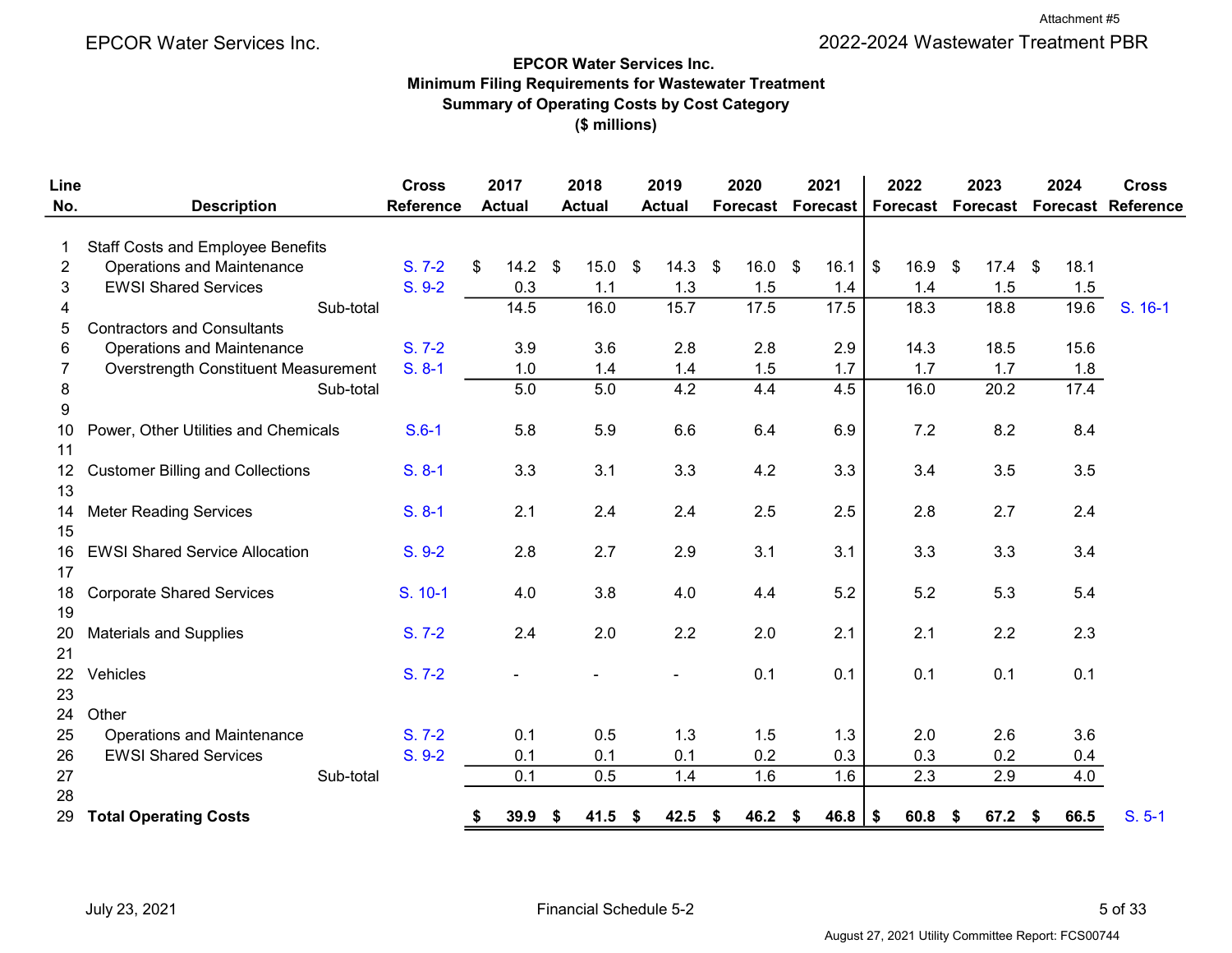# EPCOR Water Services Inc. Minimum Filing Requirements for Wastewater Treatment Power, Other Utilities and Chemical Costs (\$ millions)

| Line |                                             |          | <b>Cross</b>     | 2017          |      | 2018             |   | 2019          |      | 2020              |     | 2021 |   | 2022     |      | 2023     |      | 2024 | <b>Cross</b>              |
|------|---------------------------------------------|----------|------------------|---------------|------|------------------|---|---------------|------|-------------------|-----|------|---|----------|------|----------|------|------|---------------------------|
| No.  | <b>Description</b>                          |          | <b>Reference</b> | <b>Actual</b> |      | <b>Actual</b>    |   | <b>Actual</b> |      | Forecast Forecast |     |      |   | Forecast |      | Forecast |      |      | <b>Forecast Reference</b> |
|      |                                             |          |                  |               |      |                  |   |               |      |                   |     |      |   |          |      |          |      |      |                           |
|      | Power                                       |          |                  | \$<br>4.0     | - \$ | 4.1              | S | 4.5           | \$   | 4.5 $\frac{1}{2}$ |     | 4.7  | S | 5.0      | - \$ | 5.8      | - \$ | 5.9  |                           |
|      | Water                                       |          | S. 18-1          | 0.4           |      | 0.4              |   | 0.5           |      | 0.4               |     | 0.4  |   | 0.4      |      | 0.4      |      | 0.5  |                           |
| 3    | <b>Natural Gas</b>                          |          |                  | 0.3           |      | 0.2              |   | 0.4           |      | 0.2               |     | 0.3  |   | 0.4      |      | 0.4      |      | 0.5  |                           |
| 4    |                                             | Subtotal |                  | 4.7           |      | 4.7              |   | 5.3           |      | 5.1               |     | 5.5  |   | 5.8      |      | 6.7      |      | 6.9  |                           |
| 5    |                                             |          |                  |               |      |                  |   |               |      |                   |     |      |   |          |      |          |      |      |                           |
| 6.   | Chemicals                                   |          |                  | 1.0           |      | 1.2              |   | 1.2           |      | 1.3               |     | 1.4  |   | 1.5      |      | 1.5      |      | 1.5  |                           |
|      |                                             |          |                  |               |      |                  |   |               |      |                   |     |      |   |          |      |          |      |      |                           |
| 8    | <b>Power, Other Utilities and Chemicals</b> |          |                  | 5.8           | - S  | 5.9 <sup>5</sup> |   | 6.6           | - 56 | 6.4               | SS. | 6.9  |   | 7.2      |      | 8.2      | - S  | 8.4  | $S. 5-1$                  |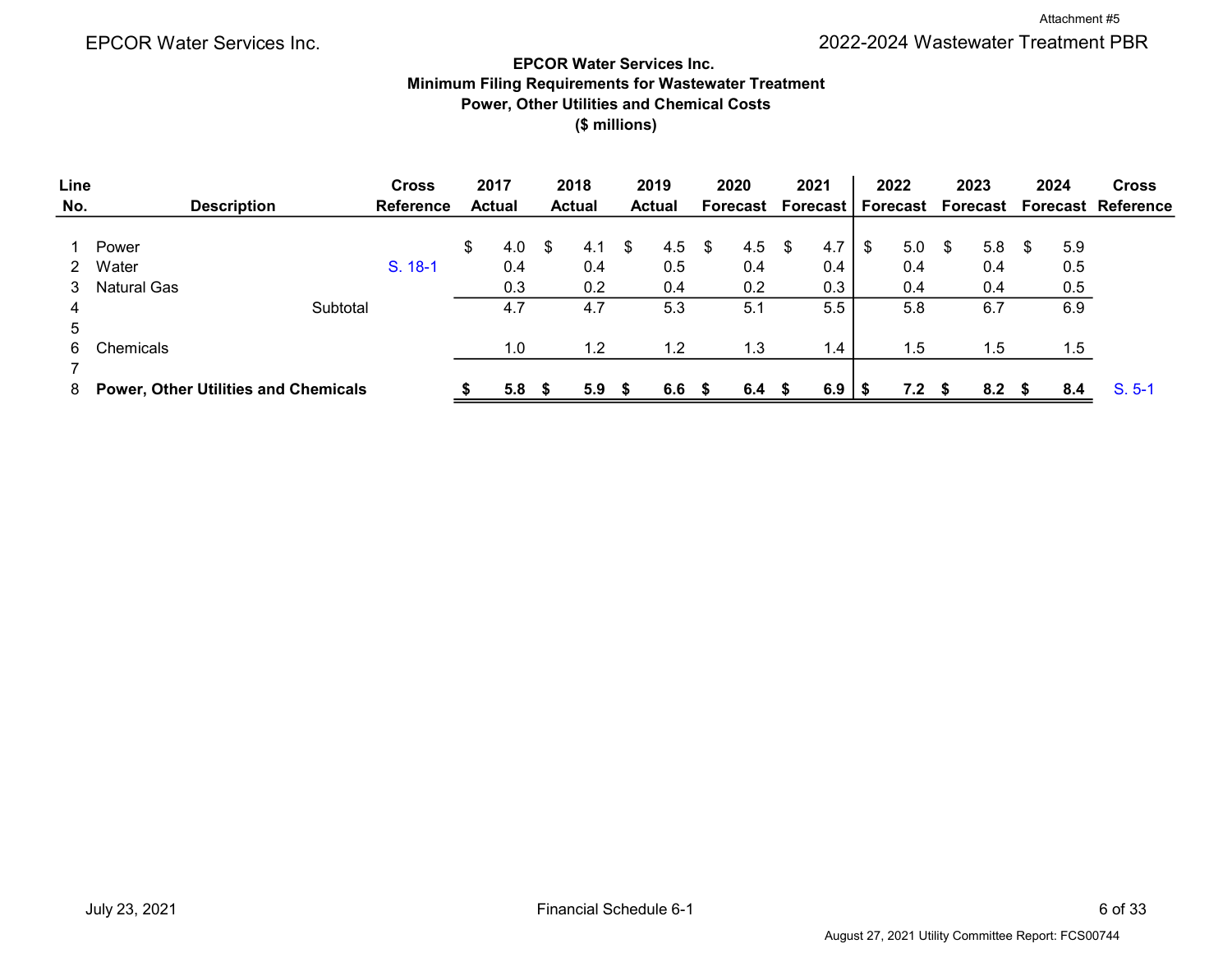# EPCOR Water Services Inc. Minimum Filing Requirements for Wastewater Treatment Operating Costs by Function (\$ millions)

| Line |                                               | <b>Cross</b>     | 2017          |           | 2018          |    | 2019          |     | 2020     | 2021 |          |                | 2022      |    | 2023     |      | 2024  | <b>Cross</b>              |
|------|-----------------------------------------------|------------------|---------------|-----------|---------------|----|---------------|-----|----------|------|----------|----------------|-----------|----|----------|------|-------|---------------------------|
| No.  | <b>Function/Sub-function</b>                  | <b>Reference</b> | <b>Actual</b> |           | <b>Actual</b> |    | <b>Actual</b> |     | Forecast |      | Forecast |                | Forecast  |    | Forecast |      |       | <b>Forecast Reference</b> |
|      | <b>Operations</b>                             |                  |               |           |               |    |               |     |          |      |          |                |           |    |          |      |       |                           |
| 2    | Gold Bar WWTP Operations                      |                  | \$            | 4.2<br>\$ | 4.3           | \$ | 4.6           | \$  | 5.4      | \$   | 4.7      | $\mathfrak{P}$ | 4.8       | -S | 4.9      | \$.  | 5.0   |                           |
| 3    | <b>Biosolids Management</b>                   |                  |               |           |               |    |               |     |          |      | ۰.       |                | 12.6      |    | 17.5     |      | 15.9  |                           |
| 4    | Maintenance                                   |                  | 9.6           |           | 10.0          |    | 9.2           |     | 9.9      |      | 9.9      |                | 10.1      |    | 10.3     |      | 10.6  |                           |
| 5    | <b>Plant Controls and Automation</b>          |                  |               |           | 1.5           |    | 1.5           |     | 1.6      |      | 1.7      |                | 1.7       |    | 1.8      |      | 1.8   |                           |
| 6    | <b>Plant Engineering</b>                      |                  | 3.4           |           | 1.9           |    | 2.1           |     | 2.0      |      | 2.3      |                | 2.3       |    | 2.4      |      | 2.4   |                           |
|      | <b>Project Engineering</b>                    |                  | 1.2           |           | 1.4           |    | 0.9           |     | 0.7      |      | 0.8      |                | 0.9       |    | 0.9      |      | 0.9   |                           |
| 8    | Subtotal                                      |                  | 18.4          |           | 19.1          |    | 18.3          |     | 19.6     |      | 19.4     |                | 32.4      |    | 37.8     |      | 36.6  |                           |
| 9    | <b>Operational Support Services</b>           |                  |               |           |               |    |               |     |          |      |          |                |           |    |          |      |       |                           |
| 10   | <b>Quality Assurance &amp; Environment</b>    |                  | 3.8           |           | 3.4           |    | 3.8           |     | 4.2      |      | 4.3      |                | 4.3       |    | 4.4      |      | 4.5   |                           |
| 11   | Gold Bar Administration                       |                  | 1.0           |           | 1.0           |    | 1.2           |     | 1.2      |      | 1.3      |                | 1.4       |    | 1.4      |      | 1.5   |                           |
| 12   | Supply Chain Management & Security            |                  | 0.4           |           | 0.5           |    | 0.4           |     | 0.4      |      | 0.5      |                | 0.5       |    | 0.5      |      | 0.5   |                           |
| 13   | Subtotal                                      |                  | 5.3           |           | 4.9           |    | 5.5           |     | 5.8      |      | 6.2      |                | 6.2       |    | 6.4      |      | 6.5   |                           |
| 14   |                                               |                  |               |           |               |    |               |     |          |      |          |                |           |    |          |      |       |                           |
| 15   | <b>Capitalized Overhead Costs</b>             |                  | (3.1)         |           | (2.9)         |    | (3.1)         |     | (2.9)    |      | (3.2)    |                | (3.3)     |    | (3.3)    |      | (3.4) |                           |
| 16   |                                               |                  |               |           |               |    |               |     |          |      |          |                |           |    |          |      |       |                           |
|      | <b>Total Operations and Maintenance Costs</b> | $S. 7-2$         | 20.6<br>- 55  | <b>S</b>  | 21.1          | S. | 20.6          | -55 | 22.4     | -56  | 22.4     | - 5            | $35.4$ \$ |    | 40.8     | - 56 | 39.6  | $S. 5-1$                  |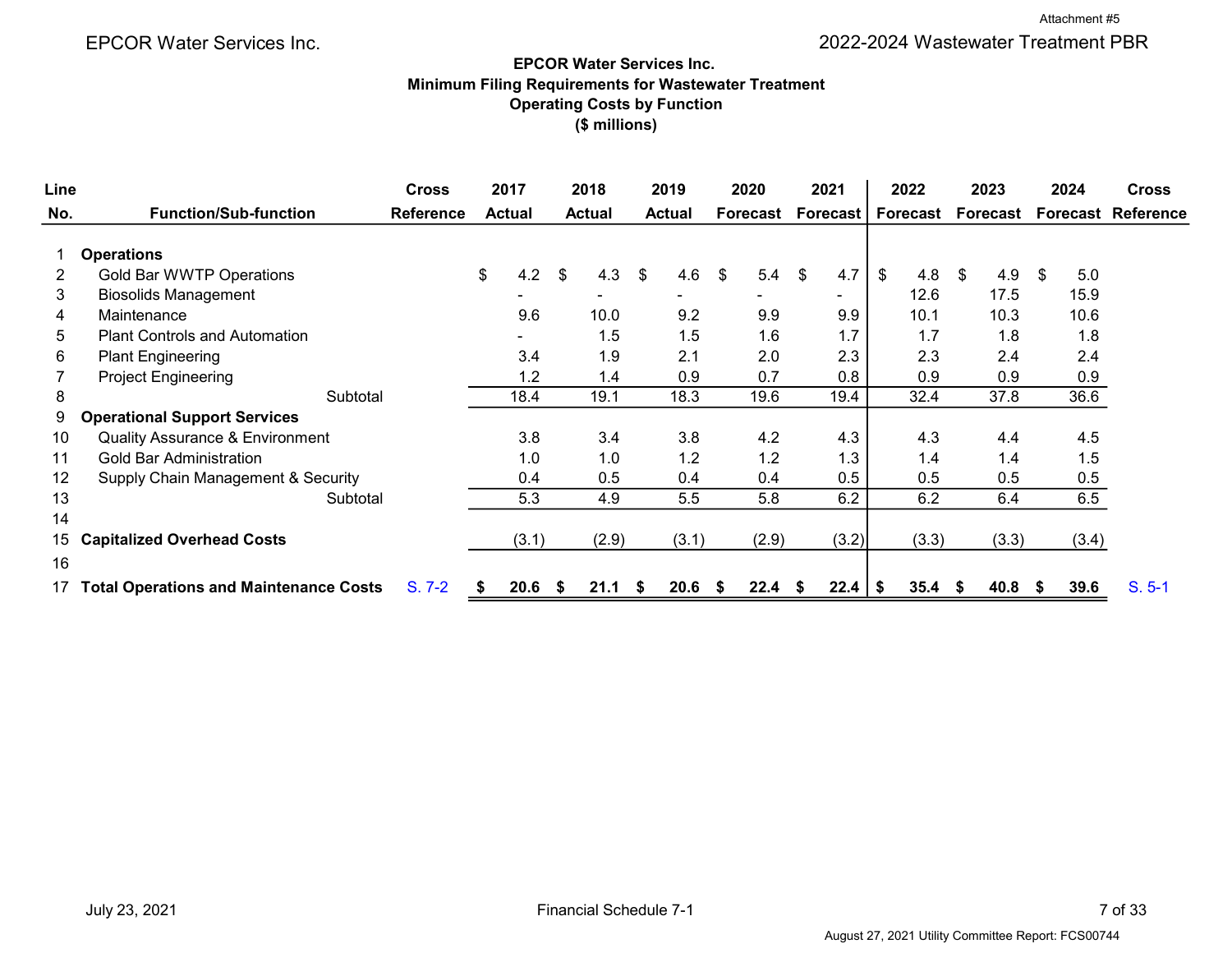# EPCOR Water Services Inc. 2022-2024 Wastewater Treatment PBR

# (\$ millions) EPCOR Water Services Inc. Minimum Filing Requirements for Wastewater Treatment Operating Costs by Cost Category

| Line |                                               | <b>Cross</b>     | 2017          | 2018                     | 2019          |      | 2020     | 2021                         | 2022 |    | 2023 | 2024 | <b>Cross</b>              |
|------|-----------------------------------------------|------------------|---------------|--------------------------|---------------|------|----------|------------------------------|------|----|------|------|---------------------------|
| No.  | <b>Description</b>                            | <b>Reference</b> | <b>Actual</b> | <b>Actual</b>            | <b>Actual</b> |      | Forecast | Forecast   Forecast Forecast |      |    |      |      | <b>Forecast Reference</b> |
|      |                                               |                  |               |                          |               |      |          |                              |      |    |      |      |                           |
|      | <b>Staff Costs and Employee Benefits</b>      |                  | 14.2          | 15.0                     |               | 14.3 | 16.0     | 16.1                         | 16.9 |    | 17.4 | 18.1 |                           |
|      | Contractors and Consultants                   |                  | 3.9           | 3.6                      |               | 2.8  | 2.8      | 2.9                          | 14.3 |    | 18.5 | 15.6 |                           |
| 3    | <b>Materials and Supplies</b>                 |                  | 2.4           | 2.0                      |               | 2.2  | 2.0      | 2.1                          | 2.1  |    | 2.2  | 2.3  |                           |
| 4    | Vehicles                                      |                  |               | $\overline{\phantom{0}}$ |               |      | 0.1      | 0.1                          | 0.1  |    | 0.1  | 0.1  |                           |
| 5.   | Other                                         |                  | 0.1           | 0.5                      |               | 1.3  | 1.5      | 1.3                          | 2.0  |    | 2.6  | 3.6  |                           |
| 6    |                                               |                  |               |                          |               |      |          |                              |      |    |      |      |                           |
|      | <b>Total Operations and Maintenance Costs</b> |                  | 20.6          | 21.1                     |               | 20.5 | 22.4     |                              | 35.4 | S. | 40.8 | 39.6 | $S. 7-1$                  |
|      |                                               |                  |               |                          |               |      |          |                              |      |    |      |      | $S. 5-2$                  |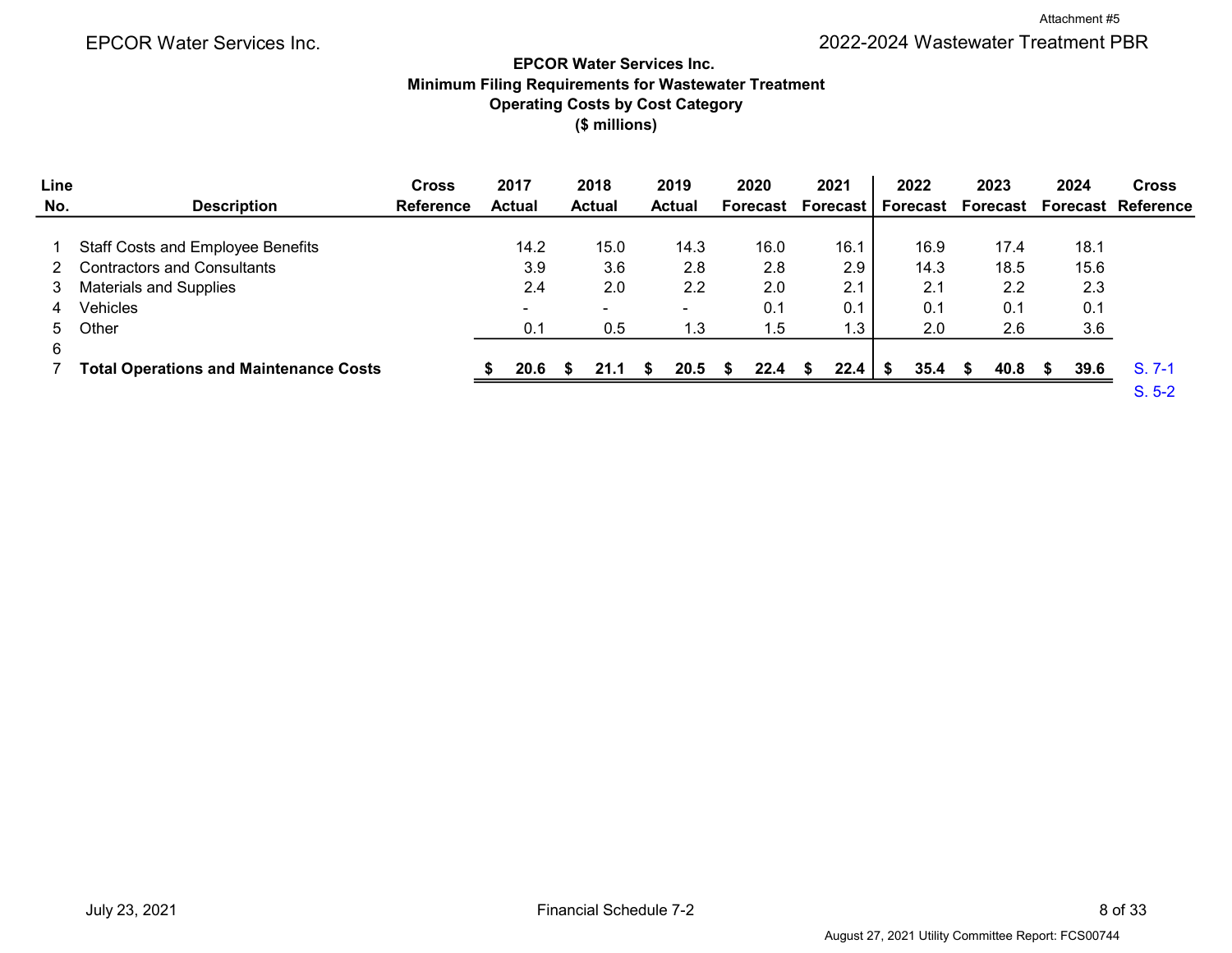Attachment #5

EPCOR Water Services Inc. 2022-2024 Wastewater Treatment PBR

# EPCOR Water Services Inc. Minimum Filing Requirements for Wastewater Treatment Billing, Meters and Regulatory Service (\$ millions)

| Line |                                                           | Cross            | 2017          | 2018             | 2019             | 2020     | 2021              | 2022     |      | 2023     | 2024 | <b>Cross</b>              |
|------|-----------------------------------------------------------|------------------|---------------|------------------|------------------|----------|-------------------|----------|------|----------|------|---------------------------|
| No.  | <b>Description</b>                                        | <b>Reference</b> | <b>Actual</b> | <b>Actual</b>    | <b>Actual</b>    | Forecast | <b>Forecast</b> I | Forecast |      | Forecast |      | <b>Forecast Reference</b> |
|      |                                                           |                  |               |                  |                  |          |                   |          |      |          |      |                           |
|      | <b>Customer Billing and Collections</b>                   |                  | 3.3           | 3.1 <sup>5</sup> | 3.3 <sup>5</sup> | 4.2      | 3.3               | 3.4      | - \$ | 3.5      | 3.5  |                           |
|      | <b>Meter Reading Services</b>                             | $S. 18-1$        | 2.1           | 2.4              | 2.4              | 2.5      | 2.5               | 2.8      |      | 2.7      | 2.4  |                           |
|      | <b>Regulatory Services</b>                                | S. 18-1          | 1.0           | . 4              | 1.4              | 1.5      |                   | 1.7      |      |          | 1.8  |                           |
|      |                                                           |                  |               |                  |                  |          |                   |          |      |          |      |                           |
| 5.   | <b>Total Billing, Meters and Regulatory Service Costs</b> |                  | 6.4           | 6.9              | 7.1              | 8.2      | $7.5$   \$        | 7.9      |      | 7.9      | 7.7  | $S. 5-1$                  |
|      |                                                           |                  |               |                  |                  |          |                   |          |      |          |      | $S. 5-2$                  |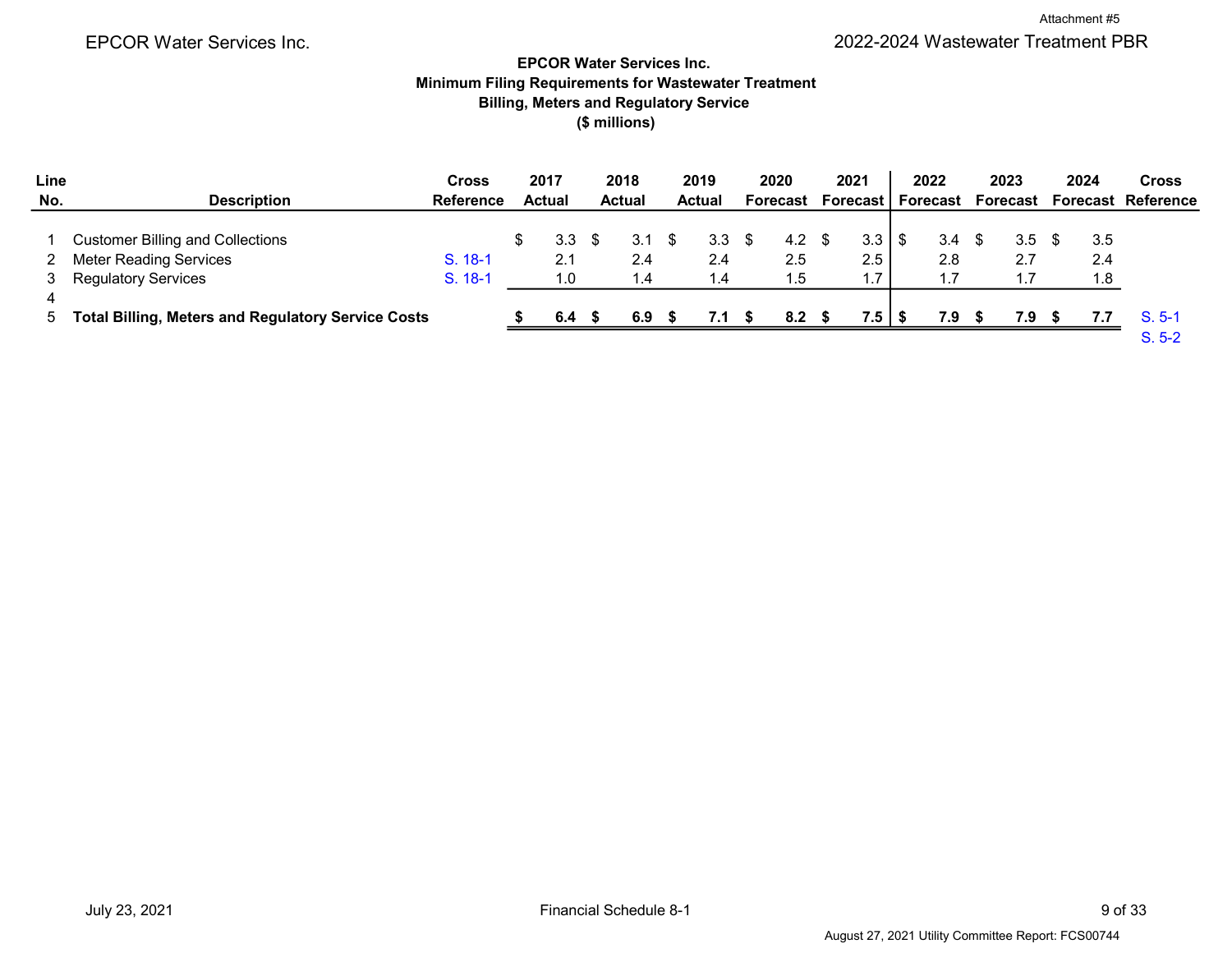Attachment #5

# EPCOR Water Services Inc. Minimum Filing Requirements for Wastewater Treatment EWSI Shared Service Costs by Function (\$ millions)

| Line |                                        | <b>Cross</b>     | 2017          |     |      | 2018          |    | 2019          |      | 2020     | 2021      |      | 2022 | 2023      |     | 2024 | <b>Cross</b>                                    |
|------|----------------------------------------|------------------|---------------|-----|------|---------------|----|---------------|------|----------|-----------|------|------|-----------|-----|------|-------------------------------------------------|
| No.  |                                        | <b>Reference</b> | <b>Actual</b> |     |      | <b>Actual</b> |    | <b>Actual</b> |      | Forecast |           |      |      |           |     |      | Forecast   Forecast Forecast Forecast Reference |
|      | <b>Shared Services</b>                 |                  |               |     |      |               |    |               |      |          |           |      |      |           |     |      |                                                 |
|      | Incentive Compensation                 |                  | \$            | 0.1 | \$   | 1.1           | \$ | 1.3           | \$   | 1.4      | \$<br>1.2 | \$   | 1.2  | \$<br>1.3 | \$  | 1.3  |                                                 |
| 3    | <b>Information Services</b>            |                  |               | 0.6 |      | 0.6           |    | 0.6           |      | 0.7      | 0.6       |      | 0.7  | 0.8       |     | 0.8  |                                                 |
| 4    | Controller                             |                  |               | 0.7 |      | 0.5           |    | 0.7           |      | 0.8      | 0.9       |      | 0.8  | 0.8       |     | 0.8  |                                                 |
| 5.   | Health, Safety & Environment           |                  |               | 0.4 |      | 0.5           |    | 0.4           |      | 0.5      | 0.5       |      | 0.5  | 0.5       |     | 0.5  |                                                 |
| 6    | <b>Technical Training</b>              |                  |               | 0.4 |      | 0.4           |    | 0.4           |      | 0.3      | 0.3       |      | 0.4  | 0.4       |     | 0.4  |                                                 |
|      | Regulatory and Operational Excellence  |                  |               | 0.1 |      | 0.1           |    | 0.1           |      | 0.2      | 0.2       |      | 0.4  | 0.3       |     | 0.5  |                                                 |
| 8    | <b>Executive Administration</b>        |                  |               | 0.2 |      | 0.2           |    | 0.2           |      | 0.3      | 0.3       |      | 0.3  | 0.3       |     | 0.3  |                                                 |
| 9    | <b>Public &amp; Government Affairs</b> |                  |               | 0.2 |      | 0.2           |    | 0.3           |      | 0.2      | 0.3       |      | 0.3  | 0.3       |     | 0.3  |                                                 |
| 10   | <b>Other Shared Services</b>           |                  |               | 0.4 |      | 0.3           |    | 0.4           |      | 0.4      | 0.4       |      | 0.4  | 0.4       |     | 0.4  |                                                 |
| 11   |                                        |                  |               |     |      |               |    |               |      |          |           |      |      |           |     |      |                                                 |
| 12   | <b>Total EWSI Shared Service Costs</b> |                  |               | 3.2 | - \$ | 3.9           | -S | 4.3           | - \$ | 4.8      | 4.8       | - \$ | 5.0  | 5.0       | - 5 | 5.3  | $S. 5-1$                                        |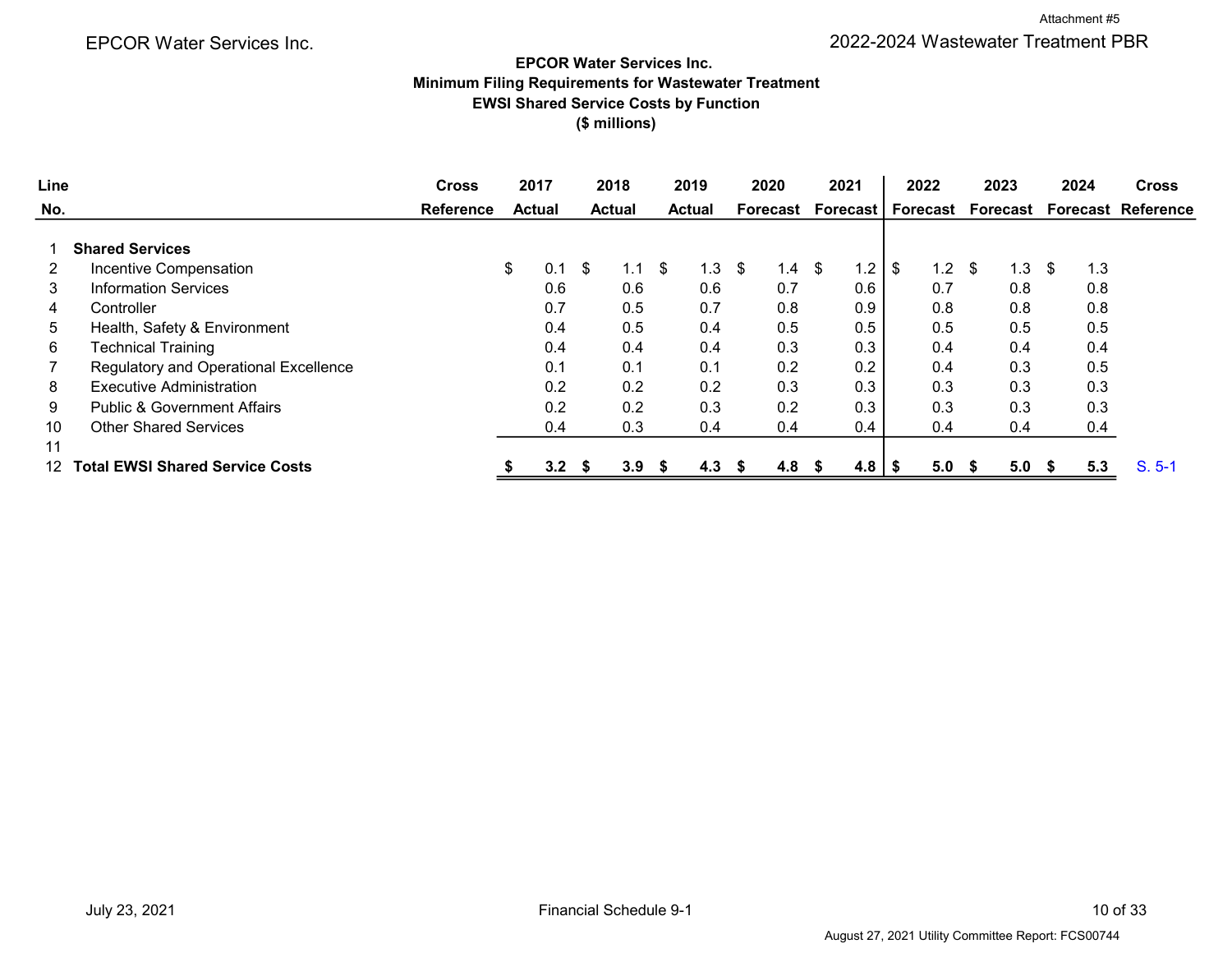#### EPCOR Water Services Inc. Minimum Filing Requirements for Wastewater Treatment

EWSI Shared Service Costs by Cost Category

(\$ millions)

| Line |                                              | <b>Cross</b>     | 2017          | 2018          |     | 2019          |      | 2020            |      | 2021     | 2022     |    | 2023     |      | 2024 | <b>Cross</b>              |
|------|----------------------------------------------|------------------|---------------|---------------|-----|---------------|------|-----------------|------|----------|----------|----|----------|------|------|---------------------------|
| No.  | <b>Description</b>                           | <b>Reference</b> | <b>Actual</b> | <b>Actual</b> |     | <b>Actual</b> |      | <b>Forecast</b> |      | Forecast | Forecast |    | Forecast |      |      | <b>Forecast Reference</b> |
|      | <b>Embedded Costs</b>                        |                  |               |               |     |               |      |                 |      |          |          |    |          |      |      |                           |
|      |                                              |                  |               |               |     |               |      |                 |      |          |          |    |          |      |      |                           |
| 2    | <b>Staff Costs and Employee Benefits</b>     |                  | \$<br>0.3     | \$<br>1.1     | \$. | 1.3           | - \$ | 1.5             | - \$ | 1.4 \$   | 1.4      | -S | 1.5      | - \$ | 1.5  |                           |
| 3    | Other                                        |                  | 0.1           | 0.1           |     | 0.1           |      | 0.2             |      | 0.3      | 0.3      |    | 0.2      |      | 0.4  |                           |
| 4    | Subtotal                                     |                  | 0.4           | 1.1           |     | 1.5           |      | 1.7             |      |          | 1.7      |    | 1.7      |      | 1.9  |                           |
| 5    |                                              |                  |               |               |     |               |      |                 |      |          |          |    |          |      |      |                           |
| 6.   | <b>Allocated Costs</b>                       |                  |               |               |     |               |      |                 |      |          |          |    |          |      |      |                           |
|      | Allocations from BU 8F                       |                  | 2.8           | 2.7           |     | 2.9           |      | 3.1             |      | 3.1      | 3.3      |    | 3.3      |      | 3.4  |                           |
| 8    | Subtotal                                     | S. 18-1          | 2.8           | 2.7           |     | 2.9           |      | 3.1             |      | 3.1      | 3.3      |    | 3.3      |      | 3.4  |                           |
| 9    |                                              |                  |               |               |     |               |      |                 |      |          |          |    |          |      |      |                           |
| 10   | <b>Fotal Wastewater Administration Costs</b> |                  | 3.2           | 3.9           |     | 4.3           |      | 4.8             |      | 4.8      | 5.0      |    | 5.0      | - SS | 5.3  | $S. 5-2$                  |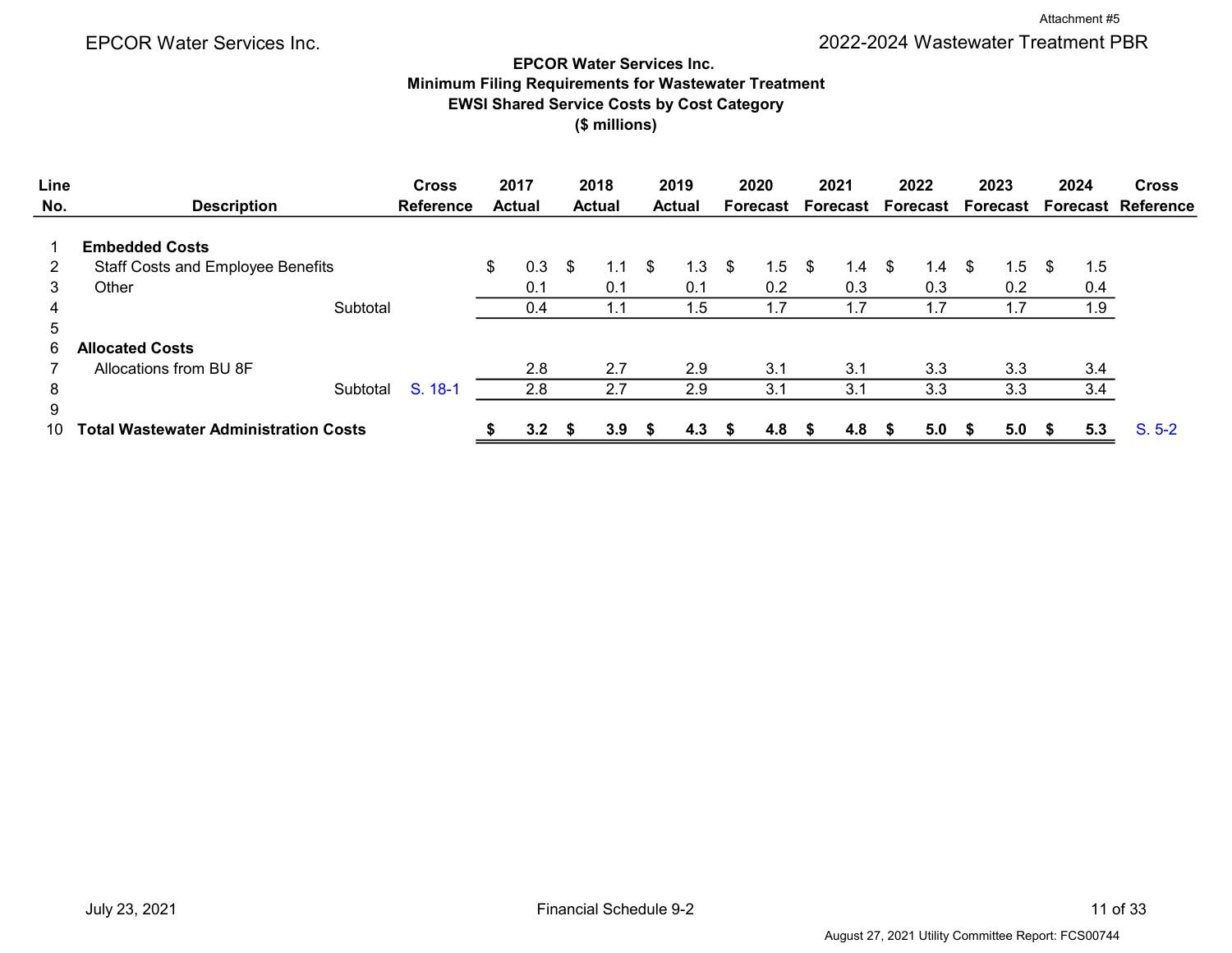# (\$ millions) EPCOR Water Services Inc. Minimum Filing Requirements for Wastewater Treatment Corporate Shared Service Costs

| Line |                                             | <b>Cross</b>     |    | 2017          |                | 2018          | 2019          |       | 2020           |          |   | 2021            |                | 2022            |    | 2023  | 2024           |       | <b>Cross</b>                |
|------|---------------------------------------------|------------------|----|---------------|----------------|---------------|---------------|-------|----------------|----------|---|-----------------|----------------|-----------------|----|-------|----------------|-------|-----------------------------|
| Nos. | <b>Cost Component</b>                       | <b>Reference</b> |    | <b>Actual</b> |                | <b>Actual</b> | <b>Actual</b> |       | Forecast       |          |   | <b>Forecast</b> |                | <b>Forecast</b> |    |       |                |       | Forecast Forecast Reference |
|      | <b>Corporate Shared Services</b>            |                  |    |               |                |               |               |       |                |          |   |                 |                |                 |    |       |                |       |                             |
| 2    | <b>Board and Executive</b>                  |                  | \$ | 0.3           | $\mathfrak{S}$ | 0.2           | \$            | 0.3   | $\mathfrak{L}$ | $0.2$ \$ |   | 0.3             | $\mathfrak{S}$ | 0.3             | \$ | 0.3   | $\mathfrak{L}$ | 0.3   |                             |
| 3    | <b>Corporate Finance</b>                    |                  |    | 0.3           |                | 0.2           |               | 0.3   |                | 0.2      |   | 0.2             |                | 0.2             |    | 0.2   |                | 0.2   |                             |
| 4    | Treasury                                    |                  |    | 0.1           |                | 0.1           |               | 0.1   |                | 0.1      |   | 0.2             |                | 0.2             |    | 0.2   |                | 0.2   |                             |
| 5    | Risk Assurance & Advisory Services          |                  |    | 0.1           |                | 0.1           |               | 0.1   |                | 0.1      |   | 0.1             |                | 0.1             |    | 0.1   |                | 0.2   |                             |
| 6    | <b>Human Resources</b>                      |                  |    | 0.4           |                | 0.4           |               | 0.6   |                | 0.6      |   | 0.6             |                | 0.7             |    | 0.7   |                | 0.7   |                             |
|      | <b>Information Services</b>                 |                  |    | 0.5           |                | 0.6           |               | 0.6   |                | 0.5      |   | 0.5             |                | 0.6             |    | 0.6   |                | 0.6   |                             |
| 8    | Supply Chain Management                     |                  |    | 0.5           |                | 0.4           |               | 0.5   |                | 0.5      |   | 0.5             |                | 0.5             |    | 0.5   |                | 0.5   |                             |
| 9    | <b>Public and Government Affairs</b>        |                  |    | 0.3           |                | 0.3           |               | 0.4   |                | 0.4      |   | 0.4             |                | 0.4             |    | 0.4   |                | 0.4   |                             |
| 10   | <b>Legal Services</b>                       |                  |    | 0.1           |                | 0.1           |               | 0.1   |                | 0.1      |   | 0.1             |                | 0.1             |    | 0.1   |                | 0.1   |                             |
| 11   | Health, Safety and Environment              |                  |    | 0.1           |                | 0.1           |               | 0.1   |                | 0.1      |   | 0.1             |                | 0.1             |    | 0.1   |                | 0.1   |                             |
| 12   | <b>At-Risk Compensation</b>                 |                  |    | 0.3           |                | 0.4           |               | 0.3   |                | 0.3      |   | 0.3             |                | 0.4             |    | 0.4   |                | 0.4   |                             |
| 13   | Less: Business Development Disallowances    |                  |    | (0.1)         |                | (0.1)         |               | (0.1) |                | (0.1)    |   | (0.1)           |                | (0.1)           |    | (0.1) |                | (0.1) |                             |
| 14   | Subtotal                                    |                  |    | 3.0           |                | 2.9           |               | 3.1   |                | 3.2      |   | 3.3             |                | 3.4             |    | 3.5   |                | 3.6   |                             |
| 15   |                                             |                  |    |               |                |               |               |       |                |          |   |                 |                |                 |    |       |                |       |                             |
| 16   | <b>Asset Usage Fees</b>                     |                  |    |               |                |               |               |       |                |          |   |                 |                |                 |    |       |                |       |                             |
| 17   | I/S Capital - Corporate                     |                  |    | 0.6           |                | 0.5           |               | 0.6   |                | 0.6      |   | 0.6             |                | 0.6             |    | 0.6   |                | 0.6   |                             |
| 18   | Oracle                                      |                  |    | 0.2           |                | 0.2           |               | 0.2   |                | 0.2      |   | 0.2             |                | 0.2             |    | 0.2   |                | 0.2   |                             |
| 19   | Leasehold Improv. - EPCOR Tower             |                  |    | 0.1           |                | 0.0           |               | 0.1   |                | 0.1      |   | 0.1             |                | 0.1             |    | 0.1   |                | 0.1   |                             |
| 20   | <b>HR System</b>                            |                  |    | 0.1           |                | 0.0           |               | 0.0   |                | 0.0      |   | 0.0             |                | 0.0             |    | 0.0   |                | 0.0   |                             |
| 21   | <b>Customer Information System</b>          |                  |    |               |                |               |               |       |                | 0.3      |   | 1.0             |                | 0.9             |    | 1.0   |                | 1.0   |                             |
| 22   | <b>Other Corporate Assets</b>               |                  |    | 0.1           |                | 0.1           |               | 0.1   |                | 0.0      |   | 0.0             |                | 0.0             |    | 0.0   |                | 0.0   |                             |
| 23   | Subtotal                                    |                  |    | 1.0           |                | 0.8           |               | 0.9   |                | 1.2      |   | 1.8             |                | 1.8             |    | 1.8   |                | 1.9   |                             |
| 24   |                                             |                  |    |               |                |               |               |       |                |          |   |                 |                |                 |    |       |                |       |                             |
| 25   | <b>Total Corporate Administration Costs</b> | $S. 18-1$        | S  | 4.0           | S              | 3.8           | S             | 4.0   | S              | 4.4      | S | 5.2             | \$             | 5.2             | S  | 5.3   | \$             | 5.4   | $S. 5-1$                    |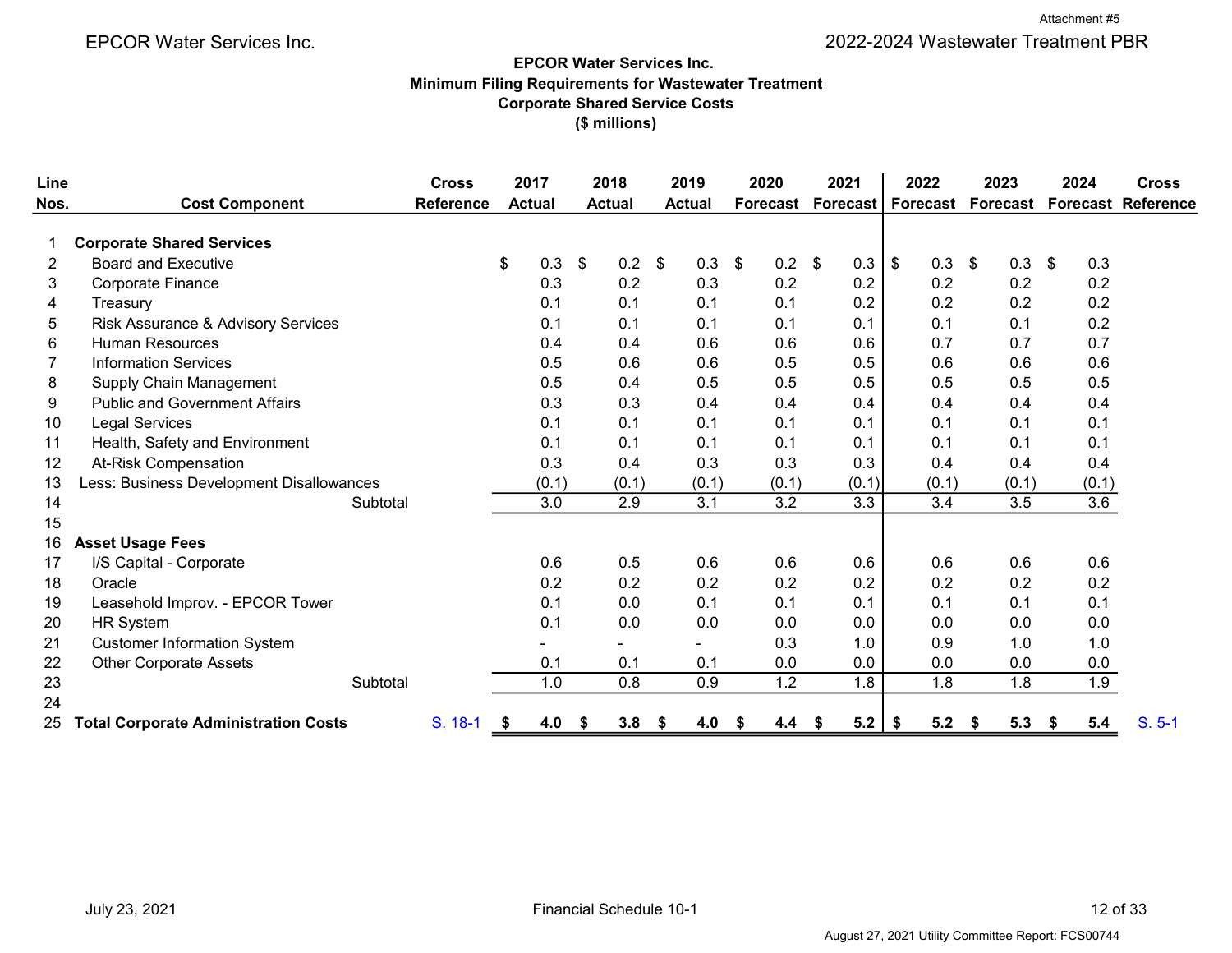#### EPCOR Water Services Inc. Minimum Filing Requirements for Wastewater Treatment Allocation of Corporate Shared Service Costs As a Percentage of Total Corporate Services Costs

| No.<br><b>Basis of Allocation</b><br><b>Actual</b><br>Forecast<br>Forecast<br><b>Cost Components</b><br>Actual<br>Actual<br>Forecast<br><b>Corporate Shared Services</b><br>$\mathbf{1}$<br>2<br>3<br>5.4%<br>Board & Executive<br>Composite<br>6.0%<br>5.1%<br>5.3%<br>5.2%<br>5.3%<br>4<br>5<br>Corporate Finance<br>6<br>6.8%<br>6.7%<br><b>Accounts Payable</b><br><b>Invoice Lines</b><br>7.8%<br>6.7%<br>6.6%<br>6.7%<br>$\overline{7}$<br>Other<br>Composite<br>6.0%<br>5.1%<br>5.3%<br>5.2%<br>4.8%<br>4.9%<br>8<br>9<br>Treasury<br>10<br>Composite<br>5.7%<br>4.9%<br>5.4%<br>4.6%<br>5.1%<br>5.4%<br>Treasurer<br>PP&E<br>6.2%<br>4.5%<br>11<br>Insurance and Physical Risk Managemen<br>12<br><b>Treasury Operations</b><br>50%(NI+Dep), 50% Debt<br>8.4%<br>7.2%<br>7.5%<br>7.0%<br>6.9%<br>7.0%<br>13<br>5.1%<br>5.4%<br>Valuation<br>Composite<br>4.6%<br>14<br>Taxation<br>Composite<br>5.2%<br>5.4%<br>5.5%<br>15<br>16<br><b>Risk Management</b><br>17<br>5.1%<br>5.5%<br><b>Internal Audit</b><br>Composite<br>6.0%<br>5.3%<br>5.2%<br>5.4%<br>PP&E<br>6.2%<br>4.5%<br>4.2%<br>4.2%<br>4.5%<br>18<br>Insurance Risk Management<br>4.5%<br>PP&E<br>19<br>Organizational Project Management<br>4.2%<br>4.2%<br>4.5%<br>20<br>Centre of Excellence<br>Composite<br>5.2%<br>5.4%<br>5.5%<br>21<br>22<br><b>Information Services</b><br>23<br><b>Major Capital Projects</b><br>5.3%<br>5.4%<br>5.0%<br>5.1%<br>5.4%<br>Assets<br>6.0%<br>24<br>6.0%<br>5.3%<br>5.1%<br>4.9%<br>4.9%<br>5.2%<br><b>Application Services</b><br>Assets<br>25<br>Infrastructure Operations<br>PC Count<br>5.0%<br>4.7%<br>4.9%<br>4.9%<br>5.0%<br>5.1%<br>26<br>27<br>6.8%<br>Human Resources<br>6.0%<br>6.1%<br>6.1%<br>6.3%<br>6.4%<br>Headcount<br>28<br>29<br>Supply Chain<br>30<br>Mailroom<br>Headcount<br>7.4%<br>6.4%<br>6.5%<br>6.5%<br>6.7%<br>6.8%<br>31<br>7.4%<br>6.4%<br>Headcount<br>Security<br>32<br><b>Disaster Recovery Planning</b><br>PC Count<br>5.3%<br>5.1%<br>5.1%<br>5.2%<br>5.3%<br>5.9%<br>33<br>PO Lines<br>9.5%<br>11.2%<br><b>Contract Management</b><br>12.2%<br>11.2%<br>9.3%<br>11.2%<br>34<br><b>Real Estate</b><br>Composite<br>6.0%<br>5.1%<br>5.4%<br>5.5%<br>5.3%<br>5.2%<br>$\overline{35}$<br>36<br><b>Public and Government Affairs</b><br>Composite<br>5.7%<br>5.3%<br>6.1%<br>6.4%<br>6.3%<br>6.6% |  |  |  |
|-------------------------------------------------------------------------------------------------------------------------------------------------------------------------------------------------------------------------------------------------------------------------------------------------------------------------------------------------------------------------------------------------------------------------------------------------------------------------------------------------------------------------------------------------------------------------------------------------------------------------------------------------------------------------------------------------------------------------------------------------------------------------------------------------------------------------------------------------------------------------------------------------------------------------------------------------------------------------------------------------------------------------------------------------------------------------------------------------------------------------------------------------------------------------------------------------------------------------------------------------------------------------------------------------------------------------------------------------------------------------------------------------------------------------------------------------------------------------------------------------------------------------------------------------------------------------------------------------------------------------------------------------------------------------------------------------------------------------------------------------------------------------------------------------------------------------------------------------------------------------------------------------------------------------------------------------------------------------------------------------------------------------------------------------------------------------------------------------------------------------------------------------------------------------------------------------------------------------------------------------------------------------------------------------------------------------------------------|--|--|--|
|                                                                                                                                                                                                                                                                                                                                                                                                                                                                                                                                                                                                                                                                                                                                                                                                                                                                                                                                                                                                                                                                                                                                                                                                                                                                                                                                                                                                                                                                                                                                                                                                                                                                                                                                                                                                                                                                                                                                                                                                                                                                                                                                                                                                                                                                                                                                           |  |  |  |
|                                                                                                                                                                                                                                                                                                                                                                                                                                                                                                                                                                                                                                                                                                                                                                                                                                                                                                                                                                                                                                                                                                                                                                                                                                                                                                                                                                                                                                                                                                                                                                                                                                                                                                                                                                                                                                                                                                                                                                                                                                                                                                                                                                                                                                                                                                                                           |  |  |  |
|                                                                                                                                                                                                                                                                                                                                                                                                                                                                                                                                                                                                                                                                                                                                                                                                                                                                                                                                                                                                                                                                                                                                                                                                                                                                                                                                                                                                                                                                                                                                                                                                                                                                                                                                                                                                                                                                                                                                                                                                                                                                                                                                                                                                                                                                                                                                           |  |  |  |
|                                                                                                                                                                                                                                                                                                                                                                                                                                                                                                                                                                                                                                                                                                                                                                                                                                                                                                                                                                                                                                                                                                                                                                                                                                                                                                                                                                                                                                                                                                                                                                                                                                                                                                                                                                                                                                                                                                                                                                                                                                                                                                                                                                                                                                                                                                                                           |  |  |  |
|                                                                                                                                                                                                                                                                                                                                                                                                                                                                                                                                                                                                                                                                                                                                                                                                                                                                                                                                                                                                                                                                                                                                                                                                                                                                                                                                                                                                                                                                                                                                                                                                                                                                                                                                                                                                                                                                                                                                                                                                                                                                                                                                                                                                                                                                                                                                           |  |  |  |
|                                                                                                                                                                                                                                                                                                                                                                                                                                                                                                                                                                                                                                                                                                                                                                                                                                                                                                                                                                                                                                                                                                                                                                                                                                                                                                                                                                                                                                                                                                                                                                                                                                                                                                                                                                                                                                                                                                                                                                                                                                                                                                                                                                                                                                                                                                                                           |  |  |  |
|                                                                                                                                                                                                                                                                                                                                                                                                                                                                                                                                                                                                                                                                                                                                                                                                                                                                                                                                                                                                                                                                                                                                                                                                                                                                                                                                                                                                                                                                                                                                                                                                                                                                                                                                                                                                                                                                                                                                                                                                                                                                                                                                                                                                                                                                                                                                           |  |  |  |
|                                                                                                                                                                                                                                                                                                                                                                                                                                                                                                                                                                                                                                                                                                                                                                                                                                                                                                                                                                                                                                                                                                                                                                                                                                                                                                                                                                                                                                                                                                                                                                                                                                                                                                                                                                                                                                                                                                                                                                                                                                                                                                                                                                                                                                                                                                                                           |  |  |  |
|                                                                                                                                                                                                                                                                                                                                                                                                                                                                                                                                                                                                                                                                                                                                                                                                                                                                                                                                                                                                                                                                                                                                                                                                                                                                                                                                                                                                                                                                                                                                                                                                                                                                                                                                                                                                                                                                                                                                                                                                                                                                                                                                                                                                                                                                                                                                           |  |  |  |
|                                                                                                                                                                                                                                                                                                                                                                                                                                                                                                                                                                                                                                                                                                                                                                                                                                                                                                                                                                                                                                                                                                                                                                                                                                                                                                                                                                                                                                                                                                                                                                                                                                                                                                                                                                                                                                                                                                                                                                                                                                                                                                                                                                                                                                                                                                                                           |  |  |  |
|                                                                                                                                                                                                                                                                                                                                                                                                                                                                                                                                                                                                                                                                                                                                                                                                                                                                                                                                                                                                                                                                                                                                                                                                                                                                                                                                                                                                                                                                                                                                                                                                                                                                                                                                                                                                                                                                                                                                                                                                                                                                                                                                                                                                                                                                                                                                           |  |  |  |
|                                                                                                                                                                                                                                                                                                                                                                                                                                                                                                                                                                                                                                                                                                                                                                                                                                                                                                                                                                                                                                                                                                                                                                                                                                                                                                                                                                                                                                                                                                                                                                                                                                                                                                                                                                                                                                                                                                                                                                                                                                                                                                                                                                                                                                                                                                                                           |  |  |  |
|                                                                                                                                                                                                                                                                                                                                                                                                                                                                                                                                                                                                                                                                                                                                                                                                                                                                                                                                                                                                                                                                                                                                                                                                                                                                                                                                                                                                                                                                                                                                                                                                                                                                                                                                                                                                                                                                                                                                                                                                                                                                                                                                                                                                                                                                                                                                           |  |  |  |
|                                                                                                                                                                                                                                                                                                                                                                                                                                                                                                                                                                                                                                                                                                                                                                                                                                                                                                                                                                                                                                                                                                                                                                                                                                                                                                                                                                                                                                                                                                                                                                                                                                                                                                                                                                                                                                                                                                                                                                                                                                                                                                                                                                                                                                                                                                                                           |  |  |  |
|                                                                                                                                                                                                                                                                                                                                                                                                                                                                                                                                                                                                                                                                                                                                                                                                                                                                                                                                                                                                                                                                                                                                                                                                                                                                                                                                                                                                                                                                                                                                                                                                                                                                                                                                                                                                                                                                                                                                                                                                                                                                                                                                                                                                                                                                                                                                           |  |  |  |
|                                                                                                                                                                                                                                                                                                                                                                                                                                                                                                                                                                                                                                                                                                                                                                                                                                                                                                                                                                                                                                                                                                                                                                                                                                                                                                                                                                                                                                                                                                                                                                                                                                                                                                                                                                                                                                                                                                                                                                                                                                                                                                                                                                                                                                                                                                                                           |  |  |  |
|                                                                                                                                                                                                                                                                                                                                                                                                                                                                                                                                                                                                                                                                                                                                                                                                                                                                                                                                                                                                                                                                                                                                                                                                                                                                                                                                                                                                                                                                                                                                                                                                                                                                                                                                                                                                                                                                                                                                                                                                                                                                                                                                                                                                                                                                                                                                           |  |  |  |
|                                                                                                                                                                                                                                                                                                                                                                                                                                                                                                                                                                                                                                                                                                                                                                                                                                                                                                                                                                                                                                                                                                                                                                                                                                                                                                                                                                                                                                                                                                                                                                                                                                                                                                                                                                                                                                                                                                                                                                                                                                                                                                                                                                                                                                                                                                                                           |  |  |  |
|                                                                                                                                                                                                                                                                                                                                                                                                                                                                                                                                                                                                                                                                                                                                                                                                                                                                                                                                                                                                                                                                                                                                                                                                                                                                                                                                                                                                                                                                                                                                                                                                                                                                                                                                                                                                                                                                                                                                                                                                                                                                                                                                                                                                                                                                                                                                           |  |  |  |
|                                                                                                                                                                                                                                                                                                                                                                                                                                                                                                                                                                                                                                                                                                                                                                                                                                                                                                                                                                                                                                                                                                                                                                                                                                                                                                                                                                                                                                                                                                                                                                                                                                                                                                                                                                                                                                                                                                                                                                                                                                                                                                                                                                                                                                                                                                                                           |  |  |  |
|                                                                                                                                                                                                                                                                                                                                                                                                                                                                                                                                                                                                                                                                                                                                                                                                                                                                                                                                                                                                                                                                                                                                                                                                                                                                                                                                                                                                                                                                                                                                                                                                                                                                                                                                                                                                                                                                                                                                                                                                                                                                                                                                                                                                                                                                                                                                           |  |  |  |
|                                                                                                                                                                                                                                                                                                                                                                                                                                                                                                                                                                                                                                                                                                                                                                                                                                                                                                                                                                                                                                                                                                                                                                                                                                                                                                                                                                                                                                                                                                                                                                                                                                                                                                                                                                                                                                                                                                                                                                                                                                                                                                                                                                                                                                                                                                                                           |  |  |  |
|                                                                                                                                                                                                                                                                                                                                                                                                                                                                                                                                                                                                                                                                                                                                                                                                                                                                                                                                                                                                                                                                                                                                                                                                                                                                                                                                                                                                                                                                                                                                                                                                                                                                                                                                                                                                                                                                                                                                                                                                                                                                                                                                                                                                                                                                                                                                           |  |  |  |
|                                                                                                                                                                                                                                                                                                                                                                                                                                                                                                                                                                                                                                                                                                                                                                                                                                                                                                                                                                                                                                                                                                                                                                                                                                                                                                                                                                                                                                                                                                                                                                                                                                                                                                                                                                                                                                                                                                                                                                                                                                                                                                                                                                                                                                                                                                                                           |  |  |  |
|                                                                                                                                                                                                                                                                                                                                                                                                                                                                                                                                                                                                                                                                                                                                                                                                                                                                                                                                                                                                                                                                                                                                                                                                                                                                                                                                                                                                                                                                                                                                                                                                                                                                                                                                                                                                                                                                                                                                                                                                                                                                                                                                                                                                                                                                                                                                           |  |  |  |
|                                                                                                                                                                                                                                                                                                                                                                                                                                                                                                                                                                                                                                                                                                                                                                                                                                                                                                                                                                                                                                                                                                                                                                                                                                                                                                                                                                                                                                                                                                                                                                                                                                                                                                                                                                                                                                                                                                                                                                                                                                                                                                                                                                                                                                                                                                                                           |  |  |  |
|                                                                                                                                                                                                                                                                                                                                                                                                                                                                                                                                                                                                                                                                                                                                                                                                                                                                                                                                                                                                                                                                                                                                                                                                                                                                                                                                                                                                                                                                                                                                                                                                                                                                                                                                                                                                                                                                                                                                                                                                                                                                                                                                                                                                                                                                                                                                           |  |  |  |
|                                                                                                                                                                                                                                                                                                                                                                                                                                                                                                                                                                                                                                                                                                                                                                                                                                                                                                                                                                                                                                                                                                                                                                                                                                                                                                                                                                                                                                                                                                                                                                                                                                                                                                                                                                                                                                                                                                                                                                                                                                                                                                                                                                                                                                                                                                                                           |  |  |  |
|                                                                                                                                                                                                                                                                                                                                                                                                                                                                                                                                                                                                                                                                                                                                                                                                                                                                                                                                                                                                                                                                                                                                                                                                                                                                                                                                                                                                                                                                                                                                                                                                                                                                                                                                                                                                                                                                                                                                                                                                                                                                                                                                                                                                                                                                                                                                           |  |  |  |
|                                                                                                                                                                                                                                                                                                                                                                                                                                                                                                                                                                                                                                                                                                                                                                                                                                                                                                                                                                                                                                                                                                                                                                                                                                                                                                                                                                                                                                                                                                                                                                                                                                                                                                                                                                                                                                                                                                                                                                                                                                                                                                                                                                                                                                                                                                                                           |  |  |  |
|                                                                                                                                                                                                                                                                                                                                                                                                                                                                                                                                                                                                                                                                                                                                                                                                                                                                                                                                                                                                                                                                                                                                                                                                                                                                                                                                                                                                                                                                                                                                                                                                                                                                                                                                                                                                                                                                                                                                                                                                                                                                                                                                                                                                                                                                                                                                           |  |  |  |
|                                                                                                                                                                                                                                                                                                                                                                                                                                                                                                                                                                                                                                                                                                                                                                                                                                                                                                                                                                                                                                                                                                                                                                                                                                                                                                                                                                                                                                                                                                                                                                                                                                                                                                                                                                                                                                                                                                                                                                                                                                                                                                                                                                                                                                                                                                                                           |  |  |  |
| 37<br>38<br>6.0%<br>5.1%<br>5.3%<br>5.2%<br>5.4%<br>5.5%<br>Legal Services<br>Composite                                                                                                                                                                                                                                                                                                                                                                                                                                                                                                                                                                                                                                                                                                                                                                                                                                                                                                                                                                                                                                                                                                                                                                                                                                                                                                                                                                                                                                                                                                                                                                                                                                                                                                                                                                                                                                                                                                                                                                                                                                                                                                                                                                                                                                                   |  |  |  |
| 39                                                                                                                                                                                                                                                                                                                                                                                                                                                                                                                                                                                                                                                                                                                                                                                                                                                                                                                                                                                                                                                                                                                                                                                                                                                                                                                                                                                                                                                                                                                                                                                                                                                                                                                                                                                                                                                                                                                                                                                                                                                                                                                                                                                                                                                                                                                                        |  |  |  |
| 6.1%<br>40<br>Health, Safety & Environment<br>Headcount<br>6.6%<br>5.8%<br>5.8%<br>5.8%<br>6.0%                                                                                                                                                                                                                                                                                                                                                                                                                                                                                                                                                                                                                                                                                                                                                                                                                                                                                                                                                                                                                                                                                                                                                                                                                                                                                                                                                                                                                                                                                                                                                                                                                                                                                                                                                                                                                                                                                                                                                                                                                                                                                                                                                                                                                                           |  |  |  |
| 41                                                                                                                                                                                                                                                                                                                                                                                                                                                                                                                                                                                                                                                                                                                                                                                                                                                                                                                                                                                                                                                                                                                                                                                                                                                                                                                                                                                                                                                                                                                                                                                                                                                                                                                                                                                                                                                                                                                                                                                                                                                                                                                                                                                                                                                                                                                                        |  |  |  |
| 42<br>Incentive Compensation<br>Avg Corp Costs Allocation<br>$6.2\%$<br>5.4%<br>5.6%<br>5.6%<br>5.7%<br>5.7%                                                                                                                                                                                                                                                                                                                                                                                                                                                                                                                                                                                                                                                                                                                                                                                                                                                                                                                                                                                                                                                                                                                                                                                                                                                                                                                                                                                                                                                                                                                                                                                                                                                                                                                                                                                                                                                                                                                                                                                                                                                                                                                                                                                                                              |  |  |  |
| 43<br>Sub-total<br>6.2%<br>5.7%<br>5.7%<br>44<br>5.3%<br>$5.6\%$<br>5.6%                                                                                                                                                                                                                                                                                                                                                                                                                                                                                                                                                                                                                                                                                                                                                                                                                                                                                                                                                                                                                                                                                                                                                                                                                                                                                                                                                                                                                                                                                                                                                                                                                                                                                                                                                                                                                                                                                                                                                                                                                                                                                                                                                                                                                                                                  |  |  |  |
| 45                                                                                                                                                                                                                                                                                                                                                                                                                                                                                                                                                                                                                                                                                                                                                                                                                                                                                                                                                                                                                                                                                                                                                                                                                                                                                                                                                                                                                                                                                                                                                                                                                                                                                                                                                                                                                                                                                                                                                                                                                                                                                                                                                                                                                                                                                                                                        |  |  |  |
| <b>Asset Usage Fees</b><br>46                                                                                                                                                                                                                                                                                                                                                                                                                                                                                                                                                                                                                                                                                                                                                                                                                                                                                                                                                                                                                                                                                                                                                                                                                                                                                                                                                                                                                                                                                                                                                                                                                                                                                                                                                                                                                                                                                                                                                                                                                                                                                                                                                                                                                                                                                                             |  |  |  |
| 47<br>I/S Capital - Corporate<br>Average Corp IS Costs<br>5.7%<br>5.0%<br>4.8%<br>4.7%<br>5.0%<br>4.6%                                                                                                                                                                                                                                                                                                                                                                                                                                                                                                                                                                                                                                                                                                                                                                                                                                                                                                                                                                                                                                                                                                                                                                                                                                                                                                                                                                                                                                                                                                                                                                                                                                                                                                                                                                                                                                                                                                                                                                                                                                                                                                                                                                                                                                    |  |  |  |
| Average Corp Finance Costs & PO Lines<br>Oracle<br>9.4%<br>7.5%<br>8.4%<br>8.3%<br>8.2%<br>8.2%<br>48                                                                                                                                                                                                                                                                                                                                                                                                                                                                                                                                                                                                                                                                                                                                                                                                                                                                                                                                                                                                                                                                                                                                                                                                                                                                                                                                                                                                                                                                                                                                                                                                                                                                                                                                                                                                                                                                                                                                                                                                                                                                                                                                                                                                                                     |  |  |  |
| 49<br>Leasehold Improv. - EPCOR Tower<br>Composite<br>4.4%<br>3.8%<br>4.4%<br>4.5%<br>4.7%<br>4.8%<br>Headcount<br>50<br><b>HR System</b><br>6.6%<br>5.5%<br>5.5%<br>5.8%<br>6.0%<br>6.1%                                                                                                                                                                                                                                                                                                                                                                                                                                                                                                                                                                                                                                                                                                                                                                                                                                                                                                                                                                                                                                                                                                                                                                                                                                                                                                                                                                                                                                                                                                                                                                                                                                                                                                                                                                                                                                                                                                                                                                                                                                                                                                                                                 |  |  |  |
| <b>Customer Information System</b><br>51<br><b>Customer Count</b><br>8.4%<br>8.5%<br>8.4%                                                                                                                                                                                                                                                                                                                                                                                                                                                                                                                                                                                                                                                                                                                                                                                                                                                                                                                                                                                                                                                                                                                                                                                                                                                                                                                                                                                                                                                                                                                                                                                                                                                                                                                                                                                                                                                                                                                                                                                                                                                                                                                                                                                                                                                 |  |  |  |
| 52<br><b>Other Corporate Assets</b><br>Composite<br>4.6%<br>4.0%<br>4.5%<br>4.7%<br>4.9%<br>5.0%                                                                                                                                                                                                                                                                                                                                                                                                                                                                                                                                                                                                                                                                                                                                                                                                                                                                                                                                                                                                                                                                                                                                                                                                                                                                                                                                                                                                                                                                                                                                                                                                                                                                                                                                                                                                                                                                                                                                                                                                                                                                                                                                                                                                                                          |  |  |  |
| 53                                                                                                                                                                                                                                                                                                                                                                                                                                                                                                                                                                                                                                                                                                                                                                                                                                                                                                                                                                                                                                                                                                                                                                                                                                                                                                                                                                                                                                                                                                                                                                                                                                                                                                                                                                                                                                                                                                                                                                                                                                                                                                                                                                                                                                                                                                                                        |  |  |  |
| 54<br>6.2%<br>5.2%<br>6.6%<br><b>Total Asset Usage Fee</b><br>5.2%<br>5.7%<br>6.5%                                                                                                                                                                                                                                                                                                                                                                                                                                                                                                                                                                                                                                                                                                                                                                                                                                                                                                                                                                                                                                                                                                                                                                                                                                                                                                                                                                                                                                                                                                                                                                                                                                                                                                                                                                                                                                                                                                                                                                                                                                                                                                                                                                                                                                                        |  |  |  |
| 55<br>56<br><b>Total Corporate Shared Services Allocation</b><br>6.2%<br>6.0%<br>5.3%<br>5.5%<br>5.6%<br>5.9%                                                                                                                                                                                                                                                                                                                                                                                                                                                                                                                                                                                                                                                                                                                                                                                                                                                                                                                                                                                                                                                                                                                                                                                                                                                                                                                                                                                                                                                                                                                                                                                                                                                                                                                                                                                                                                                                                                                                                                                                                                                                                                                                                                                                                             |  |  |  |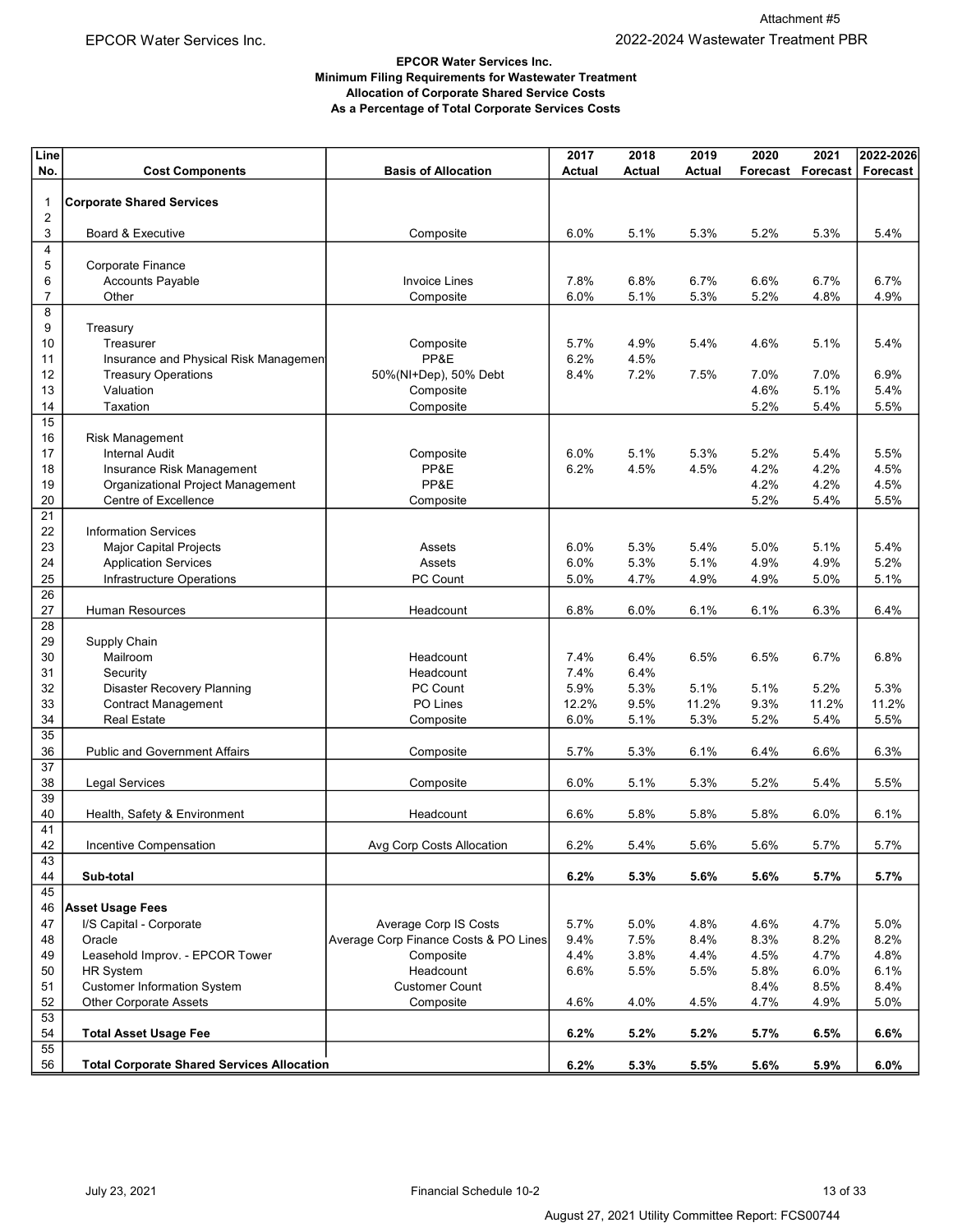Attachment #5

# EPCOR Water Services Inc. 2022-2024 Wastewater Treatment PBR

# EPCOR Water Services Inc. Minimum Filing Requirements for Wastewater Treatment Franchise Fees and Property Taxes (\$ millions)

| Line |                                                      | <b>Cross</b>           | 2017          | 2018       |     | 2019          |     | 2020       |      | 2021              | 2022              | 2023       | 2024        | <b>Cross</b>              |
|------|------------------------------------------------------|------------------------|---------------|------------|-----|---------------|-----|------------|------|-------------------|-------------------|------------|-------------|---------------------------|
| No.  | <b>Description</b>                                   | <b>Reference</b>       | <b>Actual</b> | Actual     |     | <b>Actual</b> |     | Forecast   |      | <b>Forecast I</b> | Forecast          | Forecast   |             | <b>Forecast Reference</b> |
|      | <b>Franchise fees</b><br>Property and business taxes | $S. 18-1$<br>$S. 18-1$ | 6.6<br>0.6    | 7.0<br>0.6 | \$. | 7.2<br>0.6    | \$. | 7.8<br>0.6 | - \$ | 8.3<br>0.6        | 9.3<br>0.7        | 9.8<br>0.7 | 10.0<br>0.7 |                           |
|      | <b>Total Franchise Fees and Property Taxes</b>       |                        | 7.2           | 7.6        |     | 7.8           |     | 8.4        |      | 8.9               | 10.0 <sub>1</sub> | 10.6       | 10.8        | $S.3-1$<br>$S. 16-1$      |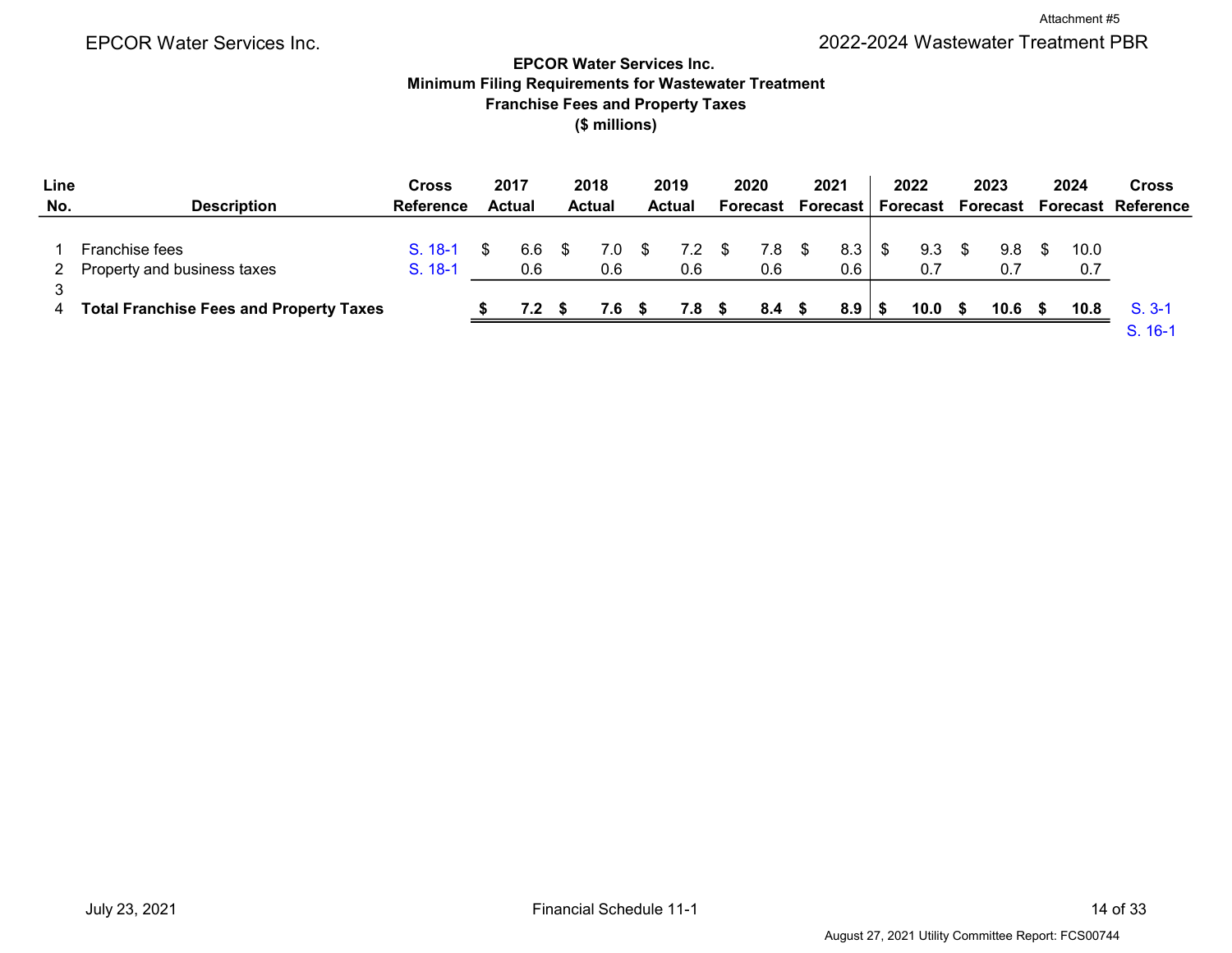# Depreciation and Amortization Minimum Filing Requirements for Wastewater Treatment EPCOR Water Services Inc. (\$ millions)

| Line |                                                                      | <b>Cross</b>         | 2017          | 2018          |      | 2019          |     | 2020          |     | 2021          | 2022                     | 2023          | 2024          | <b>Cross</b>              |
|------|----------------------------------------------------------------------|----------------------|---------------|---------------|------|---------------|-----|---------------|-----|---------------|--------------------------|---------------|---------------|---------------------------|
| No.  | <b>Description</b>                                                   | <b>Reference</b>     | Actual        | <b>Actual</b> |      | <b>Actual</b> |     | Forecast      |     | Forecast      | Forecast                 | Forecast      |               | <b>Forecast Reference</b> |
|      | Gross Depreciation Provision<br><b>Amortization of Contributions</b> | $S. 15-3$<br>S. 15-5 | 15.3<br>(0.9) | 17.0<br>(0.9) | - \$ | 19.0<br>(0.9) | -SS | 20.2<br>(0.9) |     | 21.6<br>(0.9) | $24.2 \quad$ \$<br>(0.9) | 24.7<br>(0.9) | 27.4<br>(0.9) |                           |
|      | <b>Depreciation and Amortization</b>                                 |                      | 14.4          | 16.0          |      | 18.0          |     | 19.3          | -55 | 20.7          | 23.2                     | 23.8          | 26.4          | $S. 3-1$<br>S. 16-1       |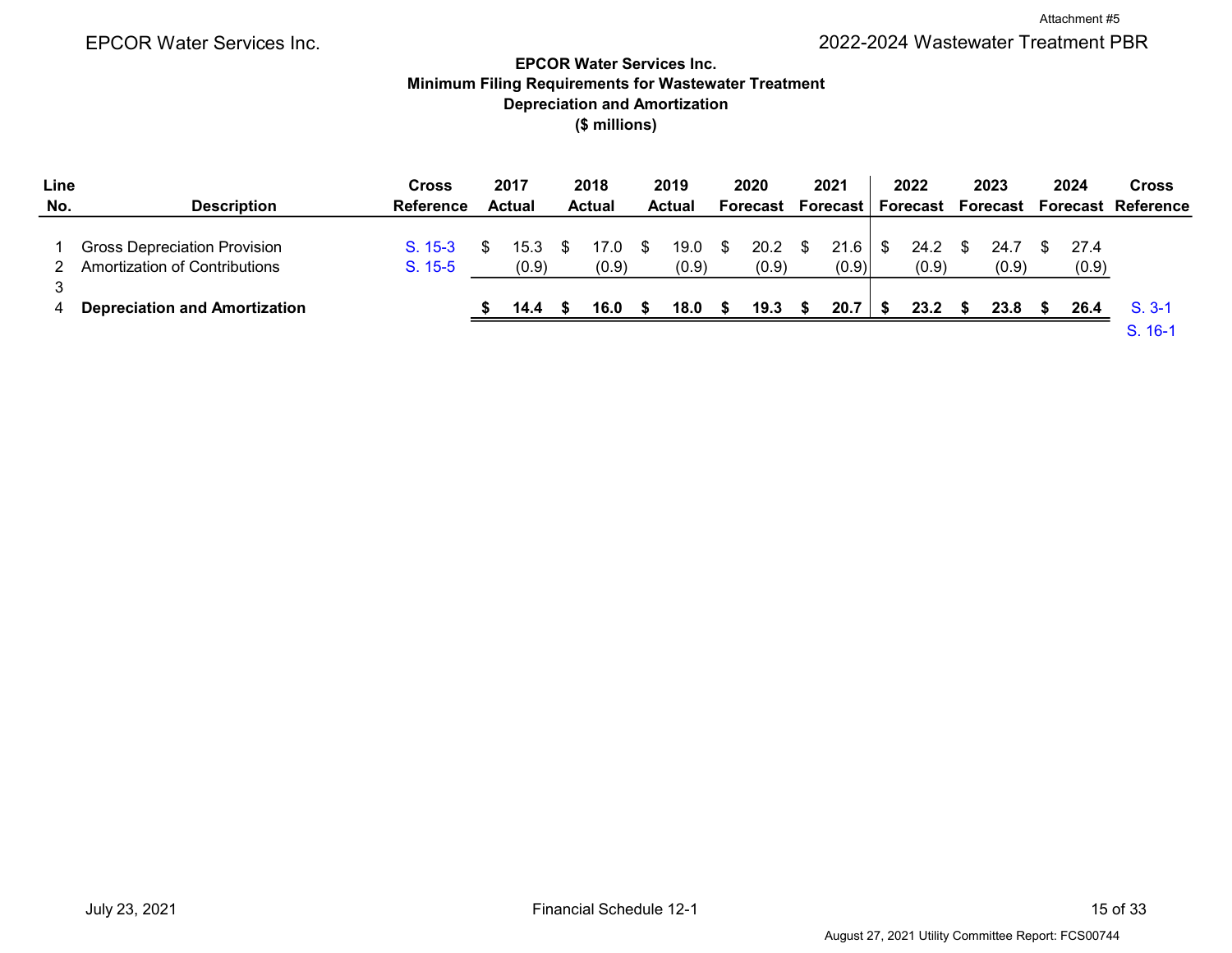# EPCOR Water Services Inc. 2022-2024 Wastewater Treatment PBR

# EPCOR Water Services Inc.

#### Minimum Filing Requirements for Wastewater Treatment Depreciation Rates

|                |                                      | 2017-2021                      |                 | 2022-2024                |                 |
|----------------|--------------------------------------|--------------------------------|-----------------|--------------------------|-----------------|
| Line           |                                      | <b>Annual</b>                  | <b>Economic</b> | <b>Annual</b>            | <b>Economic</b> |
| No.            | <b>Description</b>                   | Depreciation Rate Life (years) |                 | <b>Depreciation Rate</b> | Life (years)    |
|                |                                      |                                |                 |                          |                 |
| 1              | Computer equipment                   | 25.00%                         | 4.0             | 25.00%                   | 4.0             |
| $\overline{2}$ | Laboratory equipment                 | 10.00%                         | 10.0            | 10.00%                   | 10.0            |
| 3              | Machinery & equipment                | 10.00%                         | 10.0            | 10.00%                   | 10.0            |
| 4              | Office furniture & equipment         | 12.50%                         | 8.0             | 12.50%                   | 8.0             |
| 5              | Process control systems              | 10.00%                         | 10.0            | 10.00%                   | 10.0            |
| 6              | Software intangibles                 | 10.00%                         | 10.0            | 10.00%                   | 10.0            |
| $\overline{7}$ | Vehicles                             | 10.00%                         | 10.0            | 10.00%                   | 10.0            |
| 8              | Wastewater treatment plant           | 2.77%                          | 36.1            | 2.79%                    | 35.8            |
| 9              | Wastewater treatment plant includes: |                                |                 |                          |                 |
| 10             | Pre-treatment                        | 2.94%                          | 34.0            | 3.15%                    | 31.8            |
| 11             | Primary treatment                    | 2.62%                          | 38.2            | 2.70%                    | 37.1            |
| 12             | Secondary treatment                  | 2.67%                          | 37.5            | 2.76%                    | 36.3            |
| 13             | <b>Disinfection</b>                  | 2.67%                          | 37.5            | 2.67%                    | 37.5            |
| 14             | Solids handling:                     |                                |                 |                          |                 |
| 15             | Fermentation                         | 3.47%                          | 28.8            | 3.57%                    | 28.0            |
| 16             | Waste activated sludge               | 3.57%                          | 28.0            | 3.54%                    | 28.3            |
| 17             | Digester                             | 2.72%                          | 36.7            | 2.86%                    | 35.0            |
| 18             | Clover Bar                           | 3.00%                          | 33.3            | 3.00%                    | 33.3            |
| 19             | Sludge supernatant pumping           | 3.18%                          | 31.4            | 3.24%                    | 30.8            |
| 20             | <b>Buildings</b>                     | 2.22%                          | 45.0            | 2.22%                    | 45.0            |
| 21             | Site work                            | 3.33%                          | 30.0            | 3.33%                    | 30.0            |
| 22             | <b>Utilities</b>                     | 2.70%                          | 37.1            | 2.89%                    | 34.6            |
| 23             | Chemical systems                     | 3.75%                          | 26.7            | 3.72%                    | 26.9            |
| 24             | Odour control                        | 2.94%                          | 34.0            | 2.80%                    | 35.7            |
| 25             | Inspections                          |                                | $\blacksquare$  | 10.00%                   | 10.0            |
| 26             | Cloverbar Biosolids Lagoon           |                                |                 | 4.76%                    | 21.0            |
| 27             | <b>Sanitary Grit Facility</b>        | 2.50%                          | 40.0            | 2.50%                    | 40.0            |
| 28             |                                      |                                |                 |                          |                 |
| 29             | <b>EWSI Composite Rate</b>           | 2.74%                          | 36.6            | 3.04%                    | 32.9            |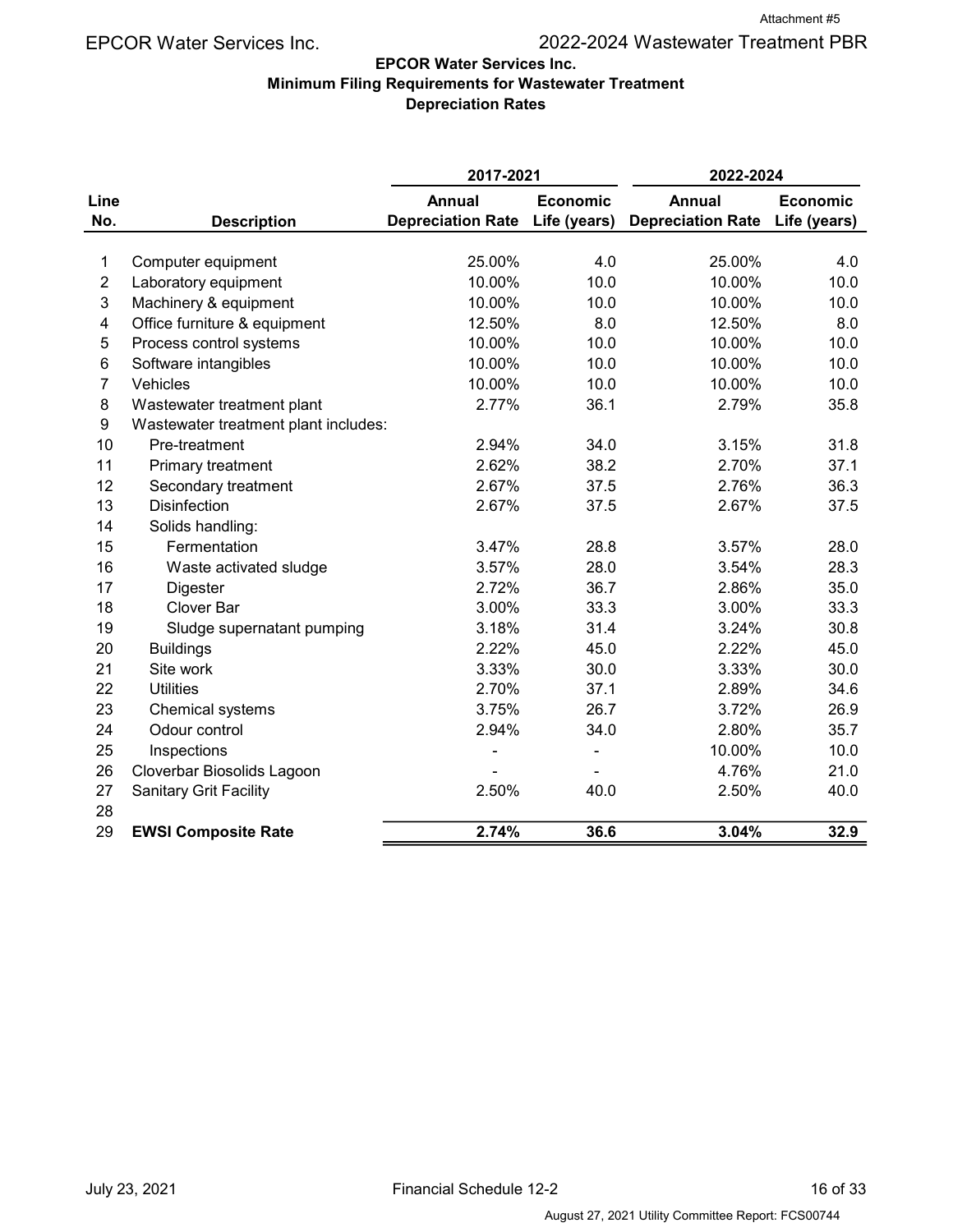# EPCOR Water Services Inc. 2022-2024 Wastewater Treatment PBR

### EPCOR Water Services Inc. Minimum Filing Requirements for Wastewater Treatment Revenue Offsets (\$ millions)

| Line |                        | <b>Cross</b>     | 2017                           |   | 2018          |   | 2019             |   | 2020          |    | 2021            |      | 2022     | 2023 |     | 2024 | <b>Cross</b>                |
|------|------------------------|------------------|--------------------------------|---|---------------|---|------------------|---|---------------|----|-----------------|------|----------|------|-----|------|-----------------------------|
| No.  | <b>Description</b>     | <b>Reference</b> | <b>Actual</b>                  |   | <b>Actual</b> |   | <b>Actual</b>    |   | <b>Actual</b> |    | <b>Forecast</b> |      | Forecast |      |     |      | Forecast Forecast Reference |
|      |                        |                  |                                |   |               |   |                  |   |               |    |                 |      |          |      |     |      |                             |
|      | <b>Biosolids</b>       |                  | \$<br>$\overline{\phantom{a}}$ | S | $\sim$        | S | $\blacksquare$   | S | ۰.            | S  | $\sim$          | \$   | $3.5$ \$ | 4.7  | \$. | 4.8  |                             |
|      | <b>ACRWC - SWAP</b>    |                  | 0.7                            |   | 0.7           |   | 1.3              |   | 0.7           |    | 1.0             |      | 0.7      | 0.7  |     | 0.7  |                             |
| 3    | Late Payment Charges   |                  | 0.2                            |   | 0.3           |   | 0.2              |   | 0.1           |    | 0.2             |      | 0.2      | 0.3  |     | 0.3  |                             |
| 4    | <b>Phosphate Sales</b> |                  | 0.3                            |   | 0.4           |   | 0.4              |   | 0.4           |    | 0.5             |      | 0.5      | 0.5  |     | 0.5  | S. 16-1                     |
| 5    | Miscellaneous revenue  |                  | 1.2                            |   | 1.3           |   | 1.3              |   | 1.1           |    | 1.0             |      | 1.0      | 1.0  |     | 1.0  |                             |
| 6    |                        |                  |                                |   |               |   |                  |   |               |    |                 |      |          |      |     |      |                             |
|      | Total Revenue Offsets  |                  | 2.4                            | S | 2.6           |   | 3.2 <sub>2</sub> |   | $2.2^{\circ}$ | £. | 2.7             | - 56 | 5.9      | 7.2  |     | 7.3  | $S.3-1$                     |
|      |                        |                  |                                |   |               |   |                  |   |               |    |                 |      |          |      |     |      | $S. 16-1$                   |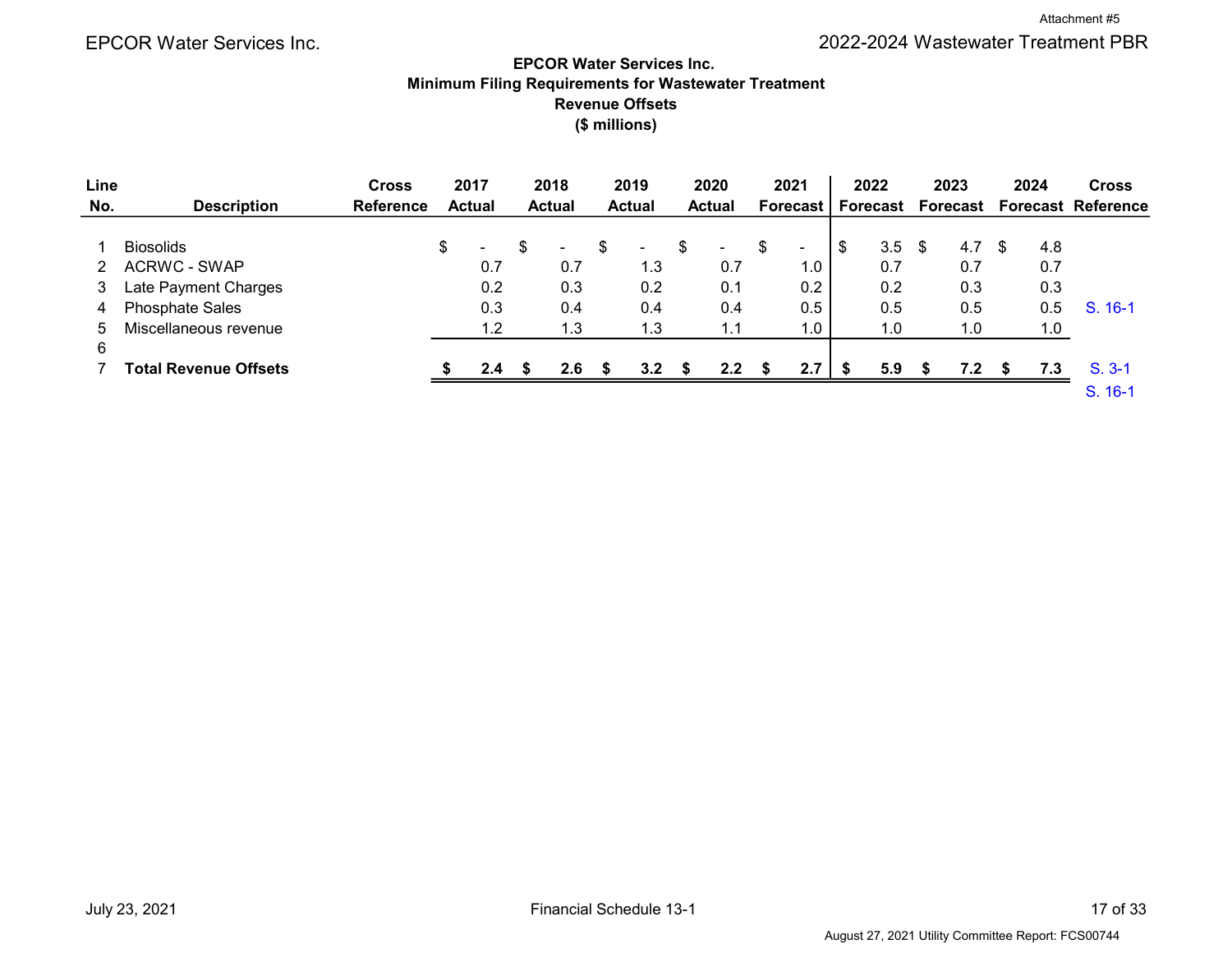### EPCOR Water Services Inc. Minimum Filing Requirements for Wastewater Treatment Return on Rate Base (\$ millions)

| Line |                                  | <b>Cross</b>     | 2017          | 2018          | 2019        | 2020          | 2021            | 2022            | 2023        | 2024        | <b>Cross</b>              |
|------|----------------------------------|------------------|---------------|---------------|-------------|---------------|-----------------|-----------------|-------------|-------------|---------------------------|
| No.  | <b>Description</b>               | <b>Reference</b> | <b>Actual</b> | <b>Actual</b> | Actual      | <b>Actual</b> | <b>Forecast</b> | <b>Forecast</b> | Forecast    |             | <b>Forecast Reference</b> |
| 2    | Mid-Year Rate Base, net          | S. 15-1          | 379.6<br>\$   | 412.8<br>\$   | 442.5<br>\$ | 475.5<br>\$   | 513.9<br>\$     | \$<br>546.1     | \$<br>550.5 | 600.8<br>\$ |                           |
| 3    | <b>Capital Structure</b>         |                  |               |               |             |               |                 |                 |             |             |                           |
| 4    | Debt Capital                     | $S. 17-1$        | 60.00%        | 60.00%        | 60.00%      | 60.00%        | 60.00%          | 60.00%          | 60.00%      | 60.00%      |                           |
| 5    | <b>Common Stock Equity</b>       | S. 17-1          | 40.00%        | 40.00%        | 40.00%      | 40.00%        | 40.00%          | 40.00%          | 40.00%      | 40.00%      |                           |
| 6    | Mid-Year Capital Structure       |                  | 100.00%       | 100.00%       | 100.00%     | 100.00%       | 100.00%         | 100.00%         | 100.00%     | 100.00%     |                           |
|      |                                  |                  |               |               |             |               |                 |                 |             |             |                           |
| 8    | <b>Cost Rates</b>                |                  |               |               |             |               |                 |                 |             |             |                           |
| 9    | Debt Capital                     | S. 17-2          | 4.46%         | 4.38%         | 4.32%       | 4.04%         | $3.90\%$        | 3.75%           | 3.72%       | 3.77%       |                           |
| 10   | <b>Common Stock Equity</b>       |                  | 12.63%        | 12.14%        | 10.86%      | 10.10%        | 11.30%          | 9.64%           | 9.64%       | 9.64%       |                           |
| 11   | Weighted Average Cost of Capital |                  | 7.73%         | 7.48%         | 6.94%       | 6.46%         | 6.86%           | 6.11%           | 6.09%       | 6.12%       |                           |
| 12   |                                  |                  |               |               |             |               |                 |                 |             |             |                           |
| 13   | <b>Return on Rate Base</b>       |                  |               |               |             |               |                 |                 |             |             |                           |
| 14   | Debt Capital                     |                  | 10.2          | 10.9          | 11.5        | 11.5          | 12.0            | 12.3            | 12.3        | 13.6        | $S. 3-1$                  |
| 15   | <b>Common Stock Equity</b>       | S. 17-4          | 19.2          | 20.0          | 19.2        | 19.2          | 23.2            | 21.1            | 21.2        | 23.2        | S. 16-1                   |
| 16   | <b>Total Return</b>              |                  | 29.3          | \$<br>30.9    | 30.7<br>S   | 30.7<br>£.    | 35.3            | \$<br>33.3      | 33.5<br>S   | 36.8<br>\$  |                           |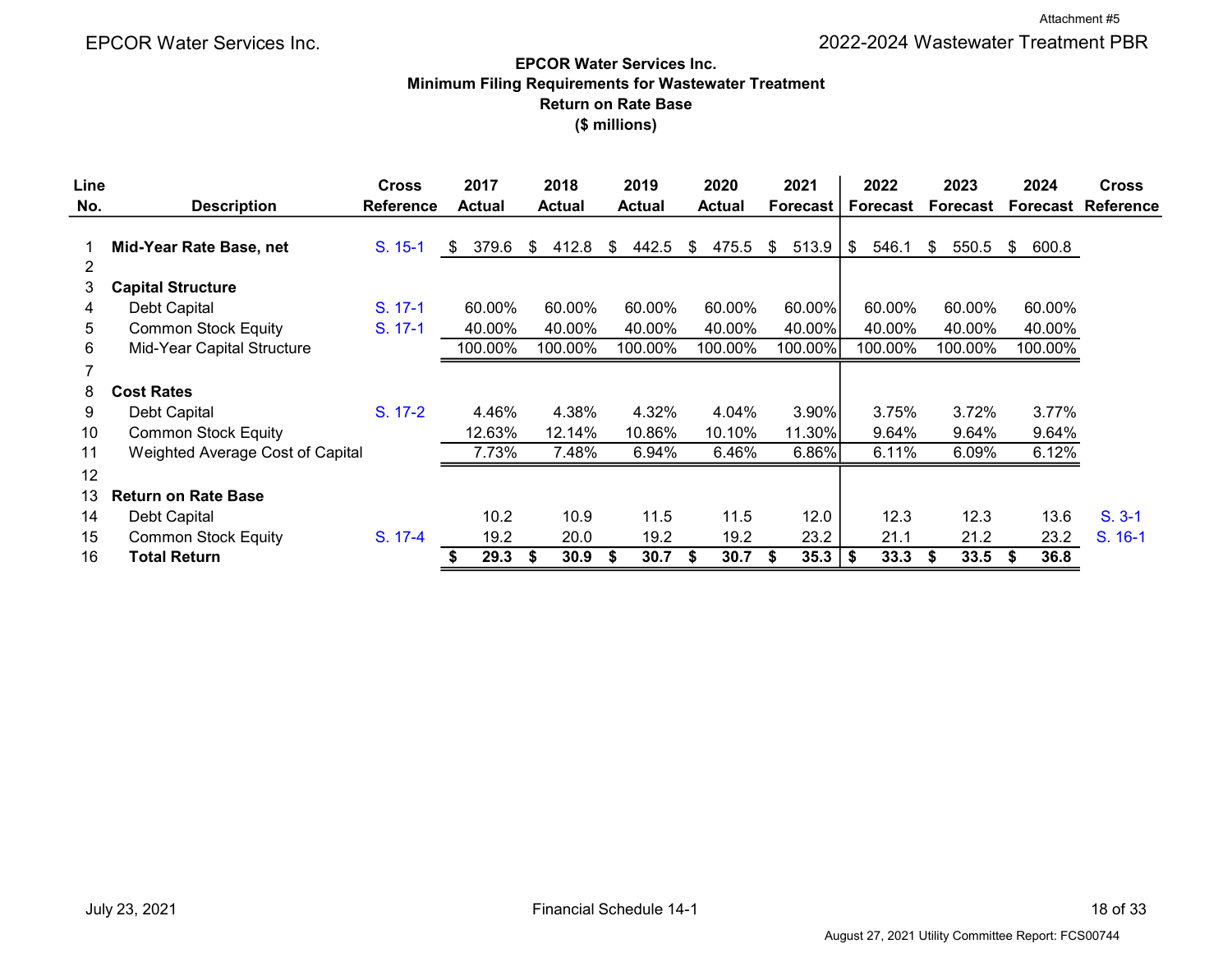# Rate Base EPCOR Water Services Inc. Minimum Filing Requirements for Wastewater Treatment (\$ millions)

| Line |                                              | <b>Cross</b>     | 2017          | 2018         | 2019          | 2020          | 2021            | 2022        | 2023         | 2024         | <b>Cross</b>     |
|------|----------------------------------------------|------------------|---------------|--------------|---------------|---------------|-----------------|-------------|--------------|--------------|------------------|
| No.  | <b>Description</b>                           | <b>Reference</b> | <b>Actual</b> | Actual       | <b>Actual</b> | <b>Actual</b> | <b>Forecast</b> | Forecast    | Forecast     | Forecast     | <b>Reference</b> |
|      |                                              |                  |               |              |               |               |                 |             |              |              |                  |
|      | Prior Year Property, Plant and Equipment     | S. 15-2          | 512.8<br>\$   | 547.8<br>\$. | 592.0<br>\$   | 631.7<br>S    | 693.6<br>S      | 785.5<br>\$ | 806.6<br>\$. | 830.4<br>\$. |                  |
| 2    | <b>Prior Year Accumulated Depreciation</b>   | S. 15-3          | (130.2)       | (136.2)      | (145.1)       | (163.0)       | (183.2)         | (218.3)     | (242.4)      | (267.2)      |                  |
| 3    | Prior Year Net Property                      |                  | 382.6         | 411.7        | 446.8         | 468.7         | 510.5           | 567.2       | 564.2        | 563.2        |                  |
| 4    |                                              |                  |               |              |               |               |                 |             |              |              |                  |
| 5.   | Current Year Property, Plant and Equipment   | S. 15-2          | 547.8         | 592.0        | 631.7         | 693.6         | 748.0           | 806.6       | 830.4        | 961.4        |                  |
| 6    | <b>Current Year Accumulated Depreciation</b> | S. 15-3          | (136.2)       | (145.1)      | (163.0)       | (183.2)       | (204.8)         | (242.4)     | (267.2)      | (294.5)      |                  |
|      | <b>Current Year Net Property</b>             |                  | 411.7         | 446.8        | 468.7         | 510.5         | 543.3           | 564.2       | 563.2        | 666.9        |                  |
| 8    |                                              |                  |               |              |               |               |                 |             |              |              |                  |
| 9    | Mid-Year Net Property                        |                  | 397.2         | 429.3        | 457.8         | 489.6         | 526.9           | 565.7       | 563.7        | 615.1        |                  |
| 10   |                                              |                  |               |              |               |               |                 |             |              |              |                  |
| 11   | <b>Materials and Supplies</b>                |                  | 1.8           | 1.7          | 1.7           | 1.7           | 1.6             | 1.4         | 1.4          | 1.5          |                  |
| 12   |                                              |                  |               |              |               |               |                 |             |              |              |                  |
| 13   | <b>Working Capital</b>                       | S. 16-1          | 5.5           | 5.9          | 6.0           | 6.3           | 6.7             | (0.8)       | 4.7          | 2.7          |                  |
| 14   |                                              |                  |               |              |               |               |                 |             |              |              |                  |
| 15   | Gross Mid-Year Water Rate Base               |                  | 404.5         | 436.8        | 465.5         | 497.6         | 535.1           | 566.4       | 569.8        | 619.2        |                  |
| 16   |                                              |                  |               |              |               |               |                 |             |              |              |                  |
| 17   | Mid-Year Net Contributions                   | S. 15-6          | (24.9)        | (24.0)       | (23.0)        | (22.1)        | (21.2)          | (20.3)      | (19.3)       | (18.4)       |                  |
| 18   |                                              |                  |               |              |               |               |                 |             |              |              |                  |
| 19   | <b>Net Mid-Year Water Rate Base</b>          |                  | 379.6         | 412.8<br>æ.  | 442.5<br>S    | 475.5<br>S    | 513.9<br>S.     | 546.1<br>\$ | 550.5<br>-56 | 600.8<br>S.  | S. 14-1          |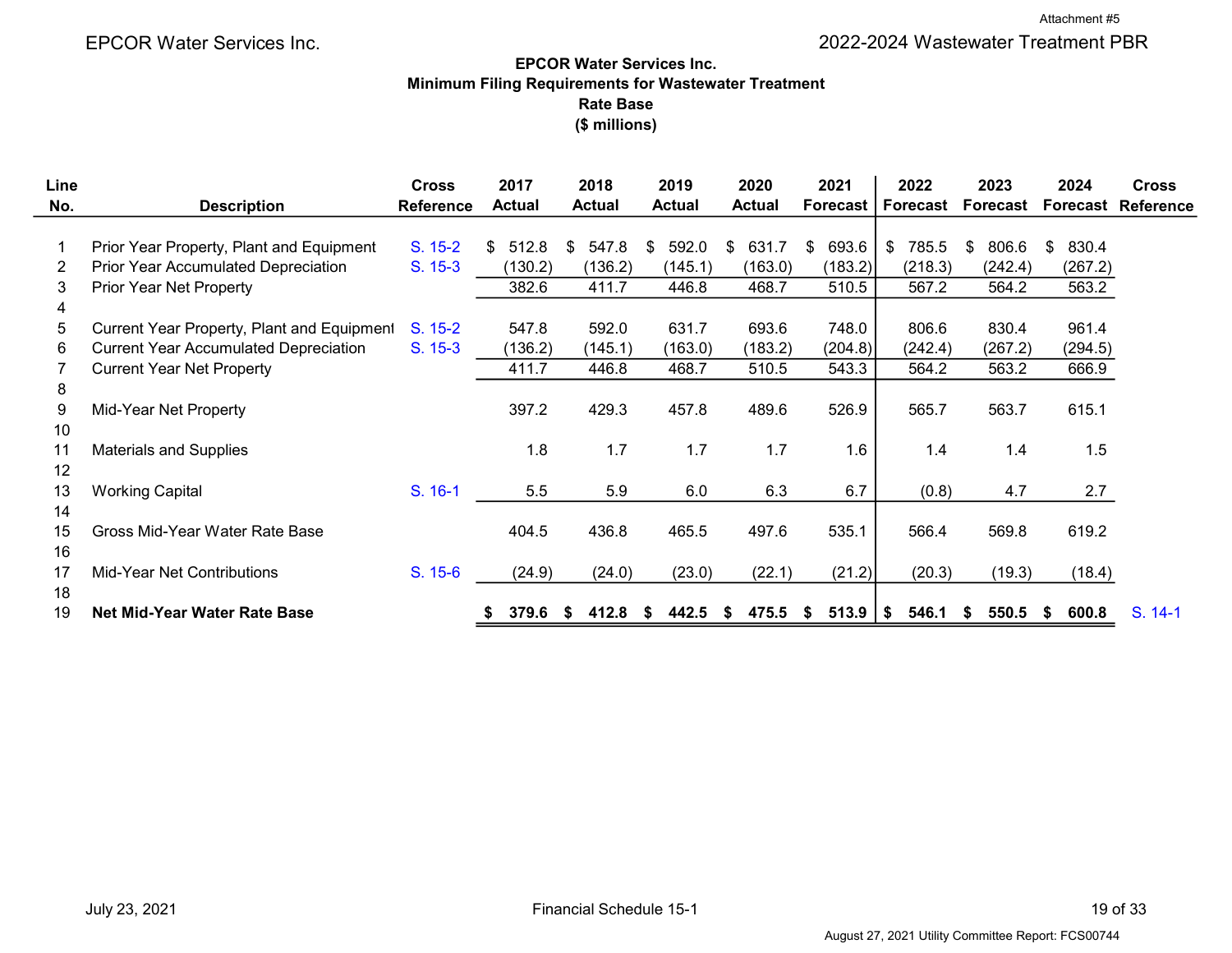# Property, Plant & Equipment Minimum Filing Requirements for Wastewater Treatment EPCOR Water Services Inc. (\$ millions)

| Line   |                                                          | <b>Cross</b>     | 2017          |     | 2018          |    | 2019          |      | 2020          |    | 2021            |      | 2022          |      | 2023     |    | 2024  | <b>Cross</b>              |
|--------|----------------------------------------------------------|------------------|---------------|-----|---------------|----|---------------|------|---------------|----|-----------------|------|---------------|------|----------|----|-------|---------------------------|
| No.    |                                                          | <b>Reference</b> | <b>Actual</b> |     | <b>Actual</b> |    | <b>Actual</b> |      | <b>Actual</b> |    | <b>Forecast</b> |      | Forecast      |      | Forecast |    |       | <b>Forecast Reference</b> |
| 2      | Previous year balance<br><b>Biosolids Asset Transfer</b> |                  | \$<br>512.8   | \$. | 547.8         | S. | 592.0         | S    | 631.7         | S. | 693.6           | - \$ | 748.0<br>37.5 | S    | 806.6    | S. | 830.4 | S. 15-1                   |
| 3<br>4 |                                                          |                  | 512.8         |     | 547.8         |    | 592.0         |      | 631.7         |    | 693.6           |      | 785.5         |      | 806.6    |    | 830.4 |                           |
| 5      | Additions to Property, Plant & Equipment                 |                  |               |     |               |    |               |      |               |    |                 |      |               |      |          |    |       |                           |
| 6.     | <b>EPCOR Funded</b>                                      | $S. 15-4$        | 44.4          |     | 52.1          |    | 40.8          |      | 62.0          |    | 54.4            |      | 21.1          |      | 23.8     |    | 131.1 |                           |
|        | <b>Developer Additions</b>                               | S. 15-6          |               |     |               |    |               |      |               |    |                 |      |               |      |          |    |       |                           |
| 8      |                                                          |                  | 44.4          |     | 52.1          |    | 40.8          |      | 62.0          |    | 54.4            |      | 21.1          |      | 23.8     |    | 131.1 |                           |
| 9      |                                                          |                  |               |     |               |    |               |      |               |    |                 |      |               |      |          |    |       |                           |
| 10     | <b>Retirements and Adjustments</b>                       |                  | (9.4)         |     | (8.0)         |    | (1.1)         |      |               |    | $\blacksquare$  |      |               |      |          |    |       |                           |
| 11     |                                                          |                  |               |     |               |    |               |      |               |    |                 |      |               |      |          |    |       |                           |
| 12     | <b>Current year balance</b>                              |                  | 547.8         |     | 592.0         | S. | 631.7         | - \$ | 693.6         | ъ. | 748.0   \$      |      | 806.6         | - \$ | 830.4 \$ |    | 961.4 | $S. 15-1$                 |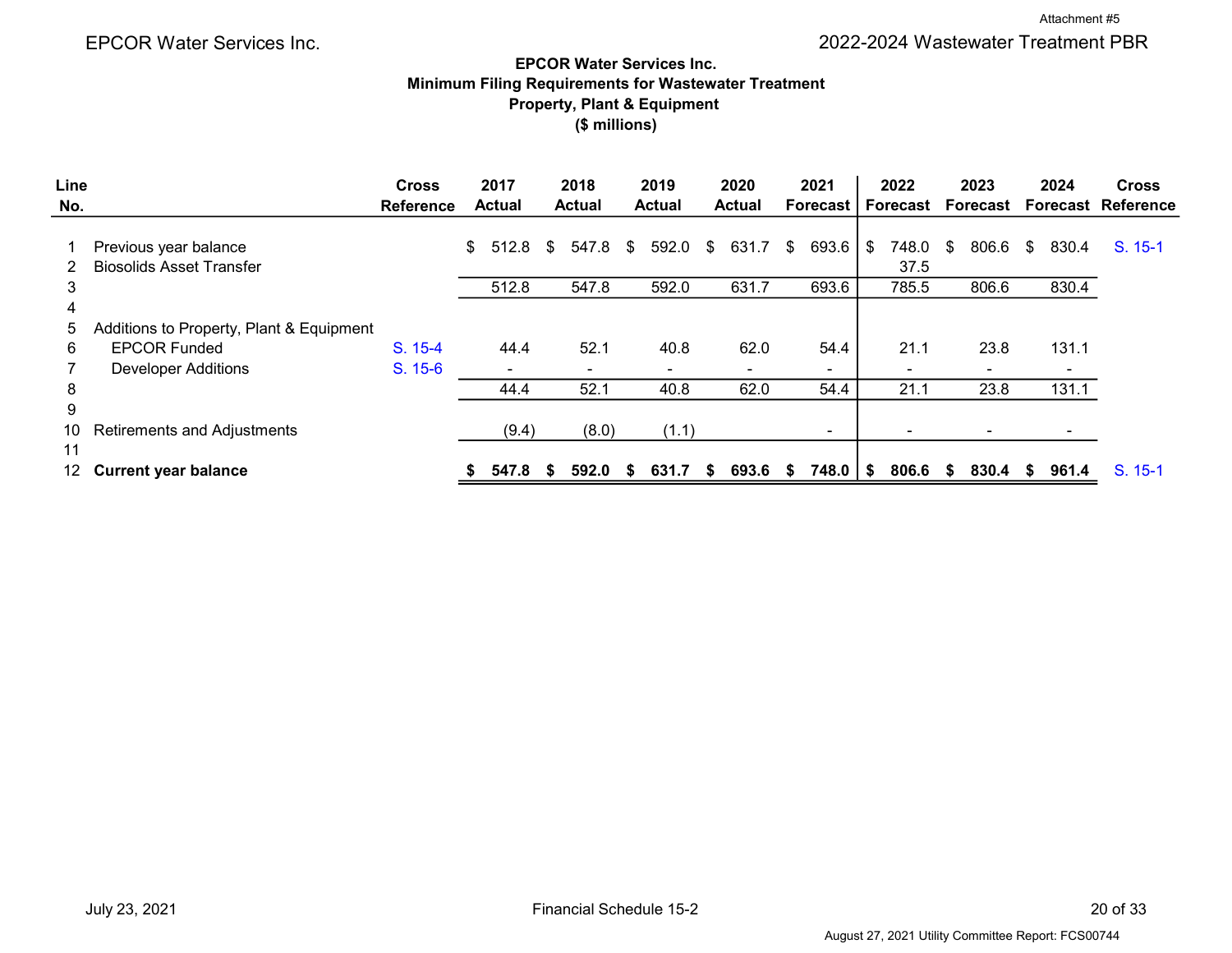# Accumulated Depreciation Minimum Filing Requirements for Wastewater Treatment EPCOR Water Services Inc. (\$ millions)

| Line | <b>Cross</b>                                             | 2017          |     | 2018             | 2019          |          | 2020          |    | 2021            |      | 2022           |     | 2023     |    | 2024  | <b>Cross</b>              |
|------|----------------------------------------------------------|---------------|-----|------------------|---------------|----------|---------------|----|-----------------|------|----------------|-----|----------|----|-------|---------------------------|
| No.  | <b>Reference</b>                                         | <b>Actual</b> |     | <b>Actual</b>    | <b>Actual</b> |          | <b>Actual</b> |    | <b>Forecast</b> |      | Forecast       |     | Forecast |    |       | <b>Forecast Reference</b> |
|      | Previous year balance<br><b>Biosolids Asset Transfer</b> | \$<br>130.2   | - S | $136.2 \quad$ \$ | 145.1         | <b>S</b> | 163.0         | S  | 183.2           | - \$ | 204.8<br>13.5  | S.  | 242.4 \$ |    | 267.2 | $S. 15-1$                 |
|      |                                                          | 130.2         |     | 136.2            | 145.1         |          | 163.0         |    | 183.2           |      | 218.3          |     | 242.4    |    | 267.2 |                           |
| 3    | Gross Provision                                          | 15.3          |     | 17.0             | 19.0          |          | 20.2          |    | 21.6            |      | 24.2           |     | 24.7     |    | 27.4  | $S. 12-1$                 |
| 4    |                                                          |               |     |                  |               |          |               |    |                 |      |                |     |          |    |       |                           |
| 5    | Retirements, Net Salvage and Adjustments                 | (9.4)         |     | (8.0)            | (1.1)         |          |               |    | $\sim$          |      | $\blacksquare$ |     |          |    |       |                           |
| 6    |                                                          |               |     |                  |               |          |               |    |                 |      |                |     |          |    |       |                           |
|      | <b>Current year balance</b>                              | 136.2 S       |     | 145.1 S          | 163.0         | S.       | 183.2         | S. | 204.8           |      | 242.4          | - S | 267.2    | S. | 294.5 | S. 15-1                   |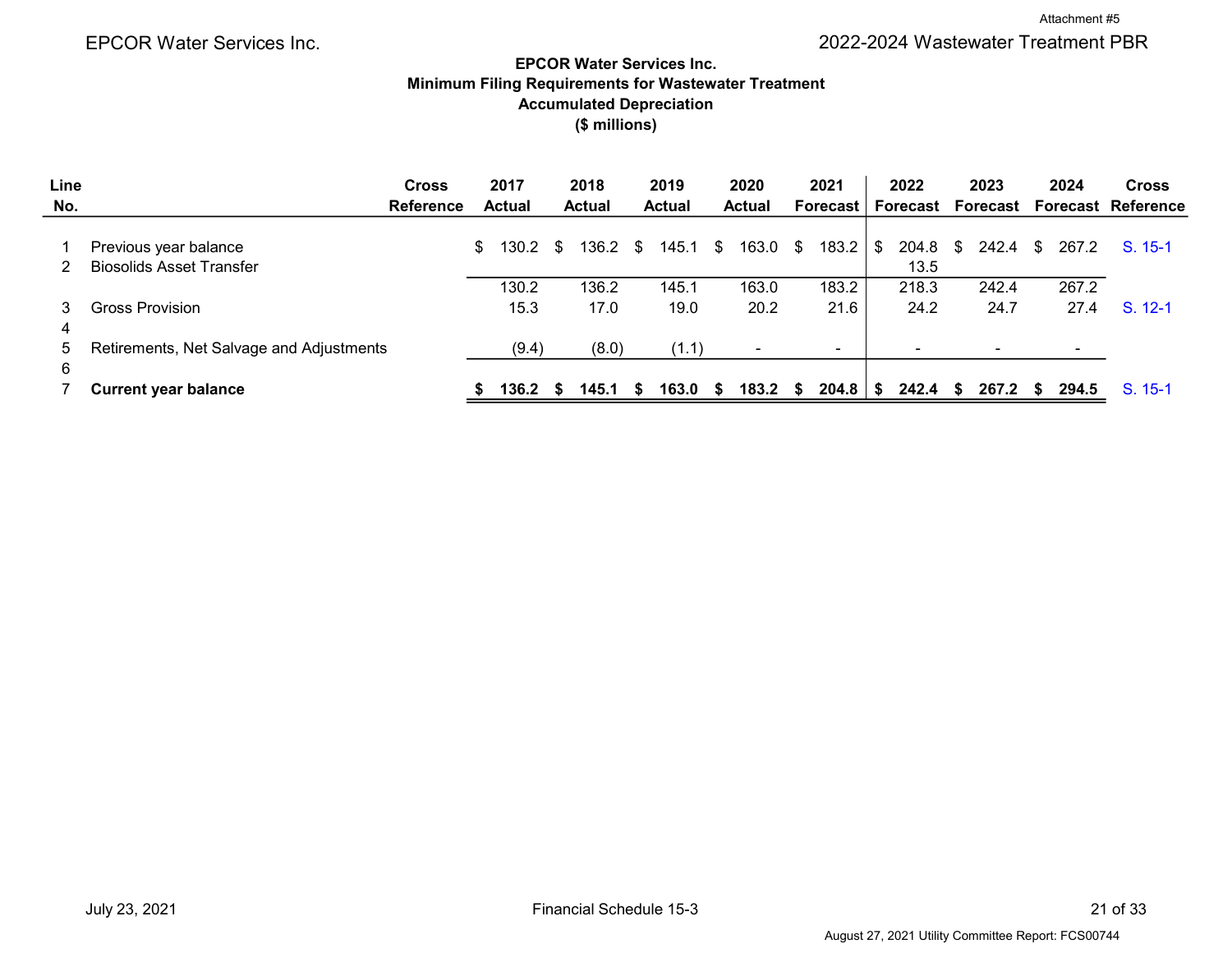#### EPCOR Water Services Inc. Minimum Filing Requirements for Wastewater Treatment Construction Work in Progress (\$ millions)

| Line   |                                    | <b>Cross</b>     | 2017              | 2018          |     | 2019          |      | 2020           |    | 2021           | 2022                     |    | 2023     | 2024                     | <b>Cross</b>              |
|--------|------------------------------------|------------------|-------------------|---------------|-----|---------------|------|----------------|----|----------------|--------------------------|----|----------|--------------------------|---------------------------|
| No.    |                                    | <b>Reference</b> | <b>Actual</b>     | <b>Actual</b> |     | <b>Actual</b> |      | <b>Actual</b>  |    | Forecast       | Forecast                 |    | Forecast |                          | <b>Forecast Reference</b> |
| 2      | Previous year balance              |                  | \$<br>$22.6$ \$   | 25.0          | -\$ | $25.4$ \$     |      | 33.8           | \$ | $13.8$   \$    | 13.9                     | \$ | 45.0     | 97.2<br>- \$             |                           |
| 3<br>4 | <b>Capital Expenditures</b>        | $S. 15-5$        | 46.8              | 52.5          |     | 49.3          |      | 42.0           |    | 54.5           | 52.1                     |    | 76.0     | 43.6                     |                           |
| 5<br>6 | Cancelled Projects and Adjustments |                  | (0.0)             | ٠             |     |               |      | $\blacksquare$ |    | $\blacksquare$ | $\overline{\phantom{0}}$ |    |          | $\overline{\phantom{0}}$ |                           |
| 8      | Less: Capital Additions            |                  | (44.4)            | (52.1)        |     | (40.8)        |      | (62.0)         |    | (54.4)         | (21.1)                   |    | (23.8)   | (131.1)                  | $S. 15-2$                 |
| 9      | <b>Current year balance</b>        |                  | 25.0 <sup>5</sup> | 25.4          | -S  | 33.8          | - \$ | 13.8           | S  |                | 45.0                     | S. | 97.2     | 9.7                      |                           |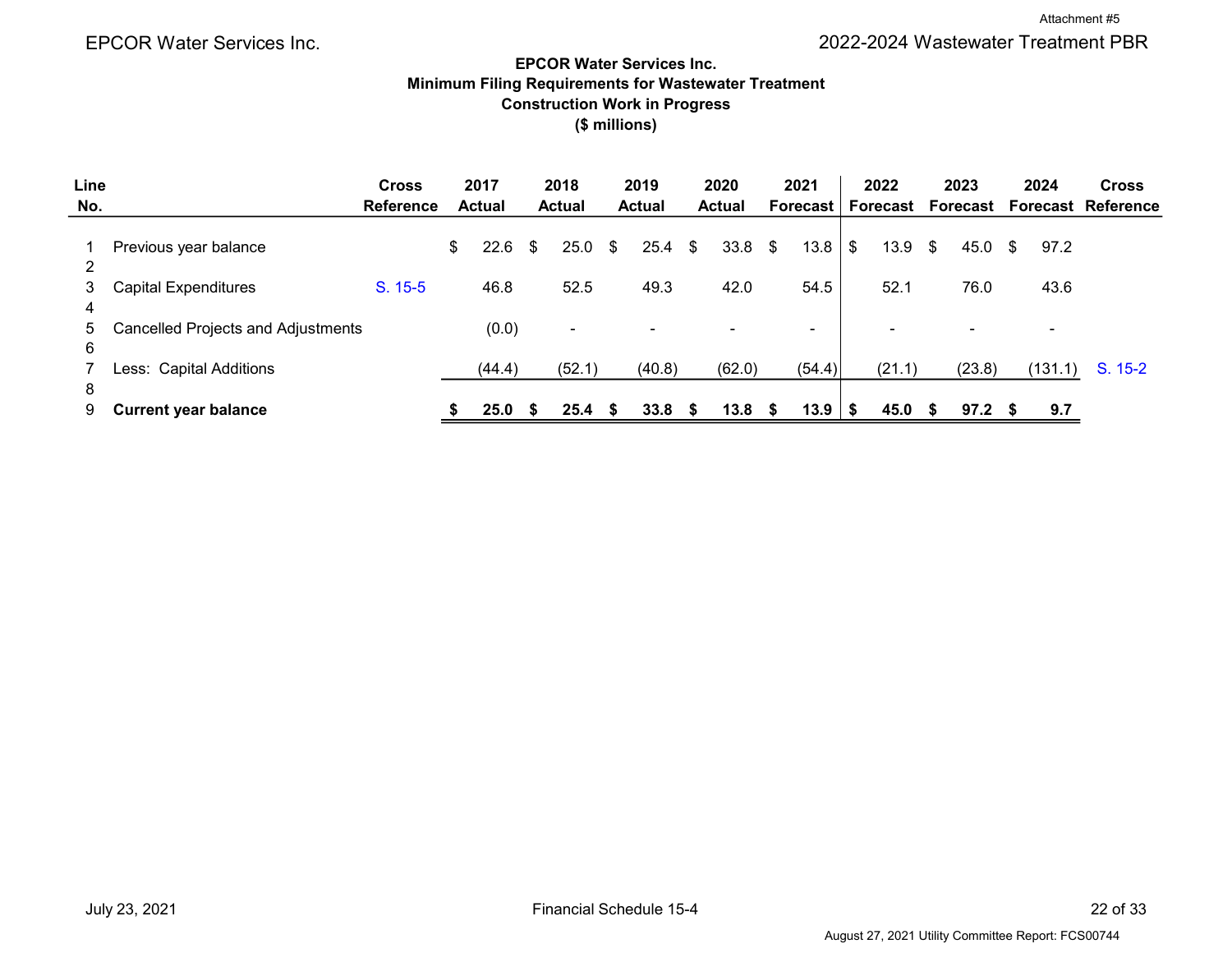#### EPCOR Water Services Inc. Minimum Filing Requirements for Wastewater Treatment Capital Expenditures by Project (\$ millions)

| Line<br>No.         | <b>Major Category and Project</b>                                   | 2017<br>Actual       | 2018<br>Actual           | 2019<br>Actual           | 2020<br>Actual           | 2021<br>Forecast                          | 2017-2021<br><b>Total</b>                | 2022           | 2023<br>Forecast Forecast Forecast | 2024                     | 2022-2024<br><b>Total</b>                  | Cross<br>Reference |
|---------------------|---------------------------------------------------------------------|----------------------|--------------------------|--------------------------|--------------------------|-------------------------------------------|------------------------------------------|----------------|------------------------------------|--------------------------|--------------------------------------------|--------------------|
|                     |                                                                     |                      |                          |                          |                          |                                           |                                          |                |                                    |                          |                                            |                    |
| 1                   | Regulatory                                                          | \$                   | \$                       |                          |                          |                                           |                                          | \$             |                                    |                          |                                            |                    |
| $\overline{2}$<br>3 | <b>Odour Control Improvements</b><br>Projects < \$5 million         |                      |                          | \$                       | \$<br>0.5                | \$<br>$\qquad \qquad \blacksquare$<br>1.4 | \$<br>$\overline{\phantom{a}}$<br>1.9    | 0.8            | \$<br>2.4<br>$\blacksquare$        | 2.3<br>\$                | \$<br>5.6                                  |                    |
| 4                   | Sub-total                                                           | $\blacksquare$       | $\blacksquare$           | $\blacksquare$           | 0.5                      | 1.4                                       | 1.9                                      | 0.8            | 2.4                                | 2.3                      | 5.6                                        |                    |
| 5                   | <b>Growth/Customer Requirements</b>                                 |                      |                          |                          |                          |                                           |                                          |                |                                    |                          |                                            |                    |
| 6                   | Hydrovac Sanitary Grit Treatment Facility                           | 6.7                  | 0.6                      | (0.0)                    | 0.1                      | $\blacksquare$                            | 7.4                                      |                | ۰                                  | $\blacksquare$           | $\blacksquare$                             |                    |
| 7                   | Projects < \$5 million                                              | 0.0                  | 0.0                      | 1.4                      | 0.8                      | 0.2                                       | 2.4                                      | 2.8            | 1.9                                | 0.8                      | 5.5                                        |                    |
| 8                   | Sub-total                                                           | 6.7                  | 0.6                      | 1.4                      | 0.9                      | 0.2                                       | 9.8                                      | 2.8            | 1.9                                | 0.8                      | 5.5                                        |                    |
| 9                   | <b>Health, Safety and Environment</b>                               |                      |                          |                          |                          |                                           |                                          |                |                                    |                          |                                            |                    |
| 10                  | No projects exceed \$5 million in this category                     |                      |                          | $\overline{\phantom{0}}$ |                          |                                           | $\blacksquare$                           |                | ٠                                  |                          |                                            |                    |
| 11<br>12            | Projects < \$5 million<br>Sub-total                                 | 0.7<br>0.7           | 0.5<br>0.5               | 0.5<br>0.5               | 0.4<br>0.4               | 1.7<br>1.7                                | 3.8<br>3.8                               | 0.2<br>0.2     | 0.2<br>0.2                         | 0.4<br>0.4               | 0.8<br>0.8                                 |                    |
| 13                  | <b>Reliability and Life Cycle Improvements</b>                      |                      |                          |                          |                          |                                           |                                          |                |                                    |                          |                                            |                    |
| 14                  | Mechanical                                                          |                      |                          |                          |                          |                                           |                                          |                |                                    |                          |                                            |                    |
| 15                  | <b>Build Pipe Racks Project</b>                                     |                      | 0.0                      | 2.1                      | 7.6                      | $\overline{\phantom{a}}$                  | 9.7                                      |                |                                    |                          |                                            |                    |
| 16                  | Replace 2.5km of Sludge Line Project                                | 0.2                  | 1.1                      | 5.9                      | 0.4                      | $\overline{\phantom{a}}$                  | 7.5                                      |                |                                    |                          | $\overline{\phantom{a}}$                   |                    |
| 17                  | Clarifier Chain Replacement Program                                 | 1.3                  | 3.6                      | 2.2                      | 0.8                      | 1.9                                       | 9.9                                      |                |                                    |                          |                                            |                    |
| 18                  | Sludge Line Upgrades Project                                        | 3.9                  | 3.8                      | 0.2                      | 0.6                      | 0.0                                       | 8.5                                      |                |                                    |                          |                                            |                    |
| 19                  | Mechanical Rehabilitation Program                                   | 4.2                  | 6.9                      | 4.2                      | 3.2                      | 2.2                                       | 20.7                                     |                |                                    |                          |                                            |                    |
| 20                  | Digester 3 Upgrades Project                                         | 5.1                  | 4.6                      | 1.6                      | 2.7                      | $\blacksquare$                            | 14.0                                     |                |                                    |                          | ÷                                          |                    |
| 21                  | Digester 4 Upgrades Project                                         | 1.0                  | 0.2                      | 0.1                      |                          | ÷,                                        | 1.3                                      | 4.0            | 3.2                                | 6.2                      | 13.4                                       |                    |
| 22<br>23            | Headworks and Primary Aeration System Upgrades Proj                 | 0.1<br>0.0           | 0.1<br>0.0               | 1.1<br>0.4               | 0.1<br>1.1               | $\qquad \qquad \blacksquare$<br>9.0       | 1.4<br>10.6                              |                | $\overline{a}$<br>٠                |                          | $\overline{\phantom{a}}$<br>$\blacksquare$ |                    |
| 24                  | Square 1 Gas Room Replacement Project<br>Projects < \$5 million     | 2.7                  | 1.8                      | 0.1                      | 0.6                      | 0.5                                       | 5.7                                      | 4.9            | 4.7                                | 5.1                      | 14.7                                       |                    |
| 25                  | Sub-total: Mechanical                                               | 18.4                 | 22.2                     | 17.9                     | 17.1                     | 13.7                                      | 89.3                                     | 8.9            | 7.9                                | 11.3                     | 28.1                                       |                    |
| 26                  | <b>Structural</b>                                                   |                      |                          |                          |                          |                                           |                                          |                |                                    |                          |                                            |                    |
| 27                  | Structural Rehabilitation Program                                   | 0.7                  | 1.8                      | 3.2                      | 1.8                      | 5.6                                       | 13.0                                     |                |                                    |                          |                                            |                    |
| 28                  | Structural Rehabilitation Secondaries 1-8 Program                   | 4.3                  | 4.0                      | 5.1                      | 5.1                      | 3.1                                       | 21.6                                     | $\blacksquare$ | $\blacksquare$                     | $\sim$                   | $\overline{\phantom{a}}$                   |                    |
| 29                  | Distribution Chamber Reconstruction Project                         | ٠                    | $\overline{\phantom{a}}$ | ٠                        |                          | $\overline{\phantom{0}}$                  | $\overline{\phantom{a}}$                 | 3.3            | 7.2                                | 6.5                      | 17.0                                       |                    |
| 30                  | Projects < \$5 million                                              | 2.9                  | 2.7                      | 2.8                      | 0.2                      | 0.2                                       | 8.7                                      | 1.5            | 2.0                                | 1.0                      | 4.5                                        |                    |
| 31                  | Sub-total: Structural                                               | 7.9                  | 8.4                      | 11.2                     | 7.0                      | 8.8                                       | 43.3                                     | 4.8            | 9.2                                | 7.5                      | 21.5                                       |                    |
| 32                  | Electrical                                                          |                      |                          |                          |                          |                                           |                                          |                |                                    |                          |                                            |                    |
| 33                  | Electrical Rehab Program                                            | 1.3                  | 1.7                      | 2.0                      | 1.6                      | 2.0                                       | 8.6                                      |                | ٠                                  |                          |                                            |                    |
| 34                  | Aux Control Room E-House (EB-1)                                     | ٠                    | ٠                        | $\overline{a}$           |                          | $\overline{\phantom{a}}$                  | $\blacksquare$                           | 1.9            | 6.2                                | 3.2                      | 11.2                                       |                    |
| 35                  | 600v Electrical Building (EB-2)                                     | $\blacksquare$       | $\overline{\phantom{a}}$ | ٠                        | $\overline{\phantom{a}}$ | $\blacksquare$                            | $\overline{\phantom{a}}$                 | 1.5            | 6.6                                | 3.7                      | 11.8                                       |                    |
| 36                  | Projects < \$5 million                                              | 0.5<br>1.9           | 2.2<br>3.9               | (0.0)<br>2.0             | $\blacksquare$<br>1.6    | ٠<br>2.0                                  | 2.7<br>11.3                              | 0.8<br>4.3     | 0.8<br>13.6                        | 0.8<br>7.7               | 2.5<br>25.6                                |                    |
| 37<br>38            | Sub-total: Electrical<br><b>Instruments / Other Equipment</b>       |                      |                          |                          |                          |                                           |                                          |                |                                    |                          |                                            |                    |
| 39                  | Projects < \$5 million                                              | 0.9                  | 1.0                      | 1.1                      | 0.7                      | 1.4                                       | 5.1                                      | 1.7            | 1.5                                | 1.5                      | 4.6                                        |                    |
| 40                  | Sub-total: Instruments / Other Equipment                            | 0.9                  | 1.0                      | 1.1                      | 0.7                      | 1.4                                       | 5.1                                      | 1.7            | 1.5                                | 1.5                      | 4.6                                        |                    |
| 41                  | <b>Buildings and Site</b>                                           |                      |                          |                          |                          |                                           |                                          |                |                                    |                          |                                            |                    |
| 42                  | Operations Center at Mid-Point Entrance                             | 0.5                  | 0.5                      | 0.1                      | 0.4                      | 5.4                                       | 6.9                                      | $\blacksquare$ | ٠                                  | $\overline{\phantom{a}}$ | $\blacksquare$                             |                    |
| 43                  | <b>Buildings and Site Rehabilitation</b>                            | 1.0                  | 1.1                      | 1.9                      | 2.0                      | 3.2                                       | 9.3                                      |                |                                    |                          |                                            |                    |
| 44                  | Clover Bar Dewatering Facility                                      | $\blacksquare$       | $\overline{\phantom{a}}$ | $\overline{\phantom{0}}$ |                          | $\overline{\phantom{a}}$                  | ÷,                                       | 14.6           | 19.6                               | 4.1                      | 38.4                                       |                    |
| 45                  | Projects < \$5 million                                              | 0.0                  | 0.0                      | 0.0                      | 0.6                      | 3.1                                       | 3.9                                      | 2.0            | 0.8                                | 0.7                      | 3.5                                        |                    |
| 46                  | Sub-total: Buildings and Site                                       | 1.5                  | 1.7                      | 2.0                      | 3.0                      | 11.8                                      | 20.0                                     | 16.6           | 20.4                               | 4.8                      | 41.8                                       |                    |
| 47                  | <b>HVAC</b>                                                         |                      |                          |                          |                          |                                           |                                          |                |                                    |                          |                                            |                    |
| 48<br>49            | Utility Hot Water System Rehabilitation<br>Site HVAC Rehabilitation | 0.3<br>4.5           | 4.2<br>4.9               | 2.3<br>4.7               | 1.9<br>4.7               | 0.3<br>9.3                                | 8.9<br>28.1                              | $\blacksquare$ | $\overline{\phantom{a}}$           | $\blacksquare$           |                                            |                    |
| 50                  | Projects < \$5 million                                              |                      |                          | $0.0\,$                  | 0.1                      |                                           | 0.1                                      | 4.3            | 3.7                                | 1.1                      | 9.1                                        |                    |
| 51                  | Sub-total: HVAC                                                     | 4.8                  | 9.1                      | 7.0                      | 6.7                      | 9.6                                       | 37.2                                     | 4.3            | 3.7                                | 1.1                      | 9.1                                        |                    |
| 52                  | Process Controls / IT                                               |                      |                          |                          |                          |                                           |                                          |                |                                    |                          |                                            |                    |
| 53                  | <b>Expand Flare Capacity</b>                                        | $\sim$               |                          | $\blacksquare$           | $\blacksquare$           |                                           |                                          | 1.1            | 4.0                                | 2.9                      | 8.0                                        |                    |
| 54                  | Projects < \$5 million                                              | 1.6                  | 1.5                      | 1.3                      | 0.7                      | 0.4                                       | 5.5                                      | 0.9            | 1.3                                | 0.5                      | 2.7                                        |                    |
| 55                  | Sub-total: Process Controls / IT                                    | 1.6                  | 1.5                      | 1.3                      | 0.7                      | 0.4                                       | 5.5                                      | 2.0            | 5.3                                | 3.4                      | 10.7                                       |                    |
| 56                  | Sub-total                                                           | 36.9                 | 47.8                     | 42.6                     | 36.8                     | 47.6                                      | 211.8                                    | 42.5           | 61.6                               | 37.2                     | 141.4                                      |                    |
|                     | 57 Performance Efficiency and Improvement                           |                      |                          |                          |                          |                                           |                                          |                |                                    |                          |                                            |                    |
| 58                  | GB - Plant Improvements                                             | 1.3                  | 2.1                      | 1.5                      | 1.4                      | 2.9                                       | 9.2                                      |                | $\blacksquare$                     | $\sim$                   |                                            |                    |
| 59                  | Secondary Aeration Blower Upgrades                                  | $\blacksquare$       | $\overline{a}$           | $\overline{a}$           | $\blacksquare$           | $\overline{\phantom{0}}$                  | $\overline{\phantom{a}}$                 | 0.8            | 5.7                                | 1.6                      | 8.0                                        |                    |
| 60                  | Laboratory Facility Consolidation                                   |                      |                          | $\overline{\phantom{0}}$ | $\overline{\phantom{a}}$ | $\overline{\phantom{a}}$                  | 8.6                                      | 2.9            | 3.0                                | 0.0                      | 5.9                                        |                    |
| 61<br>62            | Projects < \$5 million<br>Sub-total                                 | $1.2$<br>2.5         | 1.4<br>3.5               | 3.4<br>4.9               | 1.9<br>3.3               | 0.7<br>3.6                                | 17.8                                     | 2.1<br>5.8     | 1.1<br>9.8                         | 1.2<br>2.8               | 4.5<br>18.4                                |                    |
| 63                  | <b>Total Capital Expenditures</b>                                   | 46.8                 | 52.4                     | 49.3                     | 42.0                     | 54.5                                      | 245.0                                    | 52.1           | 76.0                               | 43.6                     | 171.7                                      |                    |
| 64                  |                                                                     |                      |                          |                          |                          |                                           |                                          |                |                                    |                          |                                            |                    |
| 65                  | <b>Rounding Adjustment</b>                                          | (0.0)                | (0.1)                    | $\blacksquare$           | 0.0                      | (0.0)                                     | (0.1)                                    | (0.0)          | $\blacksquare$                     | 0.0                      | (0.0)                                      |                    |
| 66                  |                                                                     |                      |                          |                          |                          |                                           |                                          |                |                                    |                          |                                            |                    |
| 67                  | <b>Capital Expenditures</b>                                         | $46.8\quad$ \$<br>\$ | $52.5$ \$                | $49.3$ \$                | 42.0%                    |                                           | $54.5$ $\frac{1}{9}$ 245.1 $\frac{1}{9}$ | $52.1\quad$ \$ | 76.0 \$                            |                          | 43.6 $\frac{1}{2}$ 171.7                   | S. 15-4            |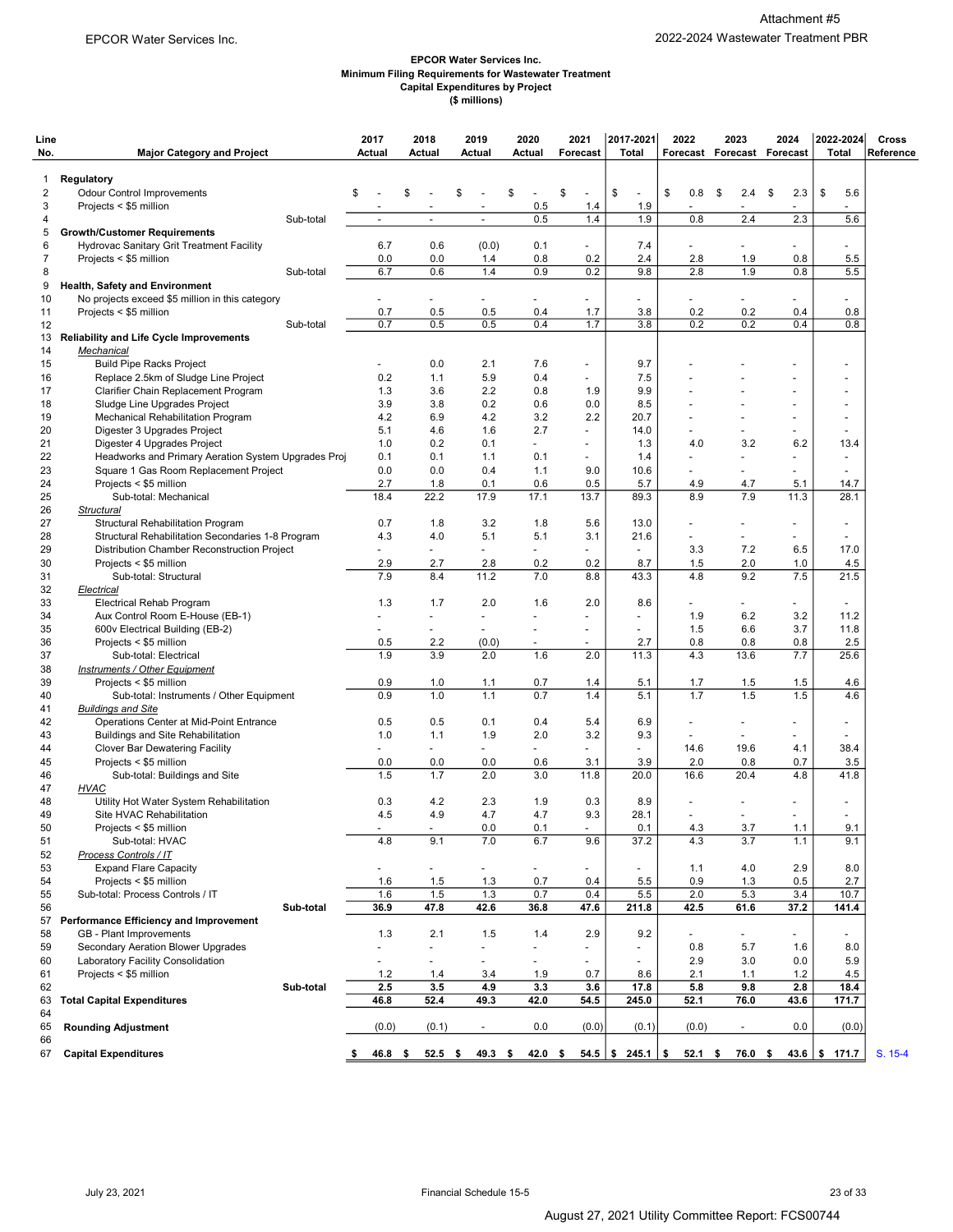Attachment #5

# EPCOR Water Services Inc. Minimum Filing Requirements for Wastewater Treatment Contributions in Aid of Construction (\$ millions)

| Line |                                              | <b>Cross</b>     | 2017              | 2018          | 2019          | 2020          | 2021           | 2022                     | 2023        | 2024                     | <b>Cross</b>                |
|------|----------------------------------------------|------------------|-------------------|---------------|---------------|---------------|----------------|--------------------------|-------------|--------------------------|-----------------------------|
| No.  | <b>Description</b>                           | <b>Reference</b> | Actual            | <b>Actual</b> | <b>Actual</b> | <b>Actual</b> | Forecast       | Forecast                 |             |                          | Forecast Forecast Reference |
|      |                                              |                  |                   |               |               |               |                |                          |             |                          |                             |
|      | <b>Prior Year Gross Contributions</b>        |                  | \$<br>$(41.0)$ \$ | $(41.0)$ \$   | $(41.0)$ \$   | $(41.0)$ \$   |                | $(41.0)$ \$              | $(41.0)$ \$ | (41.0)                   |                             |
| 2    |                                              |                  |                   |               |               |               |                |                          |             |                          |                             |
| 3    | <b>Customer Contributions</b>                |                  |                   |               |               |               | $\blacksquare$ | $\overline{\phantom{0}}$ |             | $\overline{\phantom{0}}$ | $S. 15-2$                   |
| 4    |                                              |                  |                   |               |               |               |                |                          |             |                          |                             |
| 5    | <b>Current Year Gross Contributions</b>      |                  | (41.0)            | (41.0)        | (41.0)        | (41.0)        | (41.0)         | (41.0)                   | (41.0)      | (41.0)                   |                             |
| 6    |                                              |                  |                   |               |               |               |                |                          |             |                          |                             |
|      | <b>Prior Year Accumulated Amortization</b>   |                  | 15.6              | 16.5          | 17.5          | 18.4          | 19.3           | 20.2                     | 21.2        | 22.1                     |                             |
| 8    | <b>Gross Amortization</b>                    |                  | 0.9               | 0.9           | 0.9           | 0.9           | 0.9            | 0.9                      | 0.9         | 0.9                      | $S. 12-1$                   |
| 9    | <b>Current Year Accumulated Amortization</b> |                  | 16.5              | 17.5          | 18.4          | 19.3          | 20.2           | 21.2                     | 22.1        | 23.0                     |                             |
| 10   |                                              |                  |                   |               |               |               |                |                          |             |                          |                             |
| 11   | <b>Mid Year Net Contributions</b>            |                  | $(24.9)$ \$       | $(24.0)$ \$   | $(23.0)$ \$   | $(22.1)$ \$   | $(21.2)$ \$    | $(20.3)$ \$              | $(19.3)$ \$ | (18.4)                   | $S. 15-1$                   |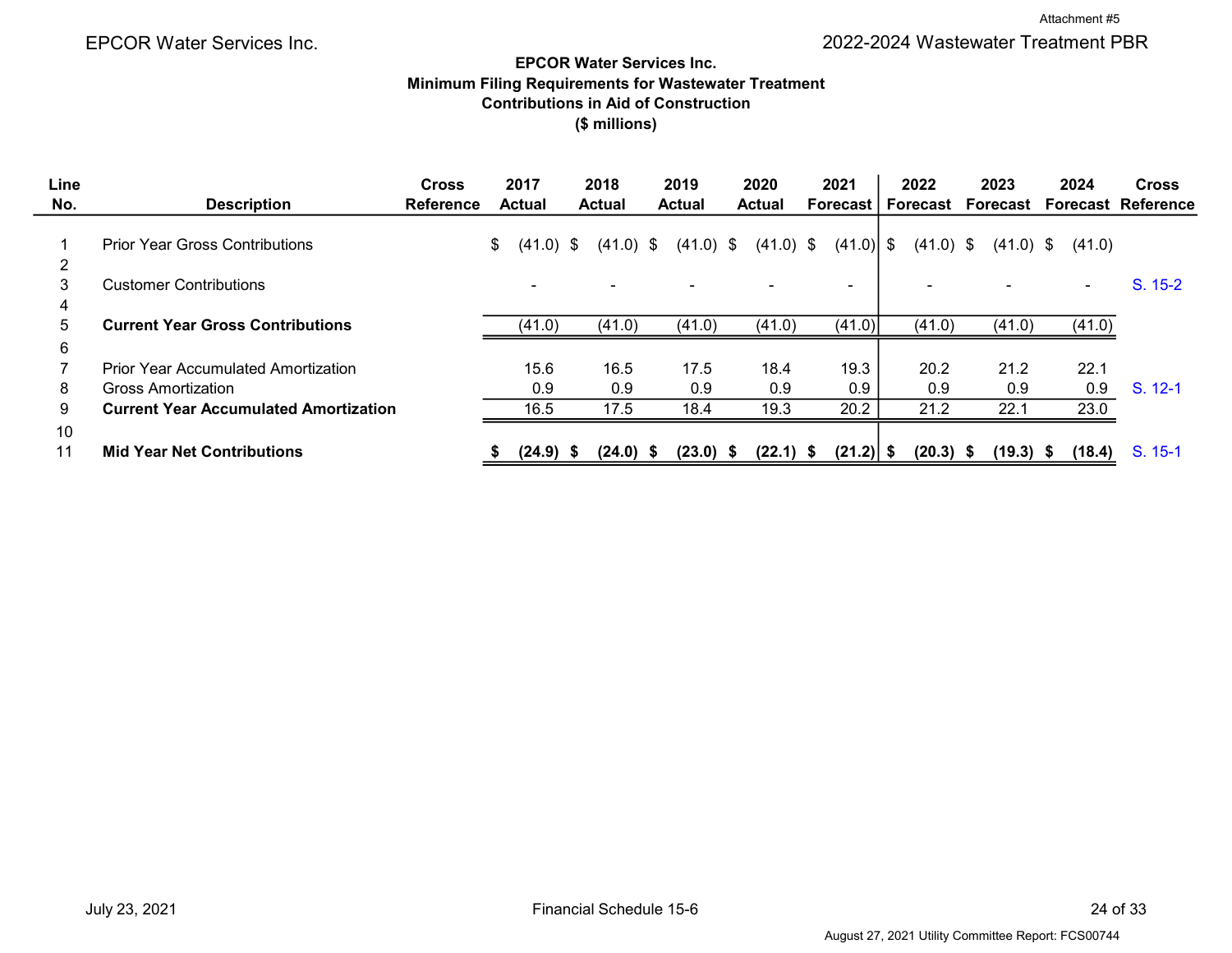#### (\$ millions) EPCOR Water Services Inc. Minimum Filing Requirements for Wastewater Treatment Necessary Working Capital

| Line<br>No.    | <b>Description</b>                                        | <b>Cross</b><br>Reference | 2017<br><b>Actual</b> |                          | 2018<br><b>Actual</b>    | 2019<br><b>Actual</b> |                          | 2020<br><b>Actual</b>    | 2021<br>Forecast |                | 2022<br>Forecast |            | 2023             | 2024       | <b>Cross</b><br>Forecast Forecast Reference |  |
|----------------|-----------------------------------------------------------|---------------------------|-----------------------|--------------------------|--------------------------|-----------------------|--------------------------|--------------------------|------------------|----------------|------------------|------------|------------------|------------|---------------------------------------------|--|
|                |                                                           |                           |                       |                          |                          |                       |                          |                          |                  |                |                  |            |                  |            |                                             |  |
| $\mathbf{1}$   | <b>Wastewater Operating Costs</b>                         | $S. 5-1$                  | \$                    | 39.9                     | \$<br>41.5               | \$                    | 42.6                     | \$<br>46.2               | \$               | 46.8           | \$<br>60.8       | \$         | 67.2             | \$<br>66.5 |                                             |  |
| $\overline{c}$ | Franchise Fees and Property Taxes                         | $S. 11-1$                 |                       | 7.2                      | 7.6                      |                       | 7.8                      | 8.4                      |                  | 8.9            | 10.0             |            | 10.6             | 10.8       |                                             |  |
| 3              | Less: Revenue Offsets                                     | S. 13-1                   |                       | (6.2)                    | (6.2)                    |                       | (6.9)                    | (6.6)                    |                  | (7.2)          | (5.9)            |            | (7.2)            | (7.3)      |                                             |  |
| 4              |                                                           |                           |                       | 40.9                     | 42.9                     |                       | 43.6                     | 48.0                     |                  | 48.5           | 64.9             |            | 70.6             | 70.0       |                                             |  |
| 5              | O&M Lag Days                                              |                           |                       | 8.4                      | 8.4                      |                       | 8.4                      | 8.4                      |                  | 8.4            | 17.9             |            | 17.9             | 17.9       |                                             |  |
| 6              | <b>Cash Operating Expenses Working Capital</b>            |                           |                       | 0.9                      | 1.0                      |                       | 1.0                      | 1.1                      |                  | 1.1            | 3.2              |            | 3.5              |            | $\overline{3.4}$                            |  |
| $\overline{7}$ |                                                           |                           |                       |                          |                          |                       |                          |                          |                  |                |                  |            |                  |            |                                             |  |
| 8              | Net Depreciation                                          | S. 12-1                   |                       | 14.4                     | 16.0                     |                       | 18.0                     | 19.3                     |                  | 20.7           | 23.2             |            | 23.8             | 26.4       |                                             |  |
| 9              | <b>Depreciation Lag Days</b>                              |                           |                       | 43.8                     | 43.8                     |                       | 43.8                     | 43.8                     |                  | 43.8           | 50.7             |            | 50.7             | 50.7       |                                             |  |
| 10             | <b>Depreciation Working Capital</b>                       |                           |                       | 1.7                      | 1.9                      |                       | $\overline{2.2}$         | $\overline{2.3}$         |                  | 2.5            | 3.2              |            | $\overline{3.3}$ |            | 3.7                                         |  |
| 11             |                                                           |                           |                       |                          |                          |                       |                          |                          |                  |                |                  |            |                  |            |                                             |  |
| 12             | <b>Interest Expense</b>                                   | $S. 14-1$                 |                       | 10.2                     | 10.9                     |                       | 11.5                     | 11.5                     |                  | 12.0           | 12.3             |            | 12.3             | 13.6       |                                             |  |
| 13             | Combined Long Term Debt Lag Days                          |                           |                       | 18.3                     | 18.3                     |                       | 18.3                     | 18.3                     |                  | 18.3           | (9.0)            |            | (9.0)            | (9.0)      |                                             |  |
| 14             | <b>Long Term Debt Working Capital</b>                     |                           |                       | 0.5                      | 0.5                      |                       | 0.6                      | 0.6                      |                  | 0.6            | (0.3)            |            | (0.3)            |            | (0.3)                                       |  |
| 15             |                                                           |                           |                       |                          |                          |                       |                          |                          |                  |                |                  |            |                  |            |                                             |  |
| 16             | Return on Common Equity                                   | S. 14-1                   |                       | 19.2                     | 20.0                     |                       | 19.2                     | 19.4                     |                  | 20.9           | 21.1             |            | 21.2             | 23.2       |                                             |  |
| 17             | Retained Earnings Lag Days                                |                           |                       | 43.8                     | 43.8                     |                       | 43.8                     | 43.8                     |                  | 43.8           | 50.7             |            | 50.7             | 50.7       |                                             |  |
| 18             | <b>Common Equity (Retained Earnings) Working Capital</b>  |                           |                       | 2.3                      | 2.4                      |                       | 2.3                      | 2.3                      |                  | 2.5            | 2.9              |            | 2.9              |            | 3.2                                         |  |
| 19             |                                                           |                           |                       |                          |                          |                       |                          |                          |                  |                |                  |            |                  |            |                                             |  |
| 20             | <b>Dividends</b>                                          | S. 17-4                   |                       |                          |                          |                       |                          |                          |                  |                | 20.0             |            | 10.0             | 15.0       |                                             |  |
| 21             | Dividend Lag Days                                         |                           |                       |                          |                          |                       |                          |                          |                  |                | (182.5)          |            | (182.5)          | (182.5)    |                                             |  |
| 22             | <b>Dividend Working Capital</b>                           |                           |                       |                          |                          |                       | $\blacksquare$           | $\blacksquare$           |                  |                | (10.0)           |            | (5.0)            |            | (7.5)                                       |  |
| 23             |                                                           |                           |                       |                          |                          |                       |                          |                          |                  |                |                  |            |                  |            |                                             |  |
| 24<br>25       | Other revenue not exempt from GST<br><b>GST Collected</b> | S. 13-1                   |                       |                          |                          |                       |                          |                          |                  |                | (0.5)<br>(0.0)   |            | (0.5)<br>(0.0)   | (0.0)      | (0.5)                                       |  |
| 26             | <b>GST Collected Lag Days</b>                             |                           |                       |                          |                          |                       |                          |                          |                  |                | 5.1              |            | 5.1              |            | 5.1                                         |  |
| 27             | <b>GST Collected Working Capital</b>                      |                           |                       |                          |                          |                       | $\blacksquare$           | $\blacksquare$           |                  | $\overline{a}$ | (0.0)            |            | (0.0)            |            | (0.0)                                       |  |
| 28             |                                                           |                           |                       |                          |                          |                       |                          |                          |                  |                |                  |            |                  |            |                                             |  |
| 29             | Regulated O&M Expenses                                    |                           |                       |                          |                          |                       |                          |                          |                  |                | 60.8             |            | 67.2             | 66.5       |                                             |  |
| 30             | Less: Salaries and Employee Benefits                      | $S. 5-2$                  |                       |                          |                          |                       |                          |                          |                  |                | (18.3)           |            | (18.8)           | (19.6)     |                                             |  |
| 31             | Less: EWSI and Corporate Shared Services                  | $S. 5-1$                  |                       |                          |                          |                       |                          |                          |                  |                | (10.2)           |            | (10.3)           | (10.7)     |                                             |  |
| 32             | CAPEX Non-Labour (80%)                                    |                           |                       |                          |                          |                       |                          |                          |                  |                | 41.7             |            | 60.8             | 34.8       |                                             |  |
| 33             | Expenses eligible for GST Input Tax Credits               |                           |                       |                          |                          |                       |                          |                          |                  |                | 74.0             |            | 98.8             | 71.1       |                                             |  |
| 34             | <b>GST Input Tax Credits</b>                              |                           |                       |                          |                          |                       |                          |                          |                  |                | 3.7              |            | 4.9              |            | 3.6                                         |  |
| 35             | <b>GST ITC Lag Days</b>                                   |                           |                       |                          |                          |                       |                          |                          |                  |                | 21.0             |            | 21.0             | 21.0       |                                             |  |
| 36             | <b>GST ITC Working Capital</b>                            |                           |                       | $\overline{\phantom{a}}$ | $\overline{\phantom{a}}$ |                       | $\overline{\phantom{a}}$ | $\overline{\phantom{a}}$ |                  | $\sim$         | 0.2              |            | 0.3              |            | 0.2                                         |  |
| 37             |                                                           |                           |                       |                          |                          |                       |                          |                          |                  |                |                  |            |                  |            |                                             |  |
| 38             | <b>Total Working Capital</b>                              |                           | \$                    | 5.5                      | \$<br>5.9                | \$                    | 6.0                      | \$<br>6.3                | \$               | 6.7            | \$               | $(0.8)$ \$ | 4.7              | \$<br>2.7  | S. 15-1                                     |  |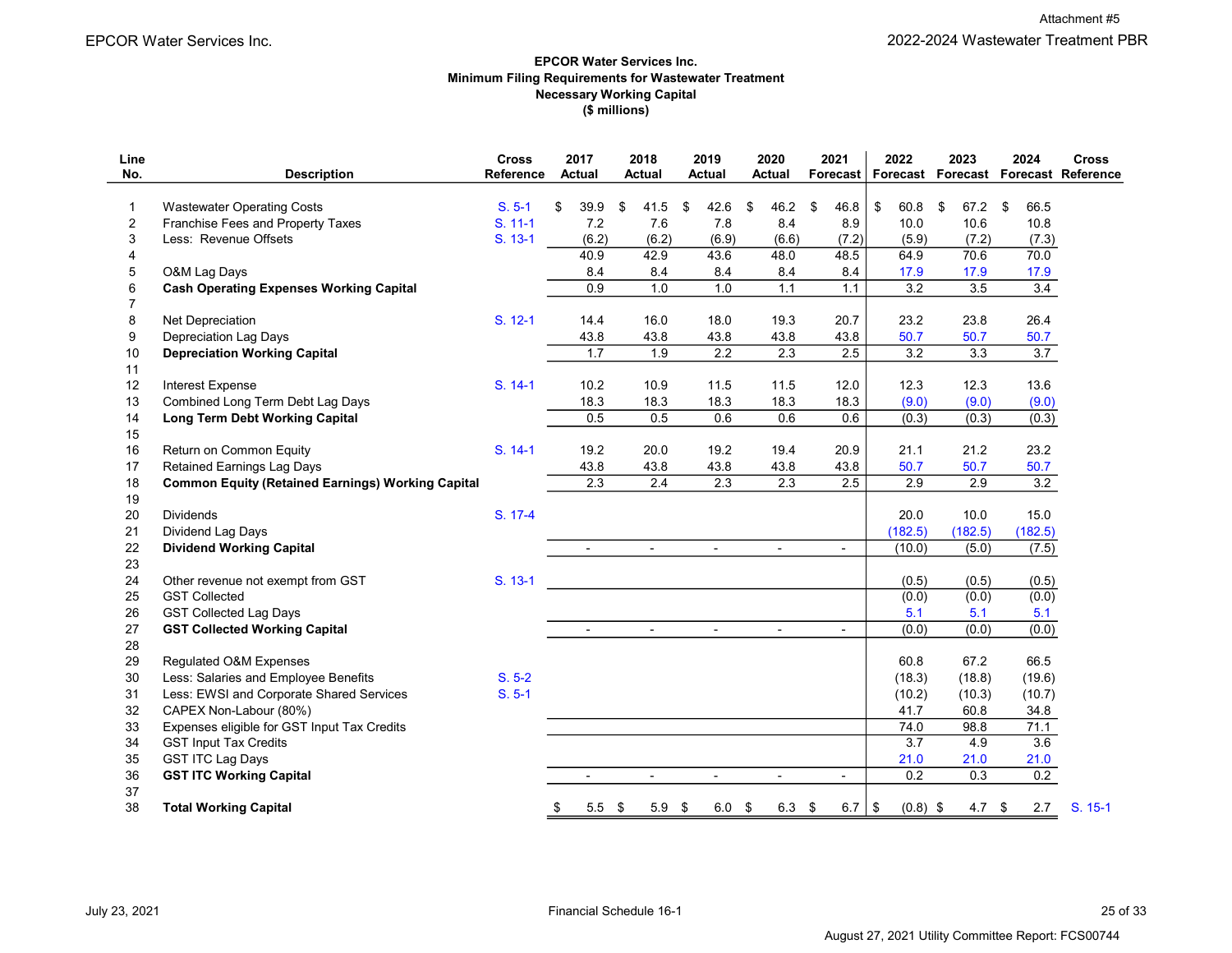#### Minimum Filing Requirements for Wastewater Treatment Capital Structure (\$ millions) EPCOR Water Services Inc.

| Line           |                                 | <b>Cross</b> | 2017          |         |     | 2018          | 2019        | 2020        | 2021            | 2022        |     | 2023     | 2024        | <b>Cross</b> |
|----------------|---------------------------------|--------------|---------------|---------|-----|---------------|-------------|-------------|-----------------|-------------|-----|----------|-------------|--------------|
| No.            | <b>Description</b>              | Reference    | <b>Actual</b> |         |     | <b>Actual</b> | Actual      | Actual      | <b>Forecast</b> | Forecast    |     | Forecast | Forecast    | Reference    |
|                |                                 |              |               |         |     |               |             |             |                 |             |     |          |             |              |
|                | <b>Mid-Year Balance</b>         |              |               |         |     |               |             |             |                 |             |     |          |             |              |
| $\overline{2}$ | Debt Capital                    | S. 17-2      | \$            | 231.0   | \$  | 249.8         | \$<br>273.4 | \$<br>293.7 | \$<br>315.8     | \$<br>338.7 | \$  | 368.0    | \$<br>389.1 |              |
| 3              | <b>Common Stock Equity</b>      | S. 17-4      |               | 161.0   |     | 176.9         | 187.9       | 198.1       | 207.6           | 237.7       |     | 246.8    | 260.8       |              |
| 4              |                                 |              |               | 392.0   | \$. | 426.7         | \$<br>461.2 | \$<br>491.9 | \$<br>523.4     | \$<br>576.4 | -\$ | 614.9    | 649.9       |              |
| 5              |                                 |              |               |         |     |               |             |             |                 |             |     |          |             |              |
| 6              | <b>Actual Capital Structure</b> |              |               |         |     |               |             |             |                 |             |     |          |             |              |
|                | Debt Capital                    |              |               | 58.92%  |     | 58.53%        | 59.26%      | 59.71%      | 60.32%          | 60.00%      |     | 59.85%   | 59.87%      |              |
| 8              | <b>Common Stock Equity</b>      |              |               | 41.08%  |     | 41.47%        | 40.74%      | 40.29%      | 39.68%          | 40.00%      |     | 40.15%   | 40.13%      |              |
| 9              |                                 |              |               | 100.00% |     | 100.00%       | 100.00%     | 100.00%     | 100.00%         | 100.00%     |     | 100.00%  | 100.00%     |              |
| 10             |                                 |              |               |         |     |               |             |             |                 |             |     |          |             |              |
| 11             | <b>Deemed Capital Structure</b> |              |               |         |     |               |             |             |                 |             |     |          |             |              |
| 12             | Debt Capital                    |              |               | 60.00%  |     | 60.00%        | 60.00%      | 60.00%      | 60.00%          | 60.00%      |     | 60.00%   | 60.00%      | $S. 14-1$    |
| 13             | <b>Common Stock Equity</b>      |              |               | 40.00%  |     | 40.00%        | 40.00%      | 40.00%      | 40.00%          | 40.00%      |     | 40.00%   | 40.00%      | $S. 14-1$    |
| 14             |                                 |              |               | 100.00% |     | 100.00%       | 100.00%     | 100.00%     | 100.00%         | 100.00%     |     | 100.00%  | 100.00%     |              |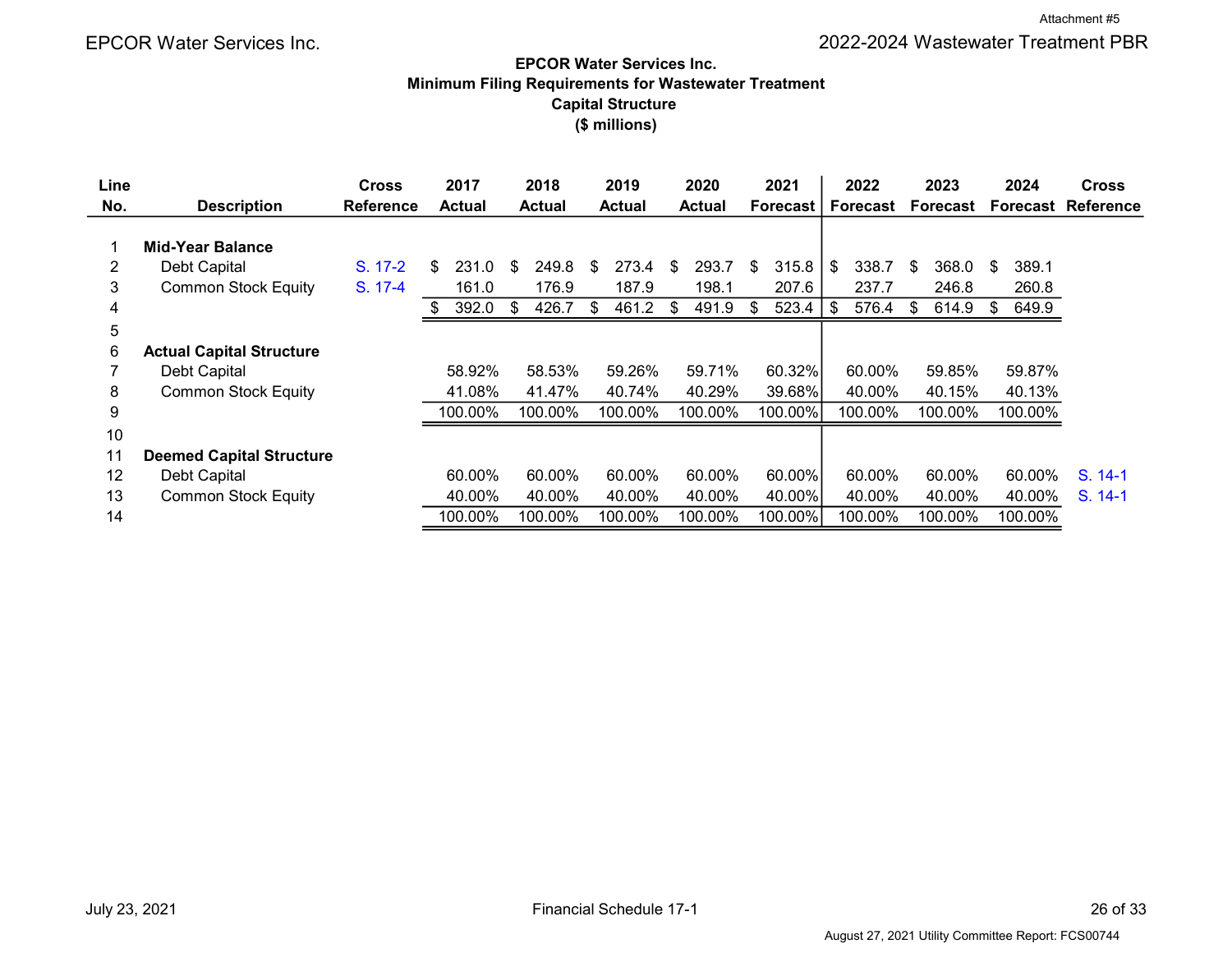#### EPCOR Water Services Inc. Minimum Filing Requirements for Wastewater Treatment Debt Capital and Embedded Cost of Debt (\$ millions)

| Line           |                                    | <b>Cross</b>     | 2017          | 2018              |          | 2019          |     | 2020          |     | 2021     |             | 2022     |      | 2023            | 2024           | <b>Cross</b> |
|----------------|------------------------------------|------------------|---------------|-------------------|----------|---------------|-----|---------------|-----|----------|-------------|----------|------|-----------------|----------------|--------------|
| No.            | <b>Description</b>                 | <b>Reference</b> | <b>Actual</b> | <b>Actual</b>     |          | <b>Actual</b> |     | <b>Actual</b> |     | Forecast |             | Forecast |      | <b>Forecast</b> | Forecast       | Reference    |
| 1              | <b>Long-Term Debt</b>              |                  |               |                   |          |               |     |               |     |          |             |          |      |                 |                |              |
| $\overline{2}$ | Prior year balance                 | S. 17-3          | \$<br>192.5   | \$<br>$216.2$ \$  |          | 235.2         | \$  | 269.9         | \$  | 276.4    | \$          | 287.9    | \$   | 319.2           | \$<br>350.3    |              |
| 3              | Current year balance               | S. 17-3          | 216.2         | 235.2             |          | 269.9         |     | 276.4         |     | 287.9    |             | 319.2    |      | 350.3           | 361.2          |              |
| $\overline{2}$ | Mid-year balance                   |                  | 204.3         | 225.7             |          | 252.6         |     | 273.2         |     | 282.2    |             | 303.6    |      | 334.7           | 355.8          |              |
| 3              |                                    |                  |               |                   |          |               |     |               |     |          |             |          |      |                 |                |              |
| 4              | <b>Short Term Debt</b>             |                  |               |                   |          |               |     |               |     |          |             |          |      |                 |                |              |
| 3              | Prior year balance                 |                  | 31.7          | 20.5              |          | 27.3          |     | 13.9          |     | 26.6     |             | 40.0     |      | 30.2            | 36.3           |              |
| 4              | Current year balance               |                  | 20.5          | 27.3              |          | 13.9          |     | 26.6          |     | 40.0     |             | 30.2     |      | 36.3            | 30.4           |              |
| 5              | Mid-year balance                   |                  | 26.1          | 23.9              |          | 20.6          |     | 20.3          |     | 33.3     |             | 35.1     |      | 33.3            | 33.4           |              |
| 4              |                                    |                  |               |                   |          |               |     |               |     |          |             |          |      |                 |                |              |
| 5              | <b>Other Long-term Liabilities</b> |                  |               |                   |          |               |     |               |     |          |             |          |      |                 |                |              |
| 6              | Prior year balance                 |                  | 0.7           | 0.3               |          | 0.1           |     | 0.3           |     | 0.3      |             |          |      |                 |                |              |
| 5              | Current year balance               |                  | 0.3           | 0.1               |          | 0.3           |     | 0.3           |     | 0.3      |             |          |      |                 |                |              |
| 6              | Mid-year balance                   |                  | 0.5           | 0.2               |          | 0.2           |     | 0.3           |     | 0.3      |             |          |      | $\sim$          | $\blacksquare$ |              |
|                |                                    |                  |               |                   |          |               |     |               |     |          |             |          |      |                 |                |              |
| 6              | <b>Mid-Year Debt Capital</b>       |                  | 231.0         | \$<br>249.8       | - \$     | 273.4         | \$  | 293.7         | S   | 315.8    | \$          | 338.7    | S.   | 368.0           | \$<br>389.1    | S. 17-1      |
| 7              |                                    |                  |               |                   |          |               |     |               |     |          |             |          |      |                 |                |              |
| 8              | <b>Interest Expense</b>            |                  |               |                   |          |               |     |               |     |          |             |          |      |                 |                |              |
|                | Interest on Long Term Debt         | $S. 17-3$        | \$<br>9.1     | \$<br>10.0        | <b>S</b> | 10.7          | -\$ | 11.4          | -\$ | 11.5     | $$^{\circ}$ | 11.9     | - \$ | $12.9$ \$       | 13.9           |              |
| 8              | Interest on Short Term Debt        |                  | 1.1           | 1.0               |          | 1.1           |     | 0.5           |     | 0.8      |             | 0.9      |      | 0.8             | 0.8            | S. 18-1      |
| 9              |                                    |                  |               |                   |          |               |     |               |     |          |             |          |      |                 |                |              |
| 8              | <b>Total Interest Expense</b>      |                  | $10.2$ \$     | 10.9 <sup>5</sup> |          | 11.8          | \$  | $11.9$ \$     |     | 12.3     | \$          | 12.7     | \$   | $13.7$ \$       | 14.7           |              |
| 9              |                                    |                  |               |                   |          |               |     |               |     |          |             |          |      |                 |                |              |
| 10             | <b>Embedded Cost of Debt</b>       |                  | 4.46%         | 4.38%             |          | 4.32%         |     | 4.04%         |     | 3.90%    |             | 3.75%    |      | 3.72%           | 3.77%          | S. 14-1      |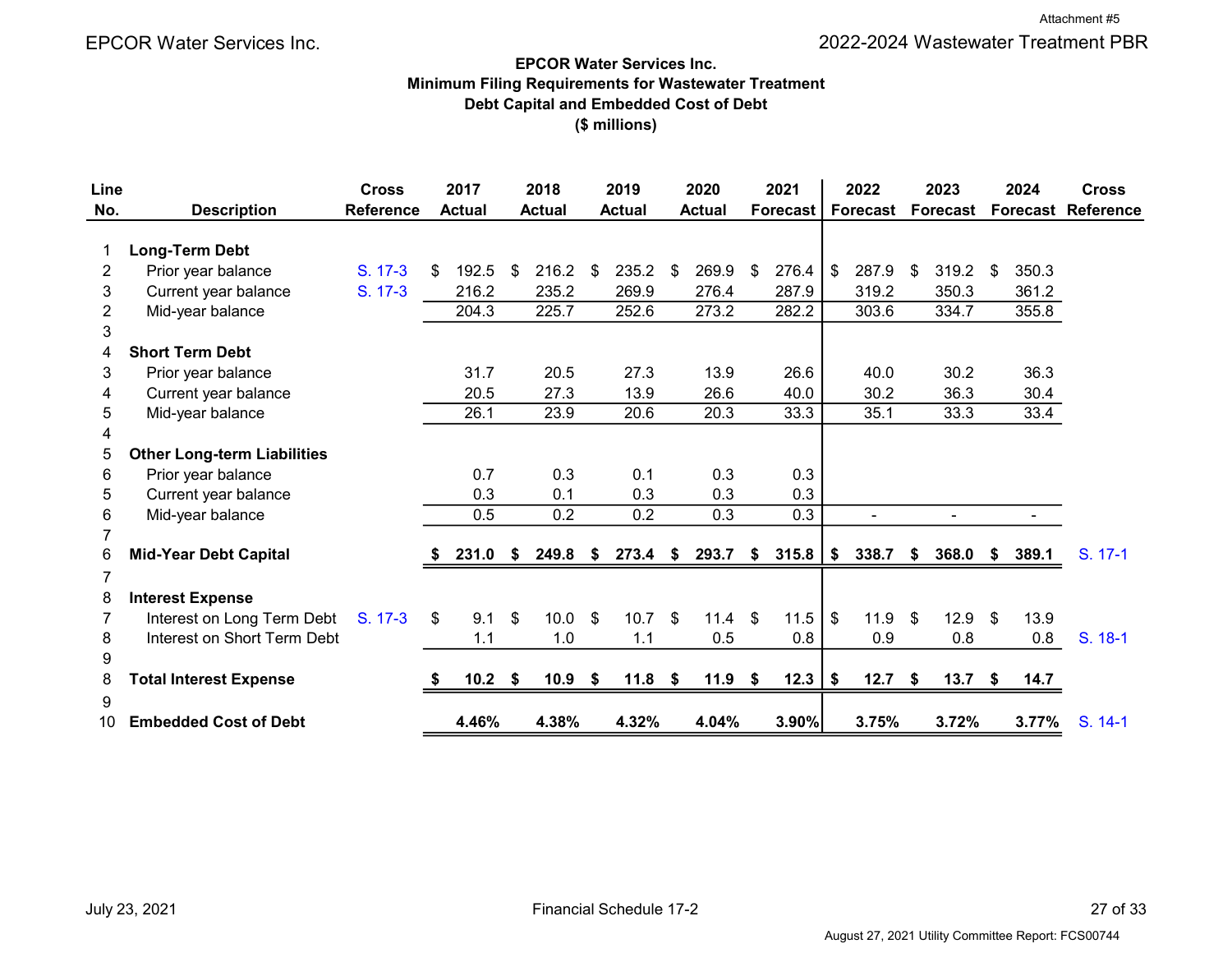#### EPCOR Water Services Inc. Minimum Filing Requirements for Wastewater Treatment Long-Term Debt (\$ millions)

|                |                                                         | <b>Principal Outstanding</b> |                          |                   |          |              |                          |                         |                                                     |       |                          |        |         |                                    |        |        | <b>Interest Expense</b>  |                          |                          |            |          |                                                               |
|----------------|---------------------------------------------------------|------------------------------|--------------------------|-------------------|----------|--------------|--------------------------|-------------------------|-----------------------------------------------------|-------|--------------------------|--------|---------|------------------------------------|--------|--------|--------------------------|--------------------------|--------------------------|------------|----------|---------------------------------------------------------------|
| Line           |                                                         | Issue                        | <b>Maturity</b>          | Principal         | Interest | 2017         | 2018                     | 2019                    | 2020                                                | 2021  | 2022                     | 2023   | 2024    | 2017                               | 2018   | 2019   | 2020                     | 2021                     | 2022                     | 2023       | 2024     | Cross                                                         |
| No.            | <b>Description</b>                                      | Date                         | Date                     | Issued            | Rate     | Actual       | Actual                   | Actual                  | <b>Forecast Forecast Forecast Forecast Forecast</b> |       |                          |        |         | Actual                             | Actual | Actual |                          |                          |                          |            |          | <b>Forecast Forecast Forecast Forecast Forecast Reference</b> |
|                |                                                         |                              |                          |                   |          |              |                          |                         |                                                     |       |                          |        |         |                                    |        |        |                          |                          |                          |            |          |                                                               |
|                | Intercompany Loans from EPCOR Utilities Inc.            |                              |                          |                   |          |              |                          |                         |                                                     |       |                          |        |         |                                    |        |        |                          |                          |                          |            |          |                                                               |
| $\overline{2}$ | IC-EUI-8B-0048                                          |                              | 2011-12-01 2031-12-01 \$ | 20.0              | 4.88%    | 15.9<br>- 96 | \$.<br>15.1              | .2<br>S<br>14           | 13.3                                                |       | $\boldsymbol{\varDelta}$ |        | 9.3     | 0.8                                | 0.8    |        |                          | 0.6                      | 0.6                      | \$.<br>0.5 | 0.5<br>S |                                                               |
| 3              | IC-EUI-8B-0071                                          |                              | 2012-08-01 2042-08-01 \$ | 20.0              | 4.62%    | 20.0         | 20.0                     | 20.0                    | 20.0                                                | 20.0  | 20.0                     | 20.0   | 20.0    | 0.9                                | 0.9    | 0.9    | 0.9                      | 0.9                      | 0.9                      | 0.9        | 0.9      |                                                               |
| $\overline{4}$ | IC-EUI-8B-0076                                          |                              | 2013-12-01 2043-12-01 \$ | 35.0              | 4.73%    | 35.0         | 35.0                     | 35.0                    | 35.0                                                | 35.0  | 35.0                     | 35.0   | 35.0    | 1.7                                | 1.7    | 1.7    | 1.7                      | 1.7                      | 1.7                      | 1.7        | 1.7      |                                                               |
| 5              | IC-EUI-8B-0078                                          |                              | 2014-12-01 2044-12-01 \$ | 20.0              | 4.04%    | 20.0         | 20.0                     | 20.0                    | 20.0                                                | 20.0  | 20.0                     | 20.0   | 20.0    | 0.8                                | 0.8    | 0.8    | 0.8                      | 0.8                      | 0.8                      | 0.8        | 0.8      |                                                               |
| 6              | IC-EUI-8B-2015                                          |                              | 2015-12-01 2045-12-01 \$ | 12.0              | 4.20%    | 12.0         | 12.0                     | 12.0                    | 12.0                                                | 12.0  | 12.0                     | 12.0   | 12.0    | 0.5                                | 0.5    | 0.5    | 0.5                      | 0.5                      | 0.5                      | 0.5        | 0.5      |                                                               |
|                | IC-EUI-8B-2016                                          |                              | 2016-12-01 2046-12-01 \$ | 25.0              | 3.82%    | 25.0         | 25.0                     | 25.0                    | 25.0                                                | 25.0  | 25.0                     | 25.0   | 25.0    | 1.0                                | 1.0    | 1.0    | 1.0                      | 1.0                      | 1.0                      | 1.0        | 1.0      |                                                               |
| 8              | IC-EUI-8B-2017                                          | 2017-12-01                   | 2047-12-01 \$            | 30.0              | 3.58%    | 30.0         | 30.0                     | 30.0                    | 30.0                                                | 30.0  | 30.0                     | 30.0   | 30.0    | 0.1                                | 1.1    | 1.1    |                          | 1.1                      | 1.1                      | 1.1        | 1.1      |                                                               |
| 9              | IC-EUI-8B-2018                                          |                              | 2018-12-01 2048-12-01 \$ | 25.0              | 4.03%    |              | 25.0                     | 25.0                    | 25.0                                                | 25.0  | 25.0                     | 25.0   | 25.0    |                                    | 0.5    | 1.0    | 1.0                      | 1.0                      | 1.0                      | 1.0        | 1.0      |                                                               |
| 10             | Converted to Interco note                               |                              | 2018-12-01 2034-12-01 \$ | 53.2              | 5.00%    |              | 53.2                     | 48.7                    | 46.1                                                | 43.5  | 40.8                     | 38.0   | 34.9    |                                    |        | 2.6    | 2.5                      | 2.4                      | 2.3                      | 2.1        | 2.0      |                                                               |
| 11             | IC-EUI-8B-2019                                          |                              | 2019-12-01 2049-12-01 \$ | 40.0              | 3.13%    |              |                          | 40.0                    | 40.0                                                | 40.0  | 40.0                     | 40.0   | 40.0    |                                    |        | 0.4    | 1.3                      | 1.3                      | 1.3                      | 1.3        | 1.3      |                                                               |
| 12             | IC-EUI-8B-2020                                          |                              | 2020-12-01 2050-12-01 \$ | 10.0              | 2.69%    |              |                          |                         | 10.0                                                | 10.0  | 10.0                     | 10.0   | 10.0    |                                    |        |        | 0.0                      | 0.3                      | 0.3                      | 0.3        | 0.3      |                                                               |
| 13             | IC-EUI-8B-2021                                          |                              | 2021-12-01 2051-12-01 \$ | 15.0              | 3.00%    |              |                          |                         |                                                     | 15.0  | 15.0                     | 15.0   | 15.0    |                                    |        |        |                          | 0.0                      | 0.5                      | 0.5        | 0.5      |                                                               |
| -14            | IC-EUI-8B-2022                                          | 2022-12-01                   | 2052-12-01 \$            | 35.0              | 3.50%    |              |                          |                         |                                                     |       | 35.0                     | 35.0   | 35.0    |                                    |        |        |                          |                          | 0.1                      | 1.2        | 1.2      |                                                               |
| 15             | IC-EUI-8B-2023                                          |                              | 2023-12-01 2053-12-01 \$ | 35.0              | 3.50%    |              |                          |                         |                                                     |       |                          | 35.0   | 35.0    |                                    |        |        |                          |                          |                          | 0.1        | 1.2      |                                                               |
| 16             | IC-EUI-8B-2024                                          |                              | 2024-12-01 2054-12-01 \$ | 15.0              | 3.50%    |              | $\overline{\phantom{a}}$ |                         | $\overline{\phantom{a}}$                            |       |                          |        | 15.0    |                                    |        |        | $\overline{\phantom{a}}$ | $\overline{\phantom{a}}$ | $\overline{\phantom{a}}$ |            | 0.0      |                                                               |
| 17             | Total Intercompany Loans from EPCOR Utilities Inc.      |                              |                          |                   |          | 157.9        | 235.2                    | 269.9                   | 276.4                                               | 287.9 | 319.2                    | 350.3  | 361.2   | 5.7                                | 7.2    | 10.7   | 11.4                     | 11.5                     | 11.9                     | 12.9       | 13.9     | $S. 18-1$                                                     |
| 18             |                                                         |                              |                          |                   |          |              |                          |                         |                                                     |       |                          |        |         |                                    |        |        |                          |                          |                          |            |          |                                                               |
| 19             | City of Edmonton Debentures (Converted to Interco note) |                              |                          |                   |          | 58.3         |                          |                         |                                                     |       |                          |        |         | 3.4                                | 2.8    |        |                          |                          |                          |            |          | $S. 18-1$                                                     |
| 20             |                                                         |                              |                          |                   |          |              |                          |                         |                                                     |       |                          |        |         |                                    |        |        |                          |                          |                          |            |          |                                                               |
|                | 21 Total Long Term Debt                                 |                              |                          | $$216.2$ $$235.2$ | \$269.9  | \$276.4      | \$287.9                  | \$319.2 \$350.3 \$361.2 |                                                     |       | \$ 9.1                   | \$10.0 | \$ 10.7 | \$11.4 \$11.5 \$11.9 \$12.9 \$13.9 |        |        |                          |                          | S. 17-2                  |            |          |                                                               |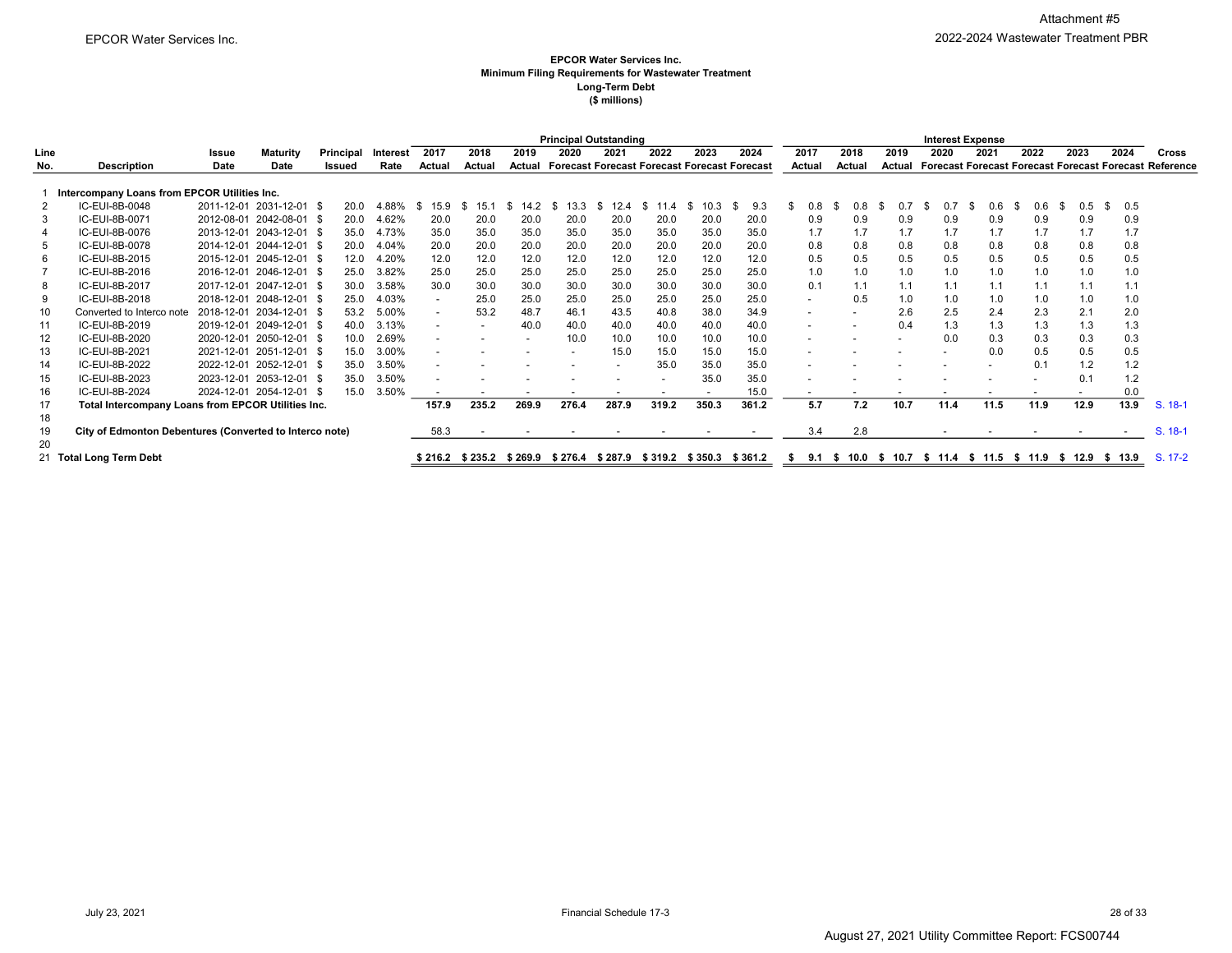Attachment #5

EPCOR Water Services Inc. 2022-2024 Wastewater Treatment PBR

#### EPCOR Water Services Inc. Minimum Filing Requirements for Wastewater Treatment Common Equity (\$ millions)

| Line<br>No. | <b>Description</b>                                         | <b>Cross</b><br><b>Reference</b> | 2017<br><b>Actual</b> |    | 2018<br><b>Actual</b>    | 2019<br><b>Actual</b>    | 2020<br><b>Actual</b>    |    | 2021<br><b>Forecast</b>  |      | 2022<br><b>Forecast Forecast</b> | 2023        |      | 2024                     | <b>Cross</b><br><b>Forecast Reference</b> |
|-------------|------------------------------------------------------------|----------------------------------|-----------------------|----|--------------------------|--------------------------|--------------------------|----|--------------------------|------|----------------------------------|-------------|------|--------------------------|-------------------------------------------|
|             |                                                            |                                  |                       |    |                          |                          |                          |    |                          |      |                                  |             |      |                          |                                           |
|             | <b>Common Share Capital</b>                                |                                  |                       |    |                          |                          |                          |    |                          |      |                                  |             |      |                          |                                           |
| 2           | Prior year balance                                         |                                  | \$<br>80.0            | \$ | 80.0                     | \$<br>80.0               | \$<br>80.0               | \$ | 80.0                     | l \$ | 80.0                             | \$<br>104.0 | \$   | 104.0                    |                                           |
| 3           | Adjustment for transfer of Biosolids                       |                                  |                       |    |                          |                          |                          |    |                          |      | 24.0                             |             |      |                          |                                           |
| 4           | Prior Year Balance, Adjusted                               |                                  | 80.0                  |    | 80.0                     | 80.0                     | 80.0                     |    | 80.0                     |      | 104.0                            | 104.0       |      | 104.0                    |                                           |
| 5           | Issue of Share Capital                                     |                                  |                       |    | $\overline{\phantom{a}}$ | $\overline{\phantom{a}}$ |                          |    | $\overline{\phantom{a}}$ |      | $\overline{\phantom{a}}$         |             |      | $\overline{\phantom{a}}$ |                                           |
| 6           | Current year balance                                       |                                  | 80.0                  |    | 80.0                     | 80.0                     | 80.0                     |    | 80.0                     |      | 104.0                            | 104.0       |      | 104.0                    |                                           |
| 7           | Mid-Year balance                                           |                                  | 80.0                  |    | 80.0                     | 80.0                     | 80.0                     |    | 80.0                     |      | 104.0                            | 104.0       |      | 104.0                    |                                           |
| 8           |                                                            |                                  |                       |    |                          |                          |                          |    |                          |      |                                  |             |      |                          |                                           |
| 9           | <b>Retained Earnings</b>                                   |                                  |                       |    |                          |                          |                          |    |                          |      |                                  |             |      |                          |                                           |
| 10          | Prior year balance                                         |                                  | 70.8                  |    | 91.3                     | 102.5                    | 113.3                    |    | 123.0                    |      | 132.3                            | 135.2       |      | 150.6                    |                                           |
| 11          | Net Income <sup>1</sup>                                    |                                  | 20.5                  |    | 21.2                     | 20.7                     | 19.8                     |    | 24.2                     |      | 22.9                             | 25.4        |      | 27.5                     |                                           |
| 12          | <b>Dividends</b>                                           |                                  |                       |    | (10.0)                   | (10.0)                   | (10.0)                   |    | (15.0)                   |      | (20.0)                           | (10.0)      |      | (15.0)                   | $S. 16-1$                                 |
| 13          | Current year balance                                       |                                  | 91.3                  |    | 102.5                    | 113.3                    | 123.0                    |    | 132.3                    |      | 135.2                            | 150.6       |      | 163.1                    |                                           |
| 14          | Mid-Year balance                                           |                                  | 81.1                  |    | 96.9                     | 107.9                    | 118.1                    |    | 127.6                    |      | 133.7                            | 142.9       |      | 156.8                    |                                           |
| 15          |                                                            |                                  |                       |    |                          |                          |                          |    |                          |      |                                  |             |      |                          |                                           |
| 16          | <b>Mid-Year Common Equity</b>                              |                                  | 161.0                 | S. | 176.9                    | \$<br>187.9              | \$<br>198.1              | S  | 207.6                    | \$   | 237.7                            | \$<br>246.8 | S.   | 260.8                    | S. 17-1                                   |
| 17          |                                                            |                                  |                       |    |                          |                          |                          |    |                          |      |                                  |             |      |                          |                                           |
| 18          | Reconciliation of Regulated Return on Equity to Net Income |                                  |                       |    |                          |                          |                          |    |                          |      |                                  |             |      |                          |                                           |
| 19          | Regulated Return on Equity                                 | S. 14-1                          | \$<br>$19.2$ \$       |    | 20.0                     | \$<br>$19.2$ \$          | $19.2$ \$                |    | 23.2                     | \$   | 21.1                             | \$<br>21.2  | - \$ | 23.2                     |                                           |
| 20          | Reconciling items                                          |                                  |                       |    |                          |                          |                          |    |                          |      |                                  |             |      |                          |                                           |
| 21          | <b>Corporate Disallowances</b>                             |                                  | (0.2)                 |    | (0.1)                    | (0.1)                    | (0.1)                    |    | (0.1)                    |      | (0.1)                            | (0.1)       |      | (0.1)                    |                                           |
| 22          | Gains and losses on disposal of PP&E                       |                                  | (0.0)                 |    | (0.4)                    |                          |                          |    |                          |      |                                  |             |      |                          |                                           |
| 23          | Regulated return on debt financed portion of rate base     |                                  | (0.1)                 |    | (0.1)                    | (0.3)                    | (0.3)                    |    | (0.3)                    |      | (0.4)                            | (1.4)       |      | (1.1)                    |                                           |
|             | greater than actual interest expense                       |                                  |                       |    |                          |                          |                          |    |                          |      |                                  |             |      |                          |                                           |
| 24          | AFUDC not deducted from regulated cost of debt             |                                  | 1.7                   |    | 1.7                      | 1.9                      | 1.0                      |    | 1.4                      |      | 1.7                              | 4.4         |      | 6.9                      |                                           |
| 25          | Billed revenue greater (less) than the revenue requirement |                                  |                       |    |                          |                          | $\overline{\phantom{0}}$ |    | $\blacksquare$           |      | 0.6                              | 1.3         |      | (1.4)                    |                                           |
| 26          | <b>Total Reconciling Items</b>                             |                                  | 1.3                   |    | 1.1                      | 1.5                      | 0.6                      |    | 1.0                      |      | 1.8                              | 4.2         |      | 4.3                      |                                           |
| 27          | <b>Net Income</b>                                          |                                  | \$<br>20.5            | \$ | 21.2                     | \$<br>20.7               | \$<br>19.8               | \$ | 24.2                     | \$   | 22.9                             | \$<br>25.4  | S    | 27.5                     |                                           |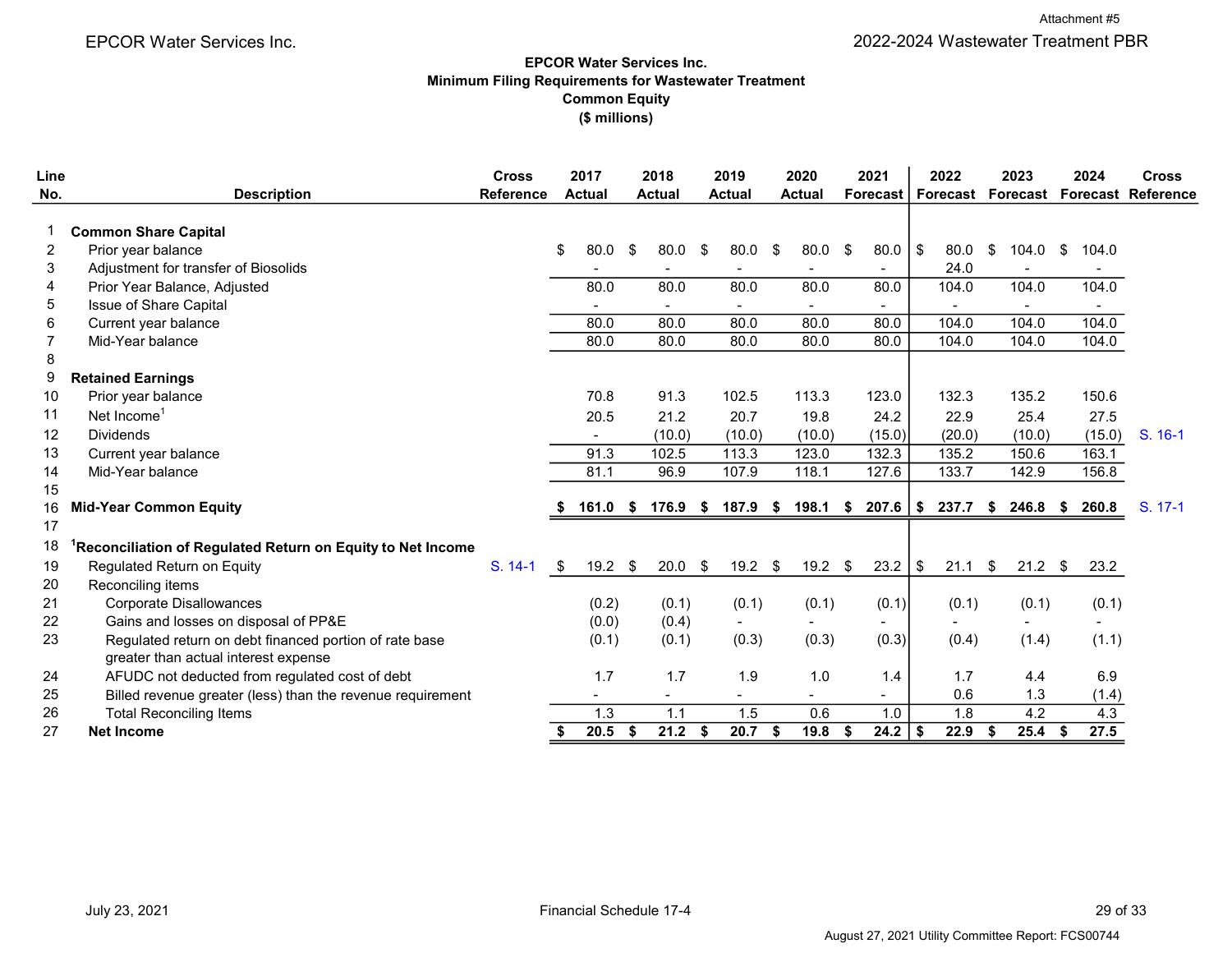#### EPCOR Water Services Inc. Minimum Filing Requirements for Wastewater Treatment Transactions with Affiliates (\$ millions)

| Line<br>No.    | <b>Affiliate and Service</b>                                        | 2017<br>Actual |           | 2018<br>Actual           | 2019<br>Actual           | 2020<br>Actual         | 2021<br>Forecast I | 2022       | 2023             | 2024             | Cross<br>Forecast Forecast Forecast Reference |
|----------------|---------------------------------------------------------------------|----------------|-----------|--------------------------|--------------------------|------------------------|--------------------|------------|------------------|------------------|-----------------------------------------------|
|                |                                                                     |                |           |                          |                          |                        |                    |            |                  |                  |                                               |
| 1              | Revenues from the provision of services to the City of Edmonton     |                |           |                          |                          |                        |                    |            |                  |                  |                                               |
| $\overline{2}$ | <b>Wastewater Treatment Services</b>                                | \$             | \$<br>1.1 | 1.2                      | \$<br>1.3                | \$<br>0.8 <sup>5</sup> | 1.4                | \$<br>1.4  | \$<br>$1.4$ \$   | 1.5              |                                               |
| 3              | <b>Other Services</b>                                               |                | 0.3       | 0.0                      | 0.0                      | 0.0                    | 0.0                | 0.0        | 0.0              | 0.0              |                                               |
| 4              | Total                                                               |                | 1.3       | $\overline{1.3}$         | 1.3                      | 0.8                    | 1.4                | 1.4        | 1.4              | 1.5              |                                               |
| 5              |                                                                     |                |           |                          |                          |                        |                    |            |                  |                  |                                               |
| 6              | Services provided by (recovered from):                              |                |           |                          |                          |                        |                    |            |                  |                  |                                               |
| $\overline{7}$ | <b>City of Edmonton</b>                                             |                |           |                          |                          |                        |                    |            |                  |                  |                                               |
| 8              | <b>Franchise Fees</b>                                               |                | 6.6       | 7.0                      | 7.2                      | 7.8                    | 8.3                | 9.3        | 9.8              | 10.0             | $S. 11-1$                                     |
| 9              | <b>Property Taxes</b>                                               |                | 0.6       | 0.6                      | 0.6                      | 0.6                    | 0.6                | 0.7        | 0.7              | 0.7              | $S. 11-1$                                     |
| 10             | Interest on Long Term Debt                                          |                | 3.4       | 2.8                      | $\overline{\phantom{0}}$ | ٠                      | $\blacksquare$     |            |                  | $\blacksquare$   | $S. 17-3$                                     |
| 11             | <b>Regulatory Services</b>                                          |                | 0.7       | ÷                        |                          |                        | $\overline{a}$     | 0.2        | 0.1              | 0.2              |                                               |
| 12             | Biosolids contractor costs                                          |                |           | $\overline{\phantom{0}}$ | 4.6                      | 0.4                    | 0.4                | 0.4        | 0.4              | 0.4              |                                               |
| 13             | <b>Other Services</b>                                               |                | 0.2       | 0.2                      | 0.2                      | 0.2                    | 0.2                | 0.2        | 0.2              | 0.2              |                                               |
| 14             | Total                                                               | 11.4           |           | 10.6                     | 12.6                     | 9.0                    | 9.6                | 10.8       | 11.3             | 11.7             |                                               |
| 15             | <b>EPCOR Utilities Inc.</b>                                         |                |           |                          |                          |                        |                    |            |                  |                  |                                               |
| 16             | <b>Corporate Shared Service Costs</b>                               |                | 4.0       | 3.8                      | 4.0                      | 4.4                    | 5.2                | 5.2        | 5.3              | 5.4              | S. 10-1                                       |
| 17             | Interest on Intercompany Loans                                      |                | 5.7       | 7.2                      | 10.7                     | 11.4                   | 11.5               | 11.9       | 12.9             | 13.9             | S. 17-3                                       |
| 18             | Interest on Short-term debt                                         |                | 1.1       | 1.0                      | 1.1                      | 0.5                    | 0.8                | 0.9        | 0.8              | 0.8              | S. 17-2                                       |
| 19             | <b>Other Services</b>                                               | $\blacksquare$ |           | $\overline{\phantom{0}}$ | 0.1                      | 0.2                    | 0.1                | 0.1        | 0.1              | 0.1              |                                               |
| 20             | Total                                                               | 10.8           |           | 11.9                     | 15.9                     | 16.4                   | 17.6               | 18.0       | 19.1             | 20.2             |                                               |
| 21             | <b>EPCOR Technologies Inc.</b>                                      |                |           |                          |                          |                        |                    |            |                  |                  |                                               |
| 22             | <b>Hydrovac Charges</b>                                             |                | 0.1       | 0.1                      | 0.0                      | 0.0                    | 0.0                | 0.0        | 0.0              | 0.0              |                                               |
| 23             | Total                                                               |                | 0.1       | 0.1                      | 0.0                      | 0.0                    | 0.0                | 0.0        | 0.0              | 0.0              |                                               |
| 24             | <b>EPCOR Energy Alberta LP</b>                                      |                |           |                          |                          |                        |                    |            |                  |                  |                                               |
| 25             | <b>Billing and Collection Services</b>                              |                | 2.9       | 2.8                      | 2.9                      | 3.1                    | 2.9                | 3.0        | 3.0              | 3.1              |                                               |
| 26             | Total                                                               |                | 2.9       | 2.8                      | 2.9                      | 3.1                    | 2.9                | 3.0        | $\overline{3.0}$ | $\overline{3.1}$ |                                               |
| 27             | <b>EPCOR Water Services Inc.</b>                                    |                |           |                          |                          |                        |                    |            |                  |                  |                                               |
| 28             | <b>Water Shared Services</b>                                        |                | 2.8       | 2.7                      | 2.9                      | 3.1                    | 3.1                | 3.3        | 3.3              | 3.4              | $S. 9-2$                                      |
| 29             | <b>Meter Reading Services</b>                                       |                | 2.1       | 2.4                      | 2.4                      | 2.5                    | 2.5                | 2.8        | 2.7              | 2.4              | $S. 8-1$                                      |
| 30             | Water purchases                                                     |                | 0.4       | 0.4                      | 0.5                      | 0.5                    | 0.4                | 0.4        | 0.4              | 0.5              | $S. 6-1$                                      |
| 31             | Regulatory Services provided by Drainage Services                   |                | 0.4       | 1.4                      | 1.4                      | 1.5                    | 1.7                | 1.7        | 1.7              | 1.8              | $S. 8-1$                                      |
| 32             | Project engineering cost recoveries from Drainage Services          |                | (0.8)     | (0.3)                    | $\sim$                   |                        |                    |            |                  | $\overline{a}$   |                                               |
| 33             | Laboratory services cost recoveries from Drainage Services          |                | (0.1)     | (0.3)                    | (0.4)                    | (0.3)                  | (0.4)              | (0.4)      | (0.4)            | (0.4)            |                                               |
| 34             | Total                                                               |                | 4.7       | 6.3                      | 6.8                      | 7.2                    | 7.4                | 7.9        | 7.8              | 7.6              |                                               |
| 35             | Expenditures on capital projects arising from services provided by: |                |           |                          |                          |                        |                    |            |                  |                  |                                               |
| 36             |                                                                     |                |           |                          |                          |                        |                    |            |                  | 0.0              |                                               |
| 37             | City of Edmonton<br>EPCOR Technologies Inc.                         |                |           | 0.0<br>0.2               | 0.0<br>0.0               | 0.1<br>0.1             | 0.0<br>0.1         | 0.0<br>0.1 | 0.0<br>0.1       | 0.1              |                                               |
|                |                                                                     |                |           |                          | 0.1                      |                        |                    | 0.1        |                  |                  |                                               |
| 38             | <b>EPCOR Utilities Inc.</b>                                         |                |           | 0.2                      |                          | 0.0                    | 0.1                |            | 0.1              | 0.1<br>0.0       |                                               |
| 39<br>40       | <b>EPCOR Drainage Services</b><br><b>Other EWSI Business Units</b>  |                |           | 0.0<br>0.0               | 0.0                      | 0.0                    | 0.0<br>0.0         | 0.0<br>0.0 | 0.0<br>0.0       | 0.0              |                                               |
| 41             | Total                                                               |                |           | 0.4                      | 0.2                      | 0.2                    | 0.3                | 0.3        | 0.3              | 0.3              |                                               |
|                |                                                                     |                |           |                          |                          |                        |                    |            |                  |                  |                                               |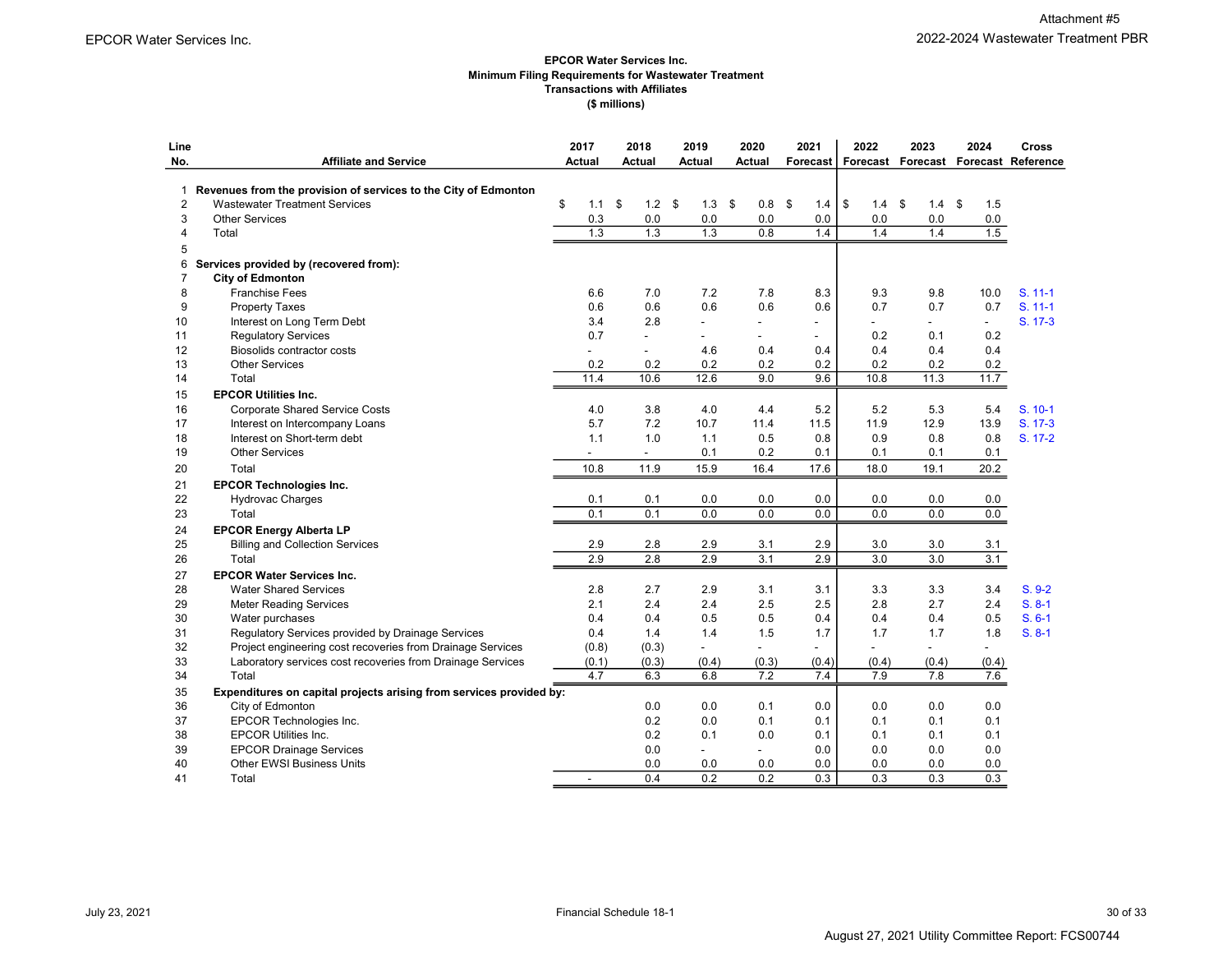$\overline{\phantom{0}}$ 

#### EPCOR Water Services Inc.

Minimum Filing Requirements for Wastewater Treatment Revenue at Existing Rates and Revenue Requirement (\$ millions)

| Line           |                                              | <b>Cross</b>     | 2017          | 2018          | 2019          |     | 2020           | 2021            | 2022       |    | 2023     | 2024       | <b>Cross</b>              |
|----------------|----------------------------------------------|------------------|---------------|---------------|---------------|-----|----------------|-----------------|------------|----|----------|------------|---------------------------|
| No.            | <b>Description</b>                           | <b>Reference</b> | <b>Actual</b> | <b>Actual</b> | <b>Actual</b> |     | <b>Actual</b>  | <b>Forecast</b> | Forecast   |    | Forecast |            | <b>Forecast Reference</b> |
|                | <b>Revenues at Existing Rates</b>            |                  |               |               |               |     |                |                 |            |    |          |            |                           |
| $\overline{2}$ | Residential                                  |                  | \$<br>50.4    | \$<br>53.7    | \$<br>55.0    | -\$ | 62.5           | \$<br>66.9      | \$<br>63.5 | \$ | 64.0     | \$<br>64.0 |                           |
| 3              | <b>Multi-Residential</b>                     |                  | 14.8          | 15.6          | 16.4          |     | 18.2           | 19.2            | 18.5       |    | 18.5     | 18.4       |                           |
| 4              | Commercial                                   |                  | 19.4          | 20.5          | 20.8          |     | 17.3           | 18.3            | 19.5       |    | 20.5     | 21.1       |                           |
| 5              | <b>Overstrength Surcharges</b>               |                  | 3.8           | 3.6           | 3.7           |     | 4.3            | 4.5             | 4.5        |    | 4.5      | 4.5        |                           |
| 6              | <b>Total Revenues at Existing Rates</b>      |                  | 88.4          | 93.4          | 95.9          |     | 102.4          | 108.9           | 106.0      |    | 107.5    | 108.0      |                           |
| 7              |                                              |                  |               |               |               |     |                |                 |            |    |          |            |                           |
| 8              | <b>Revenue Requirement by Customer Class</b> |                  |               |               |               |     |                |                 |            |    |          |            |                           |
| 9              | Residential                                  |                  | 50.4          | 53.7          | 55.0          |     | 62.5           | 66.9            |            |    |          |            |                           |
| 10             | Multi-Residential                            |                  | 14.8          | 15.6          | 16.4          |     | 18.2           | 19.2            |            |    |          |            |                           |
| 11             | Commercial                                   |                  | 19.4          | 20.5          | 20.8          |     | 17.3           | 18.3            |            |    |          |            |                           |
| 12             | <b>Overstrength Surcharges</b>               |                  | 3.8           | 3.6           | 3.7           |     | 4.3            | 4.5             |            |    |          |            |                           |
| 13             | <b>Total Revenue Requirement</b>             |                  | 88.4          | 93.4          | 95.9          |     | 102.4          | 108.9           | 121.5      |    | 127.9    | 133.2      |                           |
| 14             |                                              |                  |               |               |               |     |                |                 |            |    |          |            |                           |
| 15             | <b>Surplus(Shortfall) by Customer Class</b>  |                  |               |               |               |     |                |                 |            |    |          |            |                           |
| 16             | Residential                                  |                  |               |               |               |     |                | $\blacksquare$  |            |    |          |            |                           |
| 17             | <b>Multi-Residential</b>                     |                  |               |               |               |     |                | $\blacksquare$  |            |    |          |            |                           |
| 18             | Commercial                                   |                  |               |               |               |     |                | $\blacksquare$  |            |    |          |            |                           |
| 19             | Overstrength Surcharges                      |                  |               |               |               |     |                | $\blacksquare$  |            |    |          |            |                           |
| 20             | <b>Total Shortfall</b>                       |                  |               | \$            |               | \$  | $\blacksquare$ | $\blacksquare$  | \$<br>15.5 | S  | 20.4     | \$<br>25.1 |                           |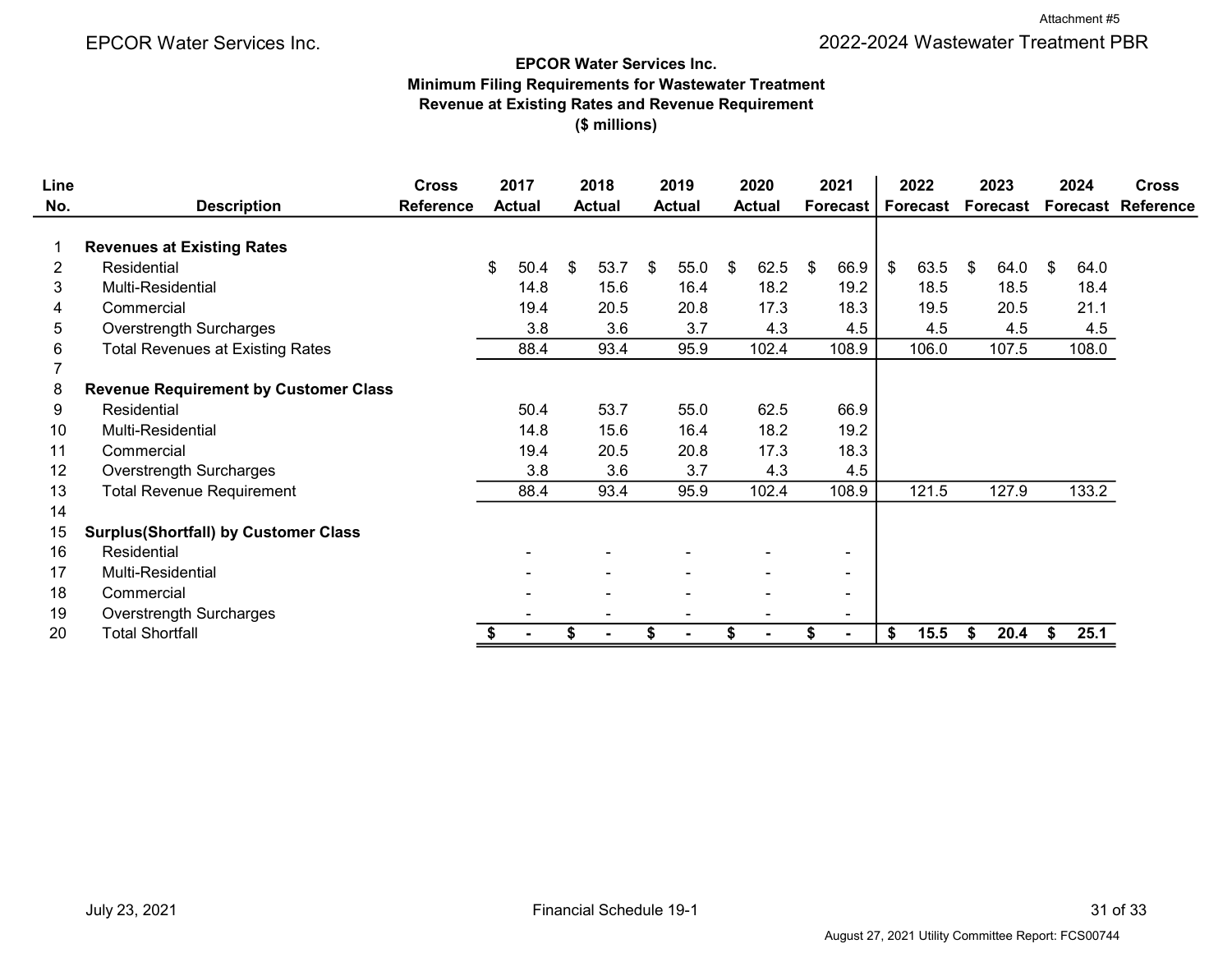#### EPCOR Water Services Inc.

Minimum Filing Requirements for Wastewater Treatment Current and Proposed Rates for Wastewater Treatment

| Line           |                                                     |    | 2017          |      | 2018          |      | 2019          |     | 2020          |     | 2021            | 2022       | 2023            | 2024            |
|----------------|-----------------------------------------------------|----|---------------|------|---------------|------|---------------|-----|---------------|-----|-----------------|------------|-----------------|-----------------|
| No.            | <b>Description</b>                                  |    | <b>Actual</b> |      | <b>Actual</b> |      | <b>Actual</b> |     | <b>Actual</b> |     | <b>Forecast</b> | Forecast   | <b>Forecast</b> | <b>Forecast</b> |
| $\overline{2}$ | <b>Fixed Monthly Service Charge</b>                 | \$ | 4.36          | \$   | 4.29          | \$   | 4.53          | \$  | $4.83$ \$     |     | 5.09            | \$<br>6.22 | \$<br>6.16      | 6.24<br>\$      |
| 3              | Consumption Charge (per m <sup>3</sup> )            |    |               |      |               |      |               |     |               |     |                 |            |                 |                 |
| 4              | <b>Residential</b>                                  |    |               |      |               |      |               |     |               |     |                 |            |                 |                 |
| 5              | All consumption                                     | \$ | 0.8344        | \$   | 0.8798        | -\$  | 0.9277        | \$  | 0.9838        | -\$ | 1.0349          | \$1.2334   | \$1.2505        | \$1.2679        |
| 6              |                                                     |    |               |      |               |      |               |     |               |     |                 |            |                 |                 |
| 7              | <b>Multi-Residential</b>                            |    |               |      |               |      |               |     |               |     |                 |            |                 |                 |
| 8              | All consumption                                     | \$ | 0.8344        | \$   | 0.8798        | \$   | 0.9277        | \$  | 0.9838        | -\$ | 1.0349          | \$1.2334   | \$1.2505        | \$1.2679        |
| 9              |                                                     |    |               |      |               |      |               |     |               |     |                 |            |                 |                 |
| 10             | <b>Commercial</b>                                   |    |               |      |               |      |               |     |               |     |                 |            |                 |                 |
| 11             | 0 - 10,000 m <sup>3</sup>                           | \$ | 0.8344        | \$   | 0.8798        | - \$ | 0.9277        | \$  | $0.9838$ \$   |     | 1.0349          | \$1.2334   | \$1.2505        | \$1.2679        |
| 12             | 10,000.1 - 100,000 m <sup>3</sup>                   | S  | 0.6455        | \$   | 0.6806        | \$   | 0.7177        | -\$ | $0.7610$ \$   |     | 0.8006          | \$0.9542   | \$ 0.9674       | \$ 0.9808       |
| 13             | Over 100,000 m <sup>3</sup>                         | \$ | 0.3368        | \$   | $0.3552$ \$   |      | 0.3745        | \$  | $0.3971$ \$   |     | 0.4178          | \$ 0.4979  | \$0.5048        | \$0.5118        |
| 14             |                                                     |    |               |      |               |      |               |     |               |     |                 |            |                 |                 |
| 15             | <b>Wastewater Overstrength Surcharge</b>            |    |               |      |               |      |               |     |               |     |                 |            |                 |                 |
| 16             | Biochemical Oxygen Demand (BOD) >300 mg/L           | \$ | 0.5227        | \$   | 0.5507        | -\$  | 0.5807        | -\$ | $0.6158$ \$   |     | 0.6478          | \$0.7743   | \$ 0.7849       | \$0.7957        |
| 17             | Chemical Oxygen Demand (COD) >600 mg/L *            | \$ | 0.5227        | \$   | 0.5507        | \$   | 0.5807        | \$  | 0.6158        | \$  | 0.6478          | \$0.7743   | \$0.7849        | \$0.7957        |
| 18             | Oil and grease >100 mg/L                            |    | 0.4571        | \$   | 0.4815        | \$   | 0.5077        | \$  | 0.5383        | \$  | 0.5663          | \$ 0.6769  | \$ 0.6862       | \$ 0.6956       |
| 19             | Phosphorous >10mg/L                                 |    | 4.3494        | \$   | 4.5823        | -\$  | 4.8321        | S   | 5.1239        | \$  | 5.3900          | \$6.4427   | \$6.5313        | \$6.6211        |
| 20             | Suspended solids >300 mg/L                          |    | 0.4744        | \$   | 0.4998        | \$   | 0.5270        | \$  | 0.5589        | \$  | 0.5880          | \$0.7028   | \$0.7125        | \$ 0.7223       |
| 21             | Total Kjeldahl nitrogen (TKN) >50 mg/L              |    | 1.1101        | \$   | 1.1696        | \$   | 1.2334        | \$  | 1.3079        | -\$ | 1.3758          | \$1.6445   | \$1.6672        | \$1.6901        |
| 22             |                                                     |    |               |      |               |      |               |     |               |     |                 |            |                 |                 |
| 23             | <b>Wastewater Additional Overstrength Surcharge</b> |    |               |      |               |      |               |     |               |     |                 |            |                 |                 |
| 24             | Biochemical Oxygen Demand (BOD) >3000 mg/L          | \$ | 0.5227        | \$   | 0.5507        | \$   | 0.5807        | \$  | 0.6158        | \$  | 0.6478          | \$0.7743   | \$0.7849        | \$0.7957        |
| 25             | Chemical Oxygen Demand (COD) >6000 mg/L *           |    | 0.5227        | \$   | 0.5507        | \$   | 0.5807        | \$  | 0.6158        | \$  | 0.6478          | \$0.7743   | \$0.7849        | \$0.7957        |
| 26             | Oil and grease >400 mg/L                            |    | 0.4571        | \$   | 0.4815        | \$   | 0.5077        | \$  | 0.5383        | \$  | 0.5663          | \$ 0.6769  | \$0.6862        | \$ 0.6956       |
| 27             | Phosphorous >75mg/L                                 |    | 4.3494        | - \$ | 4.5823        | \$   | 4.8321        | S   | 5.1239        | -\$ | 5.3900          | \$6.4427   | \$6.5313        | \$6.6211        |
| 28             | Suspended solids >3000 mg/L                         |    | 0.4744        |      | 0.4998        |      | 0.5270        |     | 0.5589        |     | 0.5880          | \$ 0.7028  | \$0.7125        | \$0.7223        |
| 29             | Total Kjeldahl nitrogen (TKN) > 200 mg/L            |    | 1.1101        | \$   | 1.1696        | \$   | 1.2334        | \$  | 1.3079        | \$  | 1.3758          | \$1.6445   | \$1.6672        | \$1.6901        |